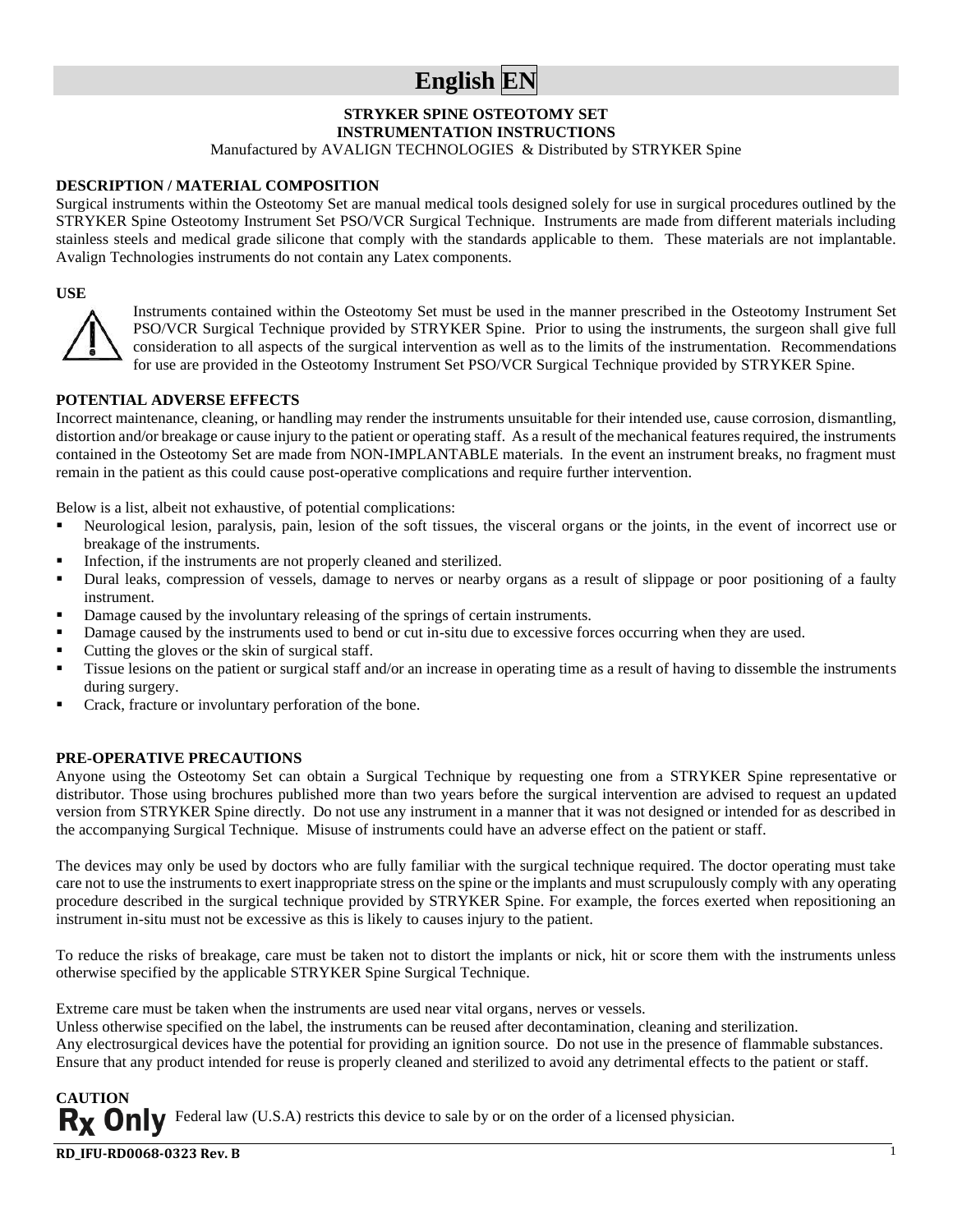#### **PACKAGING**



Instruments contained in the Osteotomy Set are supplied NON-STERILE in an instrument container or individually packaged. The containers and the packaging of the instruments must be intact when received. The packaging materials must be completely removed prior to cleaning and sterilization.

#### **INSTRUCTION PRIOR TO USE**

The life of the instruments depends on the number of times they are used as well as precautions taken in handling, cleaning, and storage. A high level of care must be used to ensure the instruments remain in good working order.

All instruments should be examined for signs of wear damage by doctors and staff in operating centers prior to surgery. The examination shall include a visual and functional inspection of the working surfaces, articulation points, and springs. It should also include verifying all welded connections, that all components are present, and the cleanliness of the orifices and cavities, as well as the absence of any cracks, distortion, impact, corrosion or other change. For instruments with articulations, lubrication may be necessary. Instruments within the set that perform a measuring function must be inspected of wear and the clear visibility of any surface markings.

Neither AVALIGN TECHNOLOGIES nor STRYKER Spine shall be responsible in the event of the use of instruments that are damaged, incomplete, show signs of excessive wear and tear, or that have been repaired or sharpened outside the control of AVALIGN TECHNOLOGIES or STRYKER Spine. Any faulty instruments must be replaced prior to any surgical intervention.

#### **INFORMATION FOR CLEANING AND STERILIZATION OF SURGICAL INSTRUMENTS**



Instruments are provided NON-STERILE.

For safety reasons, non-sterile devices must be pre-cleaned, cleaned and sterilized prior to use. Furthermore, for good maintenance, reusable instruments must be pre-cleaned, cleaned and sterilized immediately after surgery following the sequence of steps outlined in the following sections.

#### **CLEANING**

Refer to the table below for specific pre-cleaning and cleaning cycle information for manual and automatic cleaning methods. Prepare an enzymatic cleaning solution per the manufacturer's instructions. Soak soiled instrument in the cleaning solution. Use a soft bristle brush to remove all traces of blood and debris, paying close attention to threads, crevices, seams, and any hard to reach areas. If the instrument has sliding mechanisms, hinged joints or flexible areas, actuate the area to free any trapped blood and debris. Rinse the instrument(s) thoroughly with warm tap water. Rinse all lumens, internal areas, sliding mechanisms, and hinged joints, actuating sliding mechanisms and crevices while rinsing. Ultrasonically clean instrument using an enzymatic solution, prepared in accordance with the manufacturer's instructions. Rinse the instrument thoroughly with warm water. Rinse all lumens, internal areas, sliding mechanisms, and hinged joints. Actuate sliding mechanisms and hinged joints while rinsing. Dry immediately after final rinse. Dry any internal areas with filtered, compressed air if available. Check for visible soil, if any soil is present, repeat the cleaning procedure. For instruments with moving parts, lubrication with a medical grade water-soluble lubricant may be necessary where applicable.

|                     | <b>MANUAL CYCLE INFORMATION</b>                 | <b>AUTOMATIC CYCLE INFORMATION</b>         |
|---------------------|-------------------------------------------------|--------------------------------------------|
| <b>PRE-CLEANING</b> | • Alcohol wipe                                  | • Soak in Ultrasonic bath                  |
|                     | • Soak in cleaning solution                     | $\bullet$ 15 minutes                       |
|                     | • 15 minutes, $40^{\circ}$ C (104 $^{\circ}$ F) | • Use non-metallic brush                   |
|                     | • Use non-metallic brush                        | • Rinse thoroughly in running water        |
|                     | • Rinse thoroughly in running water             |                                            |
| <b>CLEANING</b>     | • Soak in Ultrasonic bath                       | $\bullet$ Wash                             |
|                     | • 15 minutes, $40^{\circ}$ C (104 $^{\circ}$ F) | • 93 $\degree$ C (200 $\degree$ F) minimum |
|                     | • Use non-metallic brush                        | $\bullet$ 10 minutes                       |
|                     | • Rinse thoroughly in demineralized water       | • Rinse                                    |
|                     | $\bullet$ Drv                                   | $\bullet$ Drv                              |

A facility may choose to use different cleaning cycles other than the cycle suggested if the facility has properly validated the cycle to ensure adequate cleaning to facilitate sterilization. Inspect all instruments prior to sterilization or storage to ensure instruments are suitable for use. Any instruments showing signs of damage should be set aside and sent for service or repair.

#### **STERILIZATION**

Sterilize with steam sterilization. The following steam sterilization cycle is suggested based upon validation of a single, wrapped, instrument case, within a properly maintained autoclave. It is critical that process parameters be validated for each facility's individual type of sterilization equipment and product load configuration.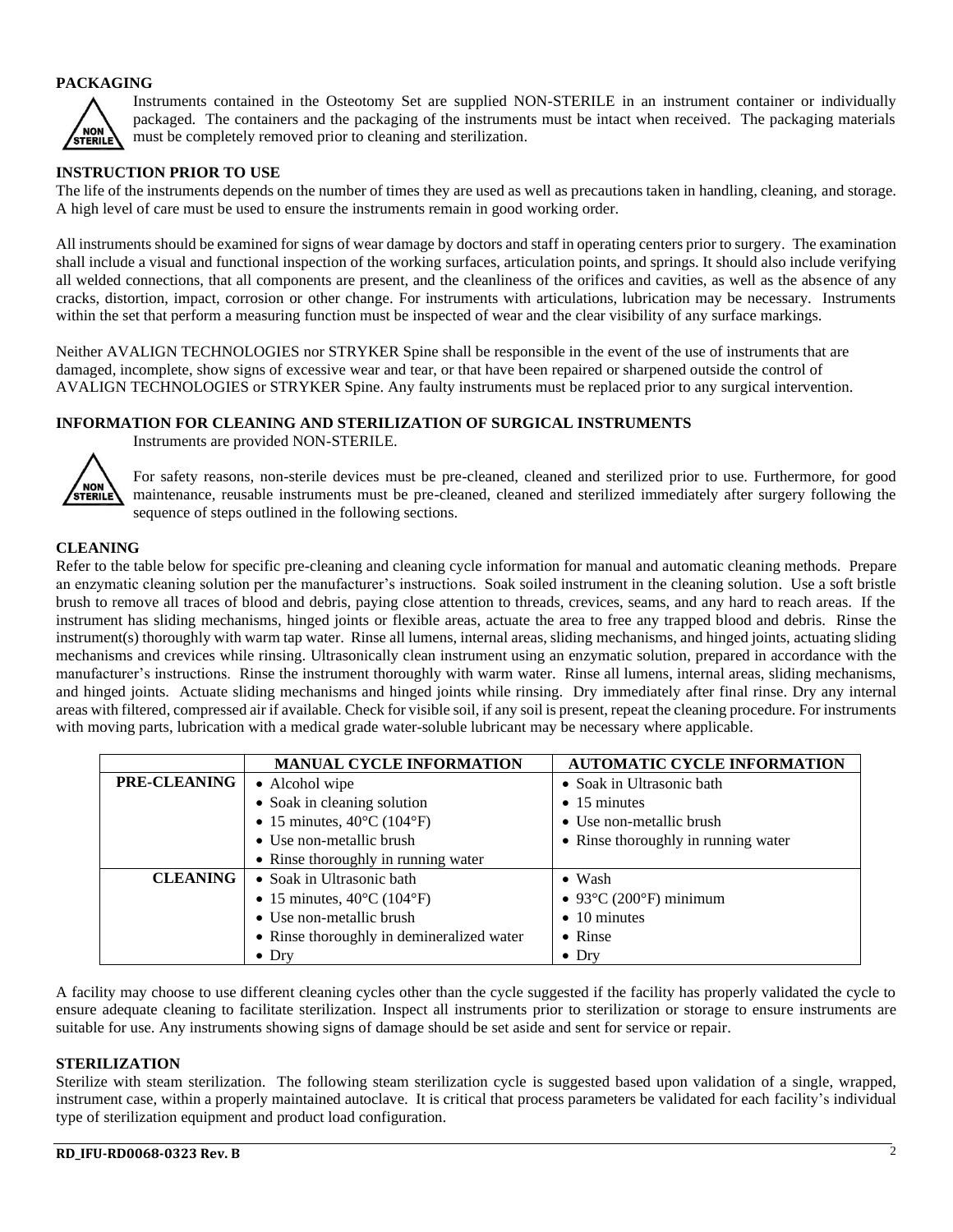| <b>CYCLE TYPE</b>     | <b>TEMPERATURE</b> | PULSES | <b>EXPOSURE TIME</b> | <b>DRYING TIME</b> |
|-----------------------|--------------------|--------|----------------------|--------------------|
| <sup>o</sup> revacuum | (270°F)<br>220C    |        | minutes              | minutes            |

A facility may choose to use different steam sterilization cycles other than the cycle suggested if the facility has properly validated the cycle to ensure adequate steam penetration and contact with the instrument case for sterilization.

For further information related to the use of this instrument, please contact your AVALIGN TECHNOLOGIES or STRYKER Spine representative or distributor.

#### **STORAGE**

The instruments are packaged in individual packages or in containers. After they are used they must be stored in a clean, dry and temperate place.

#### **COMPLAINTS**

Any health professional having a complaint or grounds for dissatisfaction relating to the quality of the product, its identity, its durability, its reliability, safety, effectiveness and / or its performance, should notify STRYKER Spine or its representative. Moreover, if a device has malfunctioned, or is suspected of having malfunctioned, STRYKER Spine or its representative must be advised immediately.

If a STRYKER Spine product has ever worked improperly and could have caused or contributed to the death of or serious injury to a patient, the distributor or STRYKER Spine must be informed as soon as possible by telephone, fax or in writing.

For all complaints, please give the name and reference along with the batch number of the component(s), your name and address and a detailed description of the event to help STRYKER Spine understand the causes of the complaint.

For further information or complaints, please contact:

AVALIGN TECHNOLOGIES 8727 Clinton Park Drive Fort Wayne, IN 46825 1-877-289-1096

#### **WARRANTY**

AVALIGN TECHNOLOGIES does not and will not warranty any repairs made to the product by a source not approved by AVALIGN TECHNOLOGIES. AVALIGN TECHNOLOGIES will not be responsible for any product failure with unauthorized repairs. For instruments produced by another manufacturer, reference the manufacturer's instructions for use.



Manufactured by: **EC REP** EC Representative: AVALIGN TECHNOLOGIES Instrumed GmbH

8727 Clinton Park Drive Unter Buchsteig 3 1-877-289-1096 +49 7462 200490 www.avalign.com

Distributed by: STRYKER Spine

(dba Avalign German Specialty Instruments) Fort Wayne, IN 46825 78532 Tuttlingen, Germany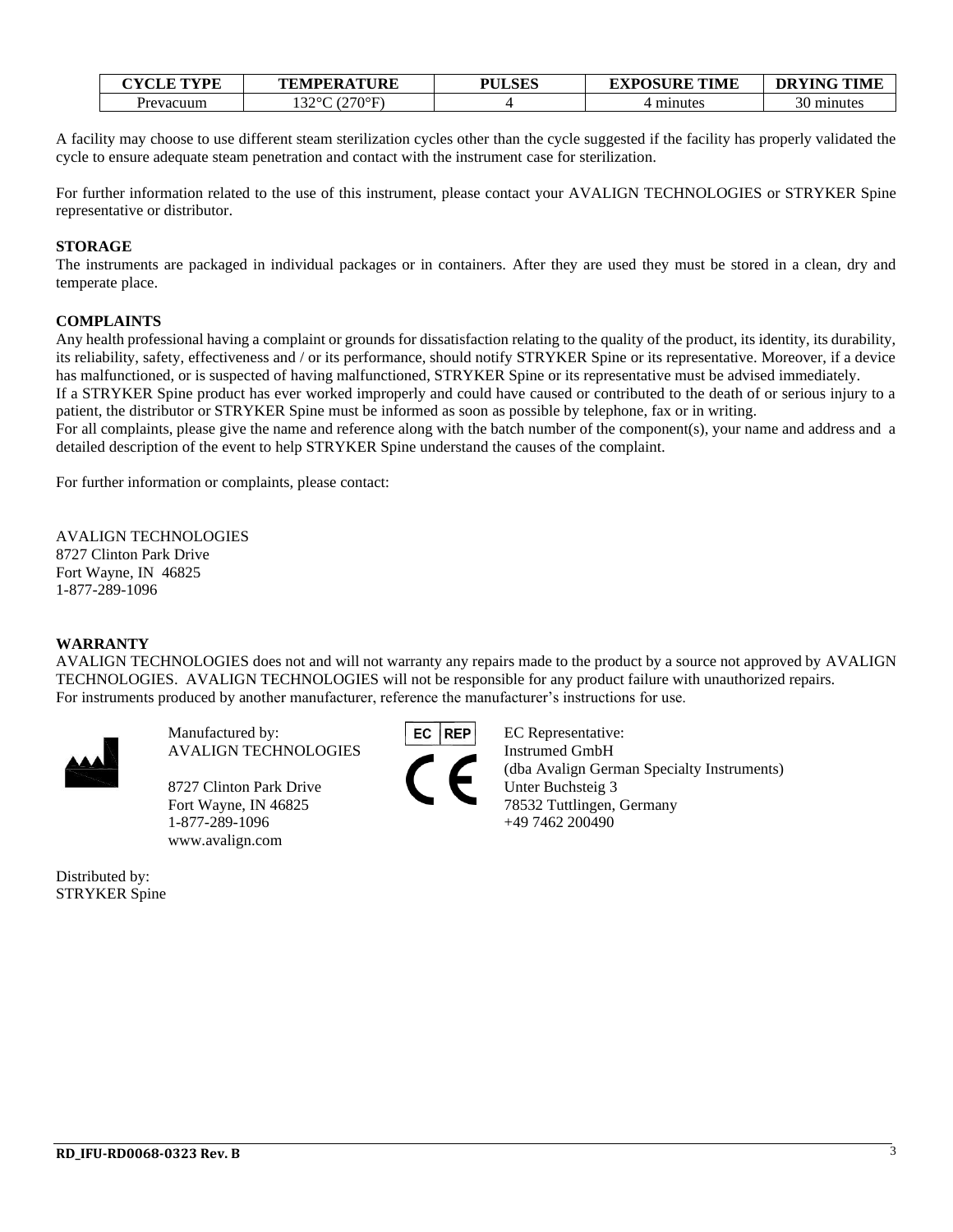## **Español ES**

#### **SET DE OSTEOTOMÍA DE STRYKER SPINE INSTRUCCIONES DE USO DE LA INSTRUMENTACIÓN** Fabricado por AVALIGN TECHNOLOGIES y distribuido por STRYKER Spine

#### **DESCRIPCIÓN / COMPOSICIÓN DEL MATERIAL**

El instrumental del set de osteotomía se compone de instrumentos médicos manuales destinados, exclusivamente, al uso en los procedimientos quirúrgicos indicados en la Técnica quirúrgica de OSP/RCV del Set de instrumental de osteotomía de STRYKER Spine. El instrumental está fabricado con diferentes materiales, incluidos acero inoxidable y silicona de grado médico, que cumplen con las normativas aplicables a los mismos. Estos materiales no se pueden implantar. El instrumental de Avalign Technologies no tiene componentes de látex.

#### **USO**



El instrumental incluido en el Set de osteotomía debe utilizarse siguiendo las instrucciones de la Técnica quirúrgica de OSP/RCV del Set de instrumental de osteotomía que facilita STRYKER Spine. Antes de utilizar este instrumental, el cirujano deberá considerar cuidadosamente todos los aspectos de la intervención quirúrgica, así como los límites de la instrumentación. En la Técnica quirúrgica OSP/RCV del Set de instrumental de osteotomía de proporcionada por STRYKER Spine se incluyen las recomendaciones de uso.

#### **POSIBLES EFECTOS ADVERSOS**

Un mantenimiento, una limpieza o una manipulación incorrectos pueden hacer que el instrumental no sea adecuado para el uso para el que está destinado, provocar corrosión, desmontaje, deformación y/o rotura o provocar lesiones al paciente o al personal de quirófano. Debido a las características mecánicas que debe tener, el instrumental incluido en el Set de osteotomía está hecho de materiales NO IMPLANTABLES. En el caso de que un instrumento se rompa, no debe quedar ningún fragmento en el paciente, ya que esto provocaría complicaciones postoperatorias que requerirían una nueva intervención quirúrgica.

A continuación se incluye una lista no exhaustiva de posibles complicaciones:

- Lesión neurológica, parálisis, dolor, lesión en los tejidos blandos, los órganos viscerales o en las articulaciones en caso de un uso incorrecto o de rotura de los instrumentos.
- Infección, si los instrumentos no se han limpiado y esterilizado correctamente.
- Pérdidas de duramadre, compresión de vasos, daño a los nervios u órganos cercanos como resultado de un instrumento defectuoso que resbala o está en una posición incorrecta.
- Daño causado por la liberación involuntaria del resorte o cremallera de ciertos instrumentos.
- Daño causado por el uso de instrumentos destinados a flexionar o cortar in-situ, debido a la aplicación de una fuerza excesiva.
- Corte de los guantes o la piel del personal quirúrgico.
- Lesiones en el tejido de los pacientes o del personal quirúrgico y/o aumento del tiempo de operación como resultado de tener que desmontar los instrumentos durante la intervención.
- Grietas, fracturas o perforación involuntaria del hueso.

#### **PRECAUCIONES ANTERIORES A LA INTERVENCIÓN**

Cualquiera que utilice el Set de osteotomía puede solicitar la Técnica quirúrgica a un representante o distribuidor de STRYKER Spine. Se avisa a quienes vayan a utilizar folletos publicados más de dos años antes de la intervención quirúrgica que deben solicitar una versión actualizada directamente a STRYKER Spine. No utilice el instrumental para fines para los que no se haya diseñado o a los que no esté destinado conforme a la Técnica quirúrgica que se incluye. Un mal uso del instrumental puede tener efectos adversos en el paciente o el personal.

Sólo médicos completamente familiarizados con la técnica quirúrgica necesaria pueden utilizar los dispositivos. El médico que realiza la intervención debe tener cuidado de no utilizar el instrumental ejerciendo una fuerza inadecuada en la columna o en los implantes, y debe cumplir de manera estricta los procedimientos de intervención descritos en la técnica quirúrgica que proporciona STRYKER Spine. Por ejemplo, la fuerza que se ejerza al recolocar un instrumento in situ no debe ser excesiva, ya que puede causar lesiones al paciente.

Para reducir el riesgo de rotura, debe prestarse atención para no deformar los implantes ni hacerles muescas, golpearlos o cortarlos con los instrumentos, si no se especifica en la técnica quirúrgica correspondiente de STRYKER Spine.

Deben extremarse las precauciones cuando los instrumentos se utilicen cerca de órganos vitales, nervios o vasos sanguíneos. Los instrumentos pueden, salvo que se especifique lo contrario en la etiqueta, volver a utilizarse después de un proceso de descontaminación, limpieza y esterilización.

Cualquier dispositivo electroquirúrgico es una fuente de ignición potencial. No los utilice en presencia de sustancias inflamables. Asegúrese de que cualquier producto destinado a ser reutilizado, se limpie y esterilice correctamente para evitar cualquier efecto negativo en el paciente o el personal.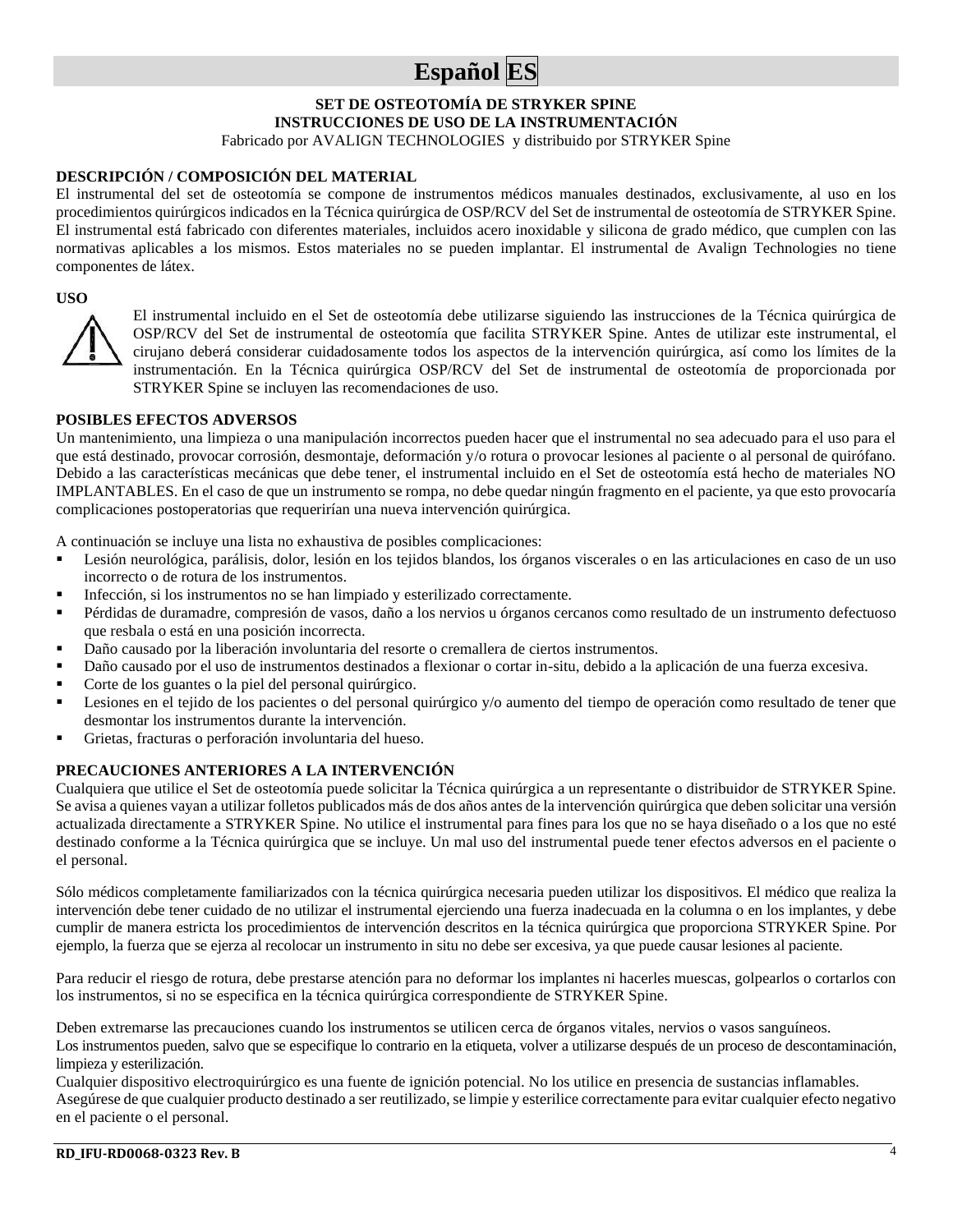#### **PRECAUCIÓN** Rx Only La Ley Federal de Estados Unidos limita la venta de este dispositivo a un médico titulado o por prescripción de éste.

#### **EMBALAJE**



El instrumental que contiene el Set de osteotomía se suministra en condiciones NO ESTÉRILES en un contenedor de instrumental o en embalajes individuales. Los contenedores y el embalaje del instrumental deben estar intactos cuando se reciban. Se deben retirar todos los materiales del embalaje antes de la limpieza y la esterilización del instrumental.

#### **INSTRUCCIONES ANTERIORES AL USO**

La vida útil del instrumental dependerá del número de veces que se utilice, así como de las precauciones que se tomen al manipularlo, limpiarlo y guardarlo. Se tienen que extremar las precauciones para garantizar que el instrumental sigue estando en buen estado de uso.

Los médicos y el personal de unidades quirúrgicas tienen que examinar todo el instrumental antes de la cirugía para comprobar que no tiene signos de desgate y que no está dañado. Este examen debe incluir una inspección visual y funcional de las superficies de trabajo, puntos de articulación y resortes. También debe incluir la verificación de todas las uniones soldadas, de que están presentes todos los componentes y de que los orificios y cavidades están limpios, así como que no haya rajas, deformación, impactos, corrosión u otras alteraciones. En el caso del instrumental articulado, puede que sea necesaria la lubricación del mismo. El instrumental del set que realice una función de medición, se tiene que inspeccionar para comprobar si tiene signos de desgaste y si son claramente visibles todas las marcas de su superficie.

Ni AVALIGN TECHNOLOGIES ni STRYKER Spine se harán responsables en caso de utilización de instrumental que esté dañado o incompleto,

que muestre signos de desgaste excesivo o que hayan sido reparados o afilados sin control de AVALIGN TECHNOLOGIES o de STRYKER Spine. El instrumental averiado debe sustituirse antes de cualquier intervención quirúrgica.

#### **INFORMACIÓN SOBRE LIMPIEZA Y ESTERILIZACIÓN DE INSTRUMENTAL MÉDICO**

El instrumental se suministra NO ESTÉRIL.



Por motivos de seguridad, los dispositivos no estériles se tienen que descontaminar, limpiar y esterilizar antes de su uso. Además, en pro de un buen mantenimiento, los instrumentos reutilizables se tienen que descontaminar, limpiar y esterilizar inmediatamente después de una cirugía, siguiendo la secuencia de pasos descrita en las secciones siguientes

#### **LIMPIEZA**

Consulte en la tabla de más abajo la información sobre los ciclos específicos de descontaminación y limpieza tanto de procedimientos de limpieza manuales como automáticos. Prepare una solución limpiadora enzimática conforme a las instrucciones del fabricante. Sumerja el instrumental sucio en la solución limpiadora. Use un cepillo de cerdas suaves para quitar todos los restos de sangre y suciedad, prestando una especial atención a roscas, hendiduras, uniones y cualquier otra área de difícil acceso. Si el instrumento tiene mecanismos correderos, uniones articuladas o áreas flexibles, accione el área para liberar cualquier resto de sangre o suciedad. Enjuague el/los instrumento(s) a conciencia con agua caliente del grifo. Enjuague todos los lúmenes, áreas internas, mecanismos correderos y uniones articuladas, accionando los mecanismos correderos y hendiduras mientras esté enjuagando. Limpie mediante ultrasonidos los instrumentos utilizando una solución enzimática, preparada según las instrucciones del fabricante. Enjuague el instrumental a conciencia con agua caliente. Enjuague todos los lúmenes, áreas internas, mecanismos correderos y uniones articuladas, accionando los mecanismos correderos y uniones articuladas mientras esté enjuagando. Seque inmediatamente tras el enjuague final. Seque cualquier área interna con aire comprimido filtrado, si dispone de él. Compruebe si hay suciedad visible y si la hay, repita el procedimiento de limpieza. En el caso de instrumental con piezas móviles, puede ser necesario tener que lubricarlo con un lubricante soluble en agua de grado médico, si es necesario.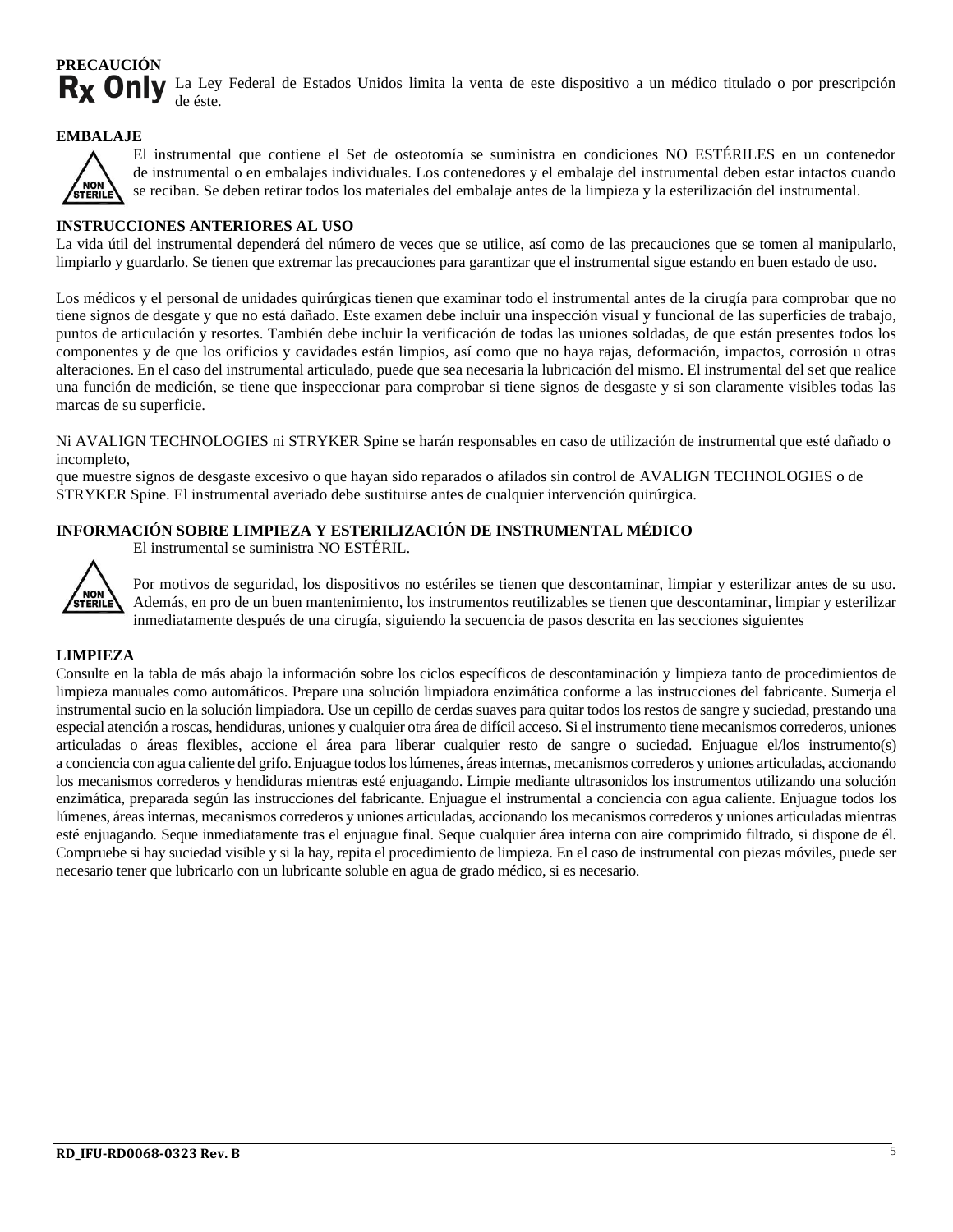|                                                  | <b>INFORMACIÓN SOBRE</b><br><b>EL CICLO MANUAL</b> | <b>INFORMACIÓN SOBRE</b><br>EL CICLO AUTOMÁTICO |
|--------------------------------------------------|----------------------------------------------------|-------------------------------------------------|
| <b>DESCONTAMINACIÓN</b>                          | • Frotar con alcohol                               | • Remojar en baño ultrasónico                   |
|                                                  | · Remojar en solución limpiadora                   | $\bullet$ 15 minutos                            |
|                                                  | • 15 minutos, $40^{\circ}$ C (104 $^{\circ}$ F)    | • Usar un cepillo no metálico                   |
|                                                  | • Usar un cepillo no metálico                      | • Enjuagar a fondo en agua corriente            |
|                                                  | • Enjuagar a fondo en agua corriente               |                                                 |
| <b>LIMPIEZA</b><br>• Remojar en baño ultrasónico |                                                    | $\bullet$ Lavar                                 |
|                                                  | • 15 minutos, $40^{\circ}$ C (104 $^{\circ}$ F)    | • 93 °C (200 °F) mínimo                         |
|                                                  | • Usar un cepillo no metálico                      | $\bullet$ 10 minutos                            |
|                                                  | · Enjuagar a conciencia en agua                    | • Enjuagar                                      |
|                                                  | desmineralizada                                    | $\bullet$ Secar                                 |
|                                                  | $\bullet$ Secar                                    |                                                 |

Una unidad hospitalaria puede utilizar ciclos de limpieza diferentes al ciclo recomendado siempre que la unidad haya validado adecuadamente el ciclo para garantizar una limpieza adecuada que facilite la esterilización. Inspeccione todo el instrumental antes de la esterilización o almacenamiento para garantizar que el instrumental está en condiciones de uso. Cualquier instrumento que presente signos de desgaste debe ser retirado y enviarse para su reparación o mantenimiento.

#### **ESTERILIZACIÓN**

Esterilice mediante esterilización con vapor. El siguiente ciclo de esterilización con vapor se recomienda tras haber sido validado en un único estuche de instrumental envuelto, introducido en un autoclave sometido a un mantenimiento adecuado. Es de suma importancia que los parámetros del proceso sean validados para cada tipo de equipo de esterilización individual y para la configuración de carga de productos de cada unidad.

| <b>TIPO DE CICLO</b> | <b>TEMPERATURA</b>                 | <b>PULSOS</b> | <b>TIEMPO DE</b><br><b>EXPOSICION</b> | <b>TIEMPO DE</b><br><b>SECADO</b> |
|----------------------|------------------------------------|---------------|---------------------------------------|-----------------------------------|
| Prevacío             | $132^{\circ}$ C (270 $^{\circ}$ F) |               | 4 minutos                             | 30 minutos                        |

Una unidad hospitalaria puede utilizar ciclos de esterilización diferentes al ciclo recomendado siempre que la unidad haya validado adecuadamente el ciclo para garantizar la penetración adecuada de vapor y el contacto con el estuche de esterilización del instrumental para su esterilización.

Para más información relacionada con el uso de este instrumental, por favor, póngase en contacto con su representante o distribuidor de AVALIGN TECHNOLOGIES o STRYKER Spine.

#### **ALMACENAMIENTO**

Los instrumentos están embalados en paquetes individuales o en contenedores. Una vez utilizados, deben guardarse en un lugar limpio, seco y templado.

#### **RECLAMACIONES**

Cualquier profesional de la salud que tenga una reclamación o motivos para no estar satisfecho con la calidad del producto, su identidad, durabilidad, fiabilidad, seguridad, efectividad o rendimiento, debe notificárselo a STRYKER Spine o a su representante. Además, si un dispositivo ha tenido un error de funcionamiento o se sospecha que lo ha tenido, debe advertirse inmediatamente a STRYKER Spine o a su representante.

Si un producto de STRYKER Spine ha funcionado de forma incorrecta y puede haber causado o contribuido a un daño grave o al fallecimiento de un paciente, debe informarse a STRYKER Spine o a su representante tan pronto como sea posible, mediante llamada telefónica, fax o por escrito.

Para cualquier reclamación, incluya el nombre y la referencia del producto así como el número de lote del(de los) componente(s), su nombre y dirección, y una descripción detallada del suceso, para ayudar a STRYKER Spine a entender las causas de la reclamación.

Para más información o reclamaciones, póngase en contacto con:

AVALIGN TECHNOLOGIES 8727 Clinton Park Drive Fort Wayne, IN 46825 1-877-289-1096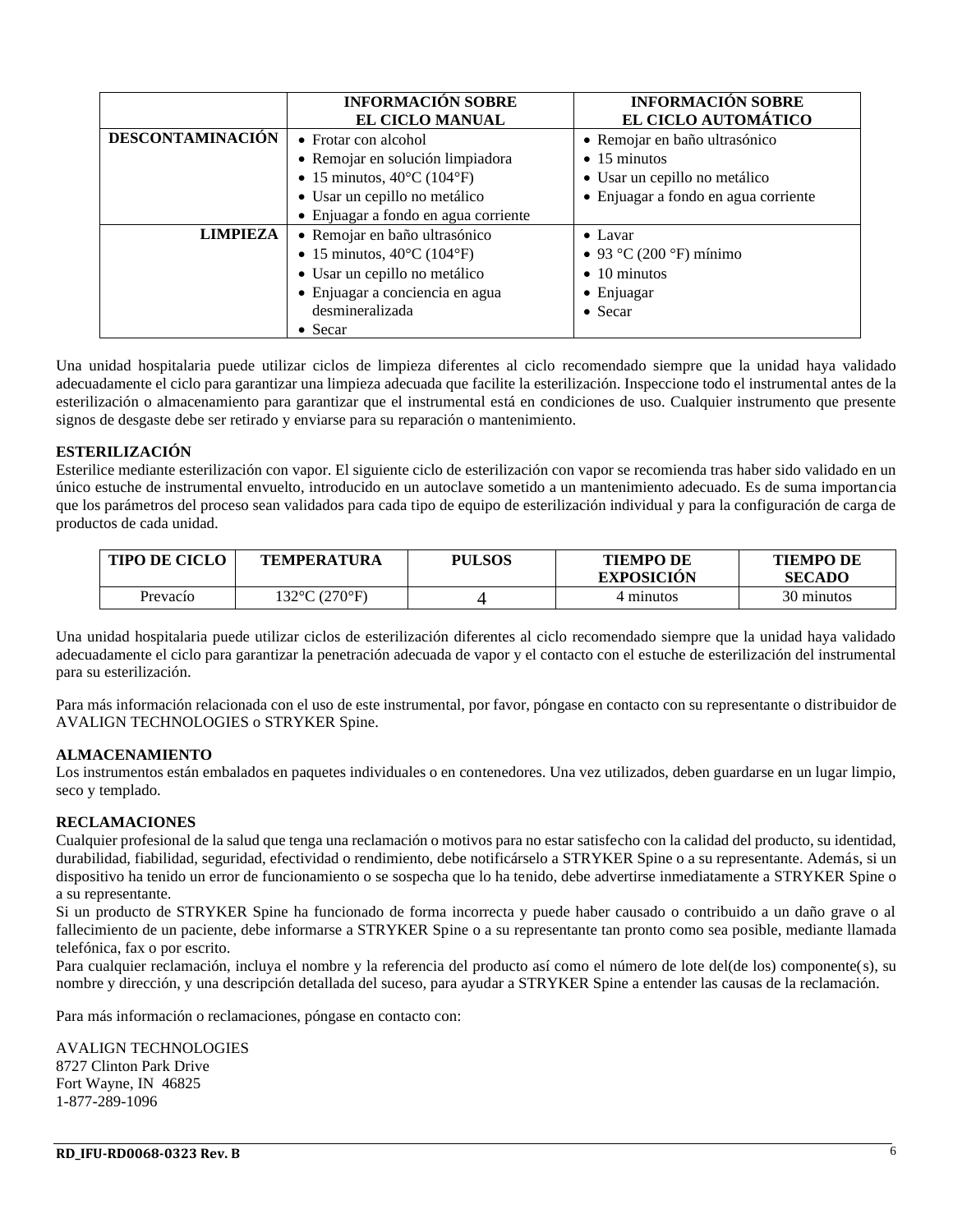#### **GARANTÍA**

AVALIGN TECHNOLOGIES no garantiza ahora ni en el futuro ninguna reparación realizada en el producto por personal no autorizado por AVALIGN TECHNOLOGIES. AVALIGN TECHNOLOGIES no se responsabilizará de ningún fallo del producto con reparaciones no autorizadas. Para el instrumental elaborado por otro fabricante, consulte las instrucciones de uso del fabricante.



Fabricado por: **EC REP** Representante CE: 8727 Clinton Park Drive<br>Fort Wayne, IN 46825 1-877-289-1096 +49 7462 200490 www.avalign.com



AVALIGN TECHNOLOGIES Instrumed GmbH (dba Avalign German Specialty Instruments)<br>8727 Clinton Park Drive Unter Buchsteig 3 78532 Tuttlingen, Alemania

Distribuido por: STRYKER Spine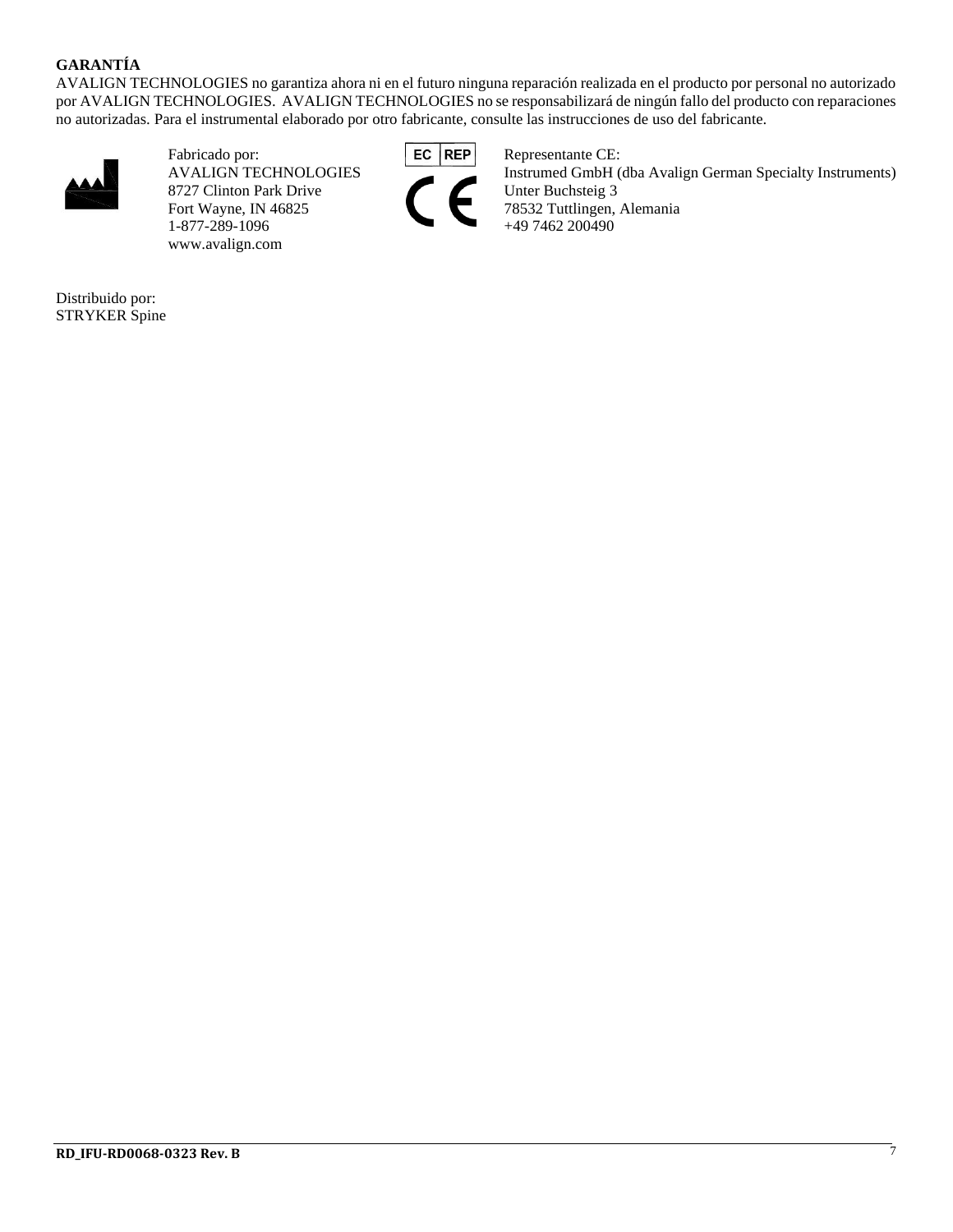## **Français FR**

**KIT D'OSTÉOTOMIE STRYKER SPINE MODE D'EMPLOI DE L'INSTRUMENTATION**

Fabriqué par AVALIGN TECHNOLOGIES et distribué par STRYKER Spine

#### **DESCRIPTION / COMPOSITION DU MATÉRIEL**

Les instruments chirurgicaux contenus dans le kit d'ostéotomie sont des outils médicaux manuels destinés exclusivement à être utilisés au cours des procédures chirurgicales décrites dans la Technique chirurgicale OSP/RV du kit d'instruments pour ostéotomie STRYKER Spine. Ces instruments sont composés de différents matériaux, notamment d'acier inoxydable et de silicone de classe médicale conformes aux normes en vigueur. Ces matériaux ne sont pas implantables. Les instruments de Avalign Technologies ne contiennent aucun composant en latex.

#### **UTILISATION**



Les instruments contenus dans le kit d'ostéotomie doivent être utilisés conformément aux instructions figurant dans la brochure de Technique chirurgicale OSP/RV du kit d'instruments pour ostéotomie fournie par STRYKER Spine. Préalablement à l'utilisation des instruments, le chirurgien doit examiner soigneusement tous les aspects de l'intervention et appréhender les limites de l'instrumentation. La brochure de Technique chirurgicale OSP/RV du kit d'instruments pour ostéotomie fournie par STRYKER Spine expose les précautions d'utilisation.

#### **EFFETS SECONDAIRES PROBABLES**

Toute maintenance, tout nettoyage ou toute manipulation mal effectuée peut rendre les instruments inutilisables, provoquer leur corrosion, leur démantèlement, leur distorsion et/ou leur rupture ou blesser le patient ou l'équipe chirurgicale. Compte tenu des fonctionnalités mécaniques requises, les instruments contenus dans le kit d'ostéotomie sont constitués de matériaux NON IMPLANTABLES. Si un instrument casse, il faut veiller à ce qu'aucun fragment ne demeure dans le corps du patient au risque de provoquer des complications postopératoires pouvant nécessiter une seconde intervention.

Liste non exhaustive de complications éventuelles :

- Lésions neurologiques, paralysie, douleurs, lésions des tissus mous, des viscères ou des articulations en cas d'utilisation inadéquate ou de rupture des instruments.
- Infection en cas de nettoyage et de stérilisation incorrects.
- Écoulements duraux, compression vasculaire, lésions des nerfs ou des organes avoisinants en cas de glissement ou de mauvais positionnement d'un instrument défectueux.
- Lésions causées par le relâchement inopiné des pinces de certains instruments.
- Lésions causées par les forces excessives appliquées sur les instruments lors du cintrage ou de la section in situ.
- Entailles dans les gants ou l'épiderme de l'équipe médicale.
- Lésion des tissus du patient ou de l'équipe médicale et/ou prolongation du temps opératoire en cas de nécessité de démontage d'instruments au cours de l'opération.
- Fêlure, fracture ou perforation involontaire de l'os.

#### **PRÉCAUTIONS PRÉOPÉRATOIRES**

Toute personne utilisant le kit d'ostéotomie peut recevoir une brochure de Technique chirurgicale sur demande auprès d'un représentant ou d'un distributeur STRYKER Spine. Avant une intervention chirurgicale, il est suggéré aux utilisateurs disposant de brochures de plus de deux ans de demander une version mise à jour directement auprès de STRYKER Spine. N'utiliser aucun instrument selon une méthode non prévue par la brochure de Technique chirurgicale jointe. Tout usage abusif des instruments peut avoir un effet indésirable sur le patient ou le personnel.

Seuls les médecins familiarisés avec les techniques opératoires requises sont autorisés à utiliser les dispositifs. Tout chirurgien doit s'assurer qu'il n'utilise pas d'instruments susceptibles de provoquer des contraintes inappropriées sur le rachis ou les implants et doit scrupuleusement respecter le protocole opératoire décrit dans la brochure de Technique chirurgicale fournie par STRYKER Spine. Il s'agit d'éviter, par exemple, que les pressions exercées lors du repositionnement in situ d'un instrument ne blessent le patient.

Afin de réduire les risques de rupture, il convient de ne pas déformer, plier, heurter ou érafler les implants avec les instruments, à moins que la Technique chirurgicale STRYKER Spine correspondante ne le spécifie autrement.

Les instruments doivent être utilisés avec une précaution extrême à proximité d'organes vitaux, de nerfs ou de vaisseaux.

Les instruments peuvent être réutilisés après avoir été décontaminés, nettoyés et stérilisés, à moins qu'il en soit spécifié autrement sur les étiquettes.

Tout dispositif d'électrochirurgie est susceptible de créer des étincelles. Ne pas utiliser en présence de substances inflammables. S'assurer que tout produit destiné à être réutilisé est correctement nettoyé et stérilisé afin d'éviter tout effet néfaste pour le patient ou le personnel.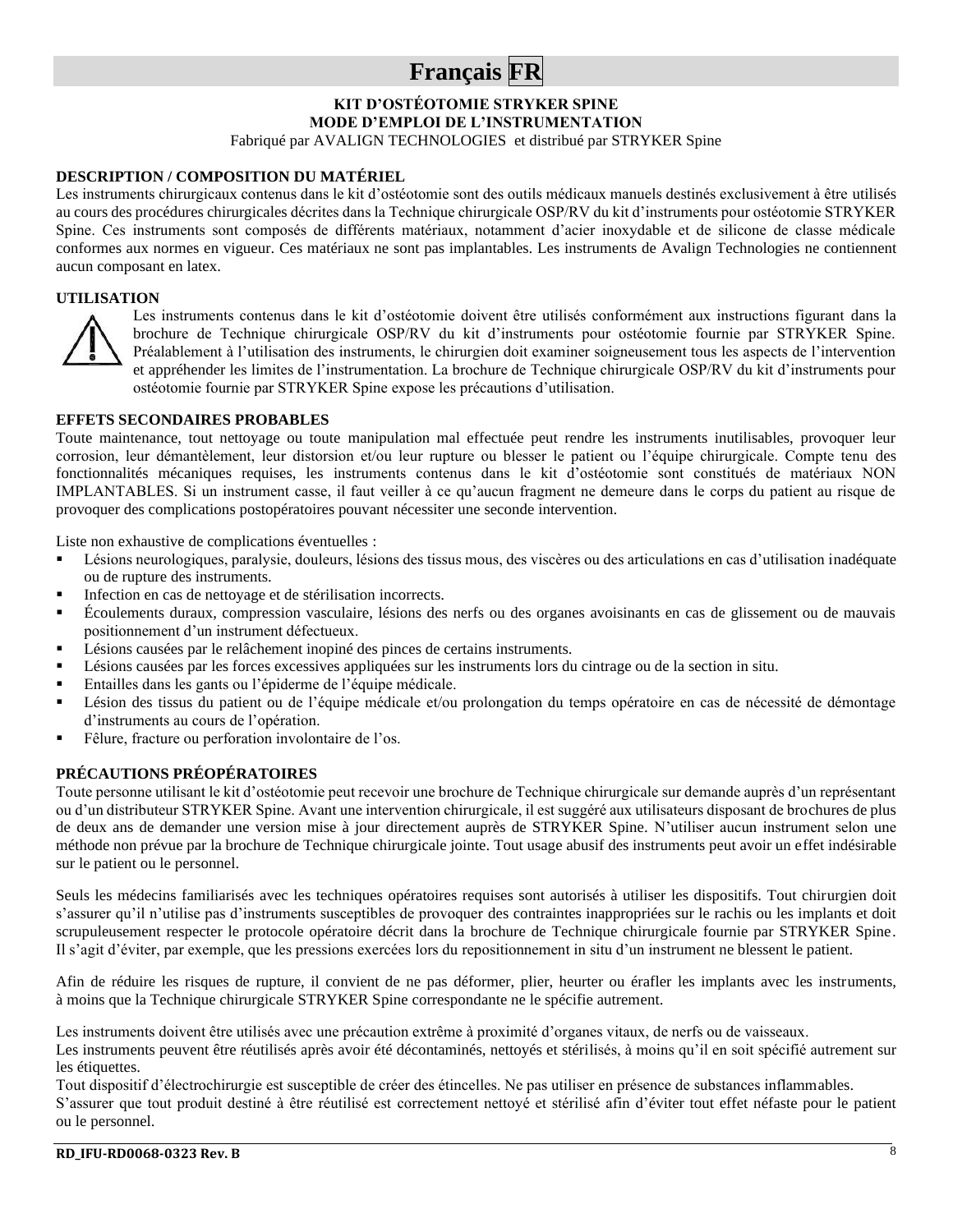#### **ATTENTION** Rx Only La législation fédérale américaine restreint la vente de ce dispositif à un médecin ou sur ordre d'un médecin.

#### **CONDITIONNEMENT**



Les instruments du kit d'ostéotomie sont fournis NON STÉRILES dans un conteneur pour instruments ou emballés individuellement. Les conteneurs et l'emballage des instruments doivent être intacts lors de leur réception. Les matériaux d'emballage doivent être complètement retirés avant le nettoyage et la stérilisation.

#### **INSTRUCTIONS PRÉALABLES À L'UTILISATION**

La durée de vie des instruments dépend du rythme d'utilisation et des précautions de manipulation, de nettoyage et de stockage. Un soin méticuleux apporté aux instruments garantit leur bon fonctionnement.

Avant toute intervention, les médecins et le personnel des blocs opératoires doivent vérifier qu'aucun instrument ne présente de trace d'usure. L'examen doit être à la fois visuel et fonctionnel et être effectué sur les plans de travail, les points d'articulations et les ressorts. Cet examen comprend également la vérification de tous les points de soudure, de la présence de tous les composants, de la propreté des orifices et des cavités, de l'absence de fêlure, de distorsion, de coup, de corrosion ou autre modification. Il peut s'avérer nécessaire de lubrifier les instruments dotés d'articulations. Il faut vérifier que les instruments du kit munis d'une fonction de mesure ne sont pas détériorés et que les repères en surface sont clairement visibles.

STRYKER Spine décline toute responsabilité en cas d'utilisation d'instruments endommagés, incomplets, montrant des signes d'usure excessive, ayant été réparés ou affûtés sans le contrôle de AVALIGN TECHNOLOGIES ou STRYKER Spine. Tout instrument défectueux devra être remplacé avant toute intervention chirurgicale.

#### **INFORMATIONS RELATIVES AU NETTOYAGE ET À LA STÉRILISATION DES INSTRUMENTS CHIRURGICAUX** Les instruments sont fournis NON STÉRILES.



Pour des raisons de sécurité, les dispositifs non stériles doivent être prénettoyés, nettoyés et stérilisés avant d'être utilisés. En outre, afin de garantir la qualité de l'entretien des instruments réutilisables, ces derniers doivent être prénettoyés, nettoyés et stérilisés immédiatement après toute intervention conformément à la procédure décrite ci-après.

#### **NETTOYAGE**

Consulter le tableau ci-après pour obtenir des détails sur les cycles de prénettoyage et de nettoyage spécifiques au nettoyage manuel ou automatique. Préparer une solution nettoyante enzymatique d'après les instructions du fabricant. Plonger l'instrument souillé dans la solution nettoyante. À l'aide d'une brosse à poils souples, retirer toutes les traces de sang et les débris en faisant particulièrement attention aux filetages, aux fissures, aux jonctions et à toute zone difficile d'accès. Si l'instrument présente des mécanismes coulissants, des joints articulés ou des zones flexibles, actionner cette zone afin de libérer tout reste de sang ou débris. Rincer soigneusement les instruments à l'eau chaude du robinet. Rincer toutes les lumières, les zones internes, les mécanismes coulissants et les joints articulés, en pensant à actionner les mécanismes coulissants et les fissures. Nettoyer l'instrument par ultrasons à l'aide d'une solution enzymatique préparée d'après les instructions du fabricant. Rincer soigneusement l'instrument à l'eau chaude du robinet. Rincer toutes les lumières, les zones internes, les mécanismes coulissants et les joints articulés, en pensant à actionner les joints articulés et les mécanismes coulissants. Procéder au séchage immédiatement après le rinçage. Sécher toutes les zones internes à l'aide d'air comprimé filtré si possible. Vérifier qu'il ne reste aucune trace de souillure ; sinon, recommencer la procédure de nettoyage. Il peut être nécessaire de lubrifier les instruments sans pièce mobile à l'aide d'un lubrifiant hydrosoluble de classe médicale, le cas échéant.

|                  | <b>INFORMATIONS RELATIVES</b><br><b>AU CYCLE MANUEL</b>                                                                                                                         | <b>INFORMATIONS RELATIVES</b><br>AU CYCLE AUTOMATIQUE                                                |  |
|------------------|---------------------------------------------------------------------------------------------------------------------------------------------------------------------------------|------------------------------------------------------------------------------------------------------|--|
| PRÉ-NETTOYAGE    | • Nettoyage à l'alcool<br>• Immersion dans un détergent<br>• 15 minutes, $40^{\circ}$ C (104 $^{\circ}$ F)                                                                      | • Immerger dans un bac à ultrasons<br>$\bullet$ 15 minutes<br>• Ne pas utiliser de brosse métallique |  |
|                  | • Ne pas utiliser de brosse métallique<br>• Rincer soigneusement à l'eau courante                                                                                               | • Rincer soigneusement à l'eau courante                                                              |  |
| <b>NETTOYAGE</b> | • Immerger dans un bac à ultrasons<br>• 15 minutes, $40^{\circ}$ C (104 $^{\circ}$ F)<br>• Ne pas utiliser de brosse métallique<br>· Rincer soigneusement à l'eau déminéralisée | • Lavage<br>$\bullet$ 93°C (200°F) minimum<br>$\bullet$ 10 minutes<br>• Rinçage                      |  |
|                  | • Séchage                                                                                                                                                                       | • Séchage                                                                                            |  |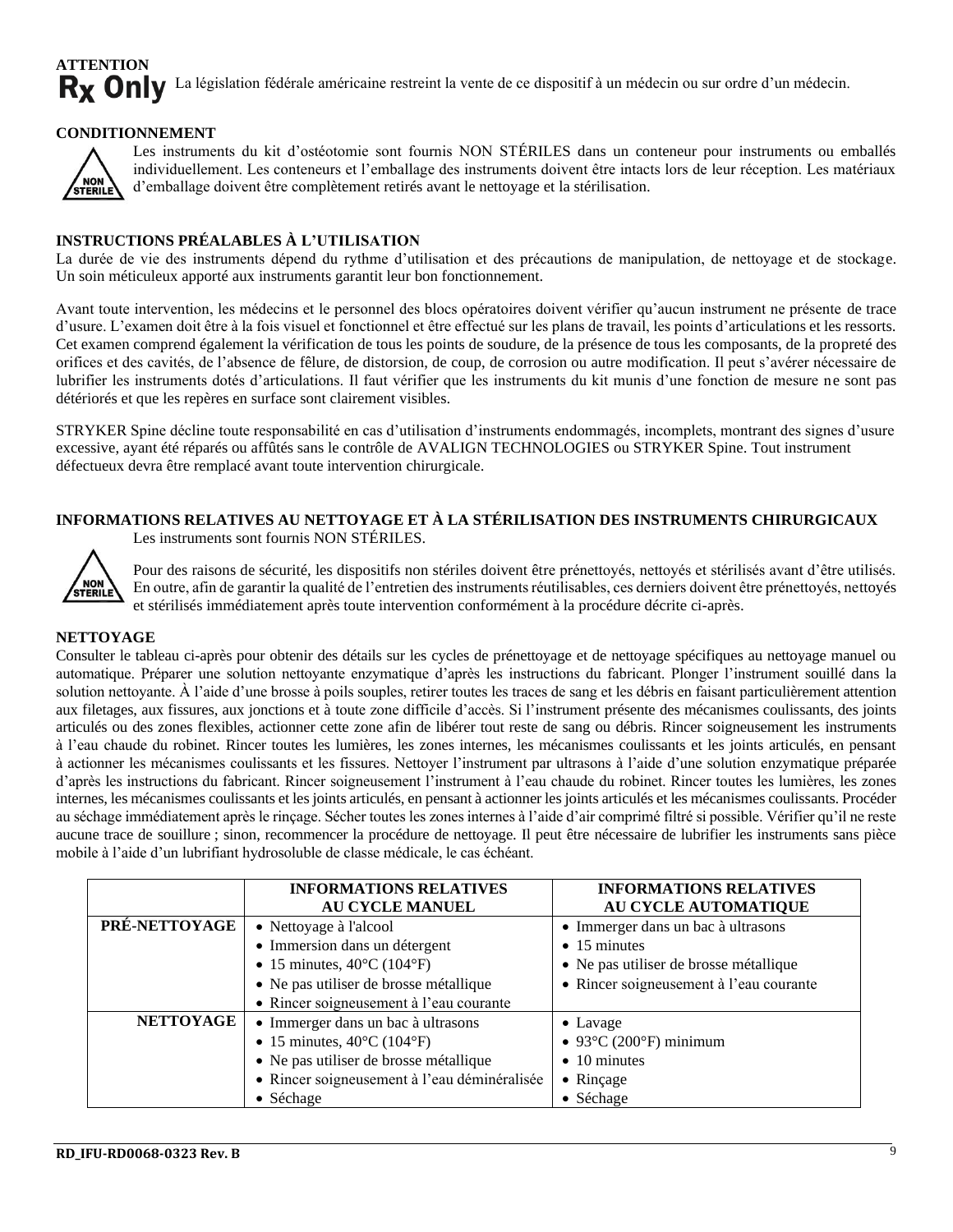Un établissement peut décider de recourir à des cycles de nettoyage différents de celui proposé si l'établissement a validé correctement le cycle en veillant à ce qu'il garantisse un nettoyage adéquat facilitant la stérilisation. Inspecter tous les instruments avant toute stérilisation ou entreposage afin de garantir leur utilisabilité. Tout instrument présentant des signes d'usure doit être écarté et envoyé au service de réparation.

#### **STÉRILISATION**

Procéder à une stérilisation vapeur. Le cycle de stérilisation vapeur suivant a été validé pour un étui à instrument unique emballé, dans un autoclave correctement entretenu. Il est essentiel que les paramètres du procédé soient validés pour chaque type d'équipement de stérilisation de l'établissement et pour chaque configuration de charge.

| TYPE DE<br><b>CYCLE</b> | <b>TEMPERATURE</b> | <b>IMPULSIONS</b> | <b>TEMPS</b><br>D'EXPOSITION | <b>TEMPS DE</b><br><b>SECHAGE</b> |
|-------------------------|--------------------|-------------------|------------------------------|-----------------------------------|
| Prévide                 | 132°C (270°F)      |                   | 4 minutes                    | 30 minutes                        |

Un établissement peut décider de recourir à des cycles de stérilisation vapeur différents de celui proposé si l'établissement a validé correctement le cycle de façon à garantir une pénétration et un contact adéquats de la vapeur avec l'étui à instrument utilisé pour la stérilisation.

Pour de plus amples informations sur l'utilisation de cet instrument, merci de contacter votre représentant ou distributeur AVALIGN TECHNOLOGIES ou STRYKER Spine.

#### **STOCKAGE**

Les instruments sont conditionnés en paquets individuels ou dans des boîtes. Après avoir été utilisés, ils doivent être stockés dans un endroit propre, sec et tempéré.

#### **RÉCLAMATIONS**

Tout professionnel de la santé ayant des sujets de plainte ou d'insatisfaction en ce qui concerne la qualité du produit, son identité, sa durabilité, sa fiabilité, sa sécurité, son efficacité et / ou sa performance est prié de le signaler auprès de STRYKER Spine ou de ses représentants. En outre, en cas de dysfonctionnement effectif ou supposé d'un dispositif, STRYKER Spine ou ses représentants doivent en être immédiatement avertis.

Dans l'éventualité du fonctionnement incorrect d'un produit STRYKER Spine pouvant avoir causé ou contribué au décès d'un patient, ou à de graves lésions à un patient, le distributeur du produit ou STRYKER Spine doit en être immédiatement informé par téléphone, fax, ou par écrit.

Pour toute réclamation, veuillez fournir les nom, référence et numéro de lot du ou des composants, vos nom et adresse, ainsi qu'une description aussi détaillée que possible de l'incident pour permettre à STRYKER Spine de comprendre le sujet de la plainte.

En cas de réclamation ou si vous désirez obtenir des informations complémentaires, veuillez contacter :

AVALIGN TECHNOLOGIES 8727 Clinton Park Drive Fort Wayne, IN 46825 1-877-289-1096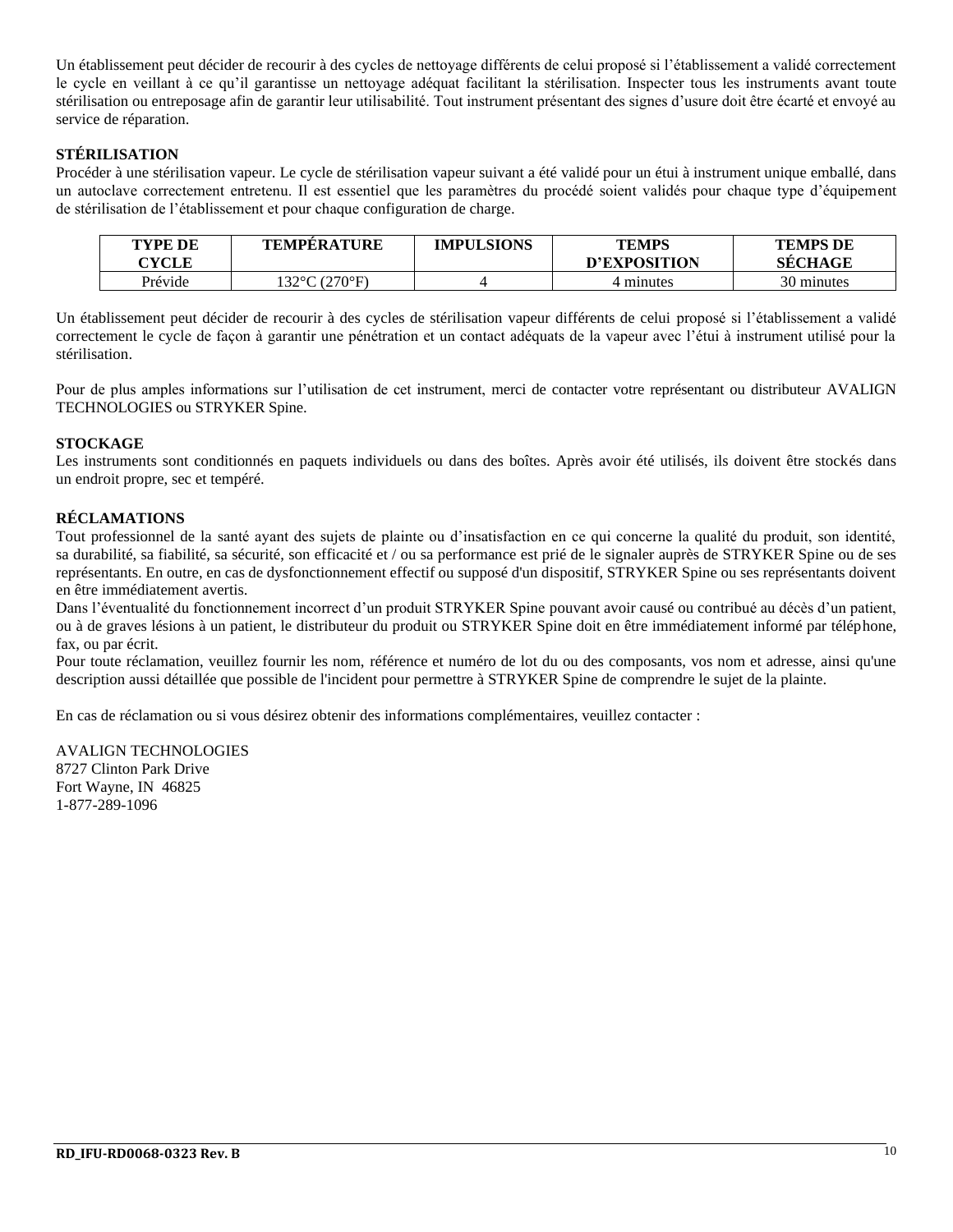#### **GARANTIE**

AVALIGN TECHNOLOGIES ne garantit et ne garantira pas les réparations effectuées sur le produit par une source non autorisée par AVALIGN TECHNOLOGIES. AVALIGN TECHNOLOGIES ne pourra être tenu responsable de toute défaillance d'un produit ayant fait l'objet de réparations non autorisées. Concernant les instruments provenant d'un autre fabricant, se référer au mode d'emploi du fabricant.



Fabriqué par :<br>AVALIGN TECHNOLOGIES EC REP Représentant CE :<br>Instrumed GmbH ( 8727 Clinton Park Drive Unter Buchsteig 3 Fort Wayne, IN 46825 78532 Tuttlingen, Allemagne 1-877-289-1096 49 7462 200490 www.avalign.com

Instrumed GmbH (dba Avalign German Specialty Instruments)  $\bigcap$  +49 7462 200490

Distribué par : STRYKER Spine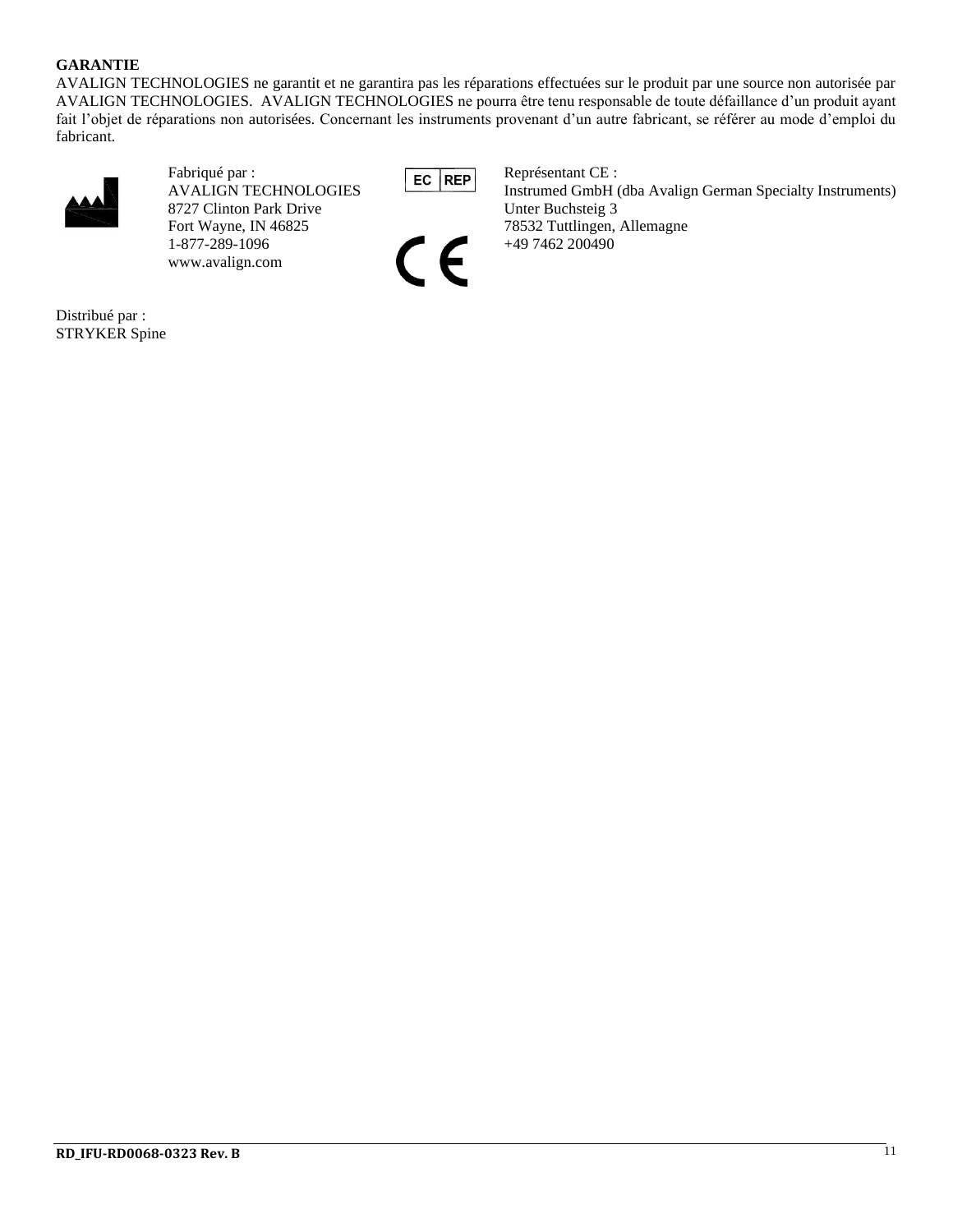## **Italiano IT**

#### **SET PER OSTEOTOMIA STRYKER SPINE ISTRUZIONI SULLA STRUMENTAZIONE**

Prodotto da AVALIGN TECHNOLOGIES e distribuito da STRYKER Spine

#### **DESCRIZIONE /COMPOSIZIONE DEI MATERIALI**

Gli strumenti chirurgici all'interno del set per osteotomia sono strumenti medici manuali progettati esclusivamente per l'uso in procedure chirurgiche descritte dalla Tecnica chirurgica per il Set di strumenti per osteotomia PSO/VCR STRYKER Spine. Gli strumenti sono realizzati con diversi materiali tra cui acciaio inossidabile e silicone di grado medico conformi alle norme ad essi applicabili. Questi materiali non sono impiantabili. Gli strumenti Avalign Technologies non contengono componenti in lattice.

#### **USO**



Gli strumenti contenuti nel set per osteotomia devono essere utilizzati nel modo prescritto nella tecnica chirurgica per il Set di strumenti per osteotomia PSO/VCR fornito da STRYKER Spine. Prima di utilizzare gli strumenti, il chirurgo dovrà aver preso in seria considerazione tutti gli aspetti dell'intervento chirurgico e i limiti della strumentazione. Le raccomandazioni per l'uso sono esposte nella tecnica chirurgica per il Set di strumenti per osteotomia PSO/VCR fornito da STRYKER Spine.

#### **EFFETTI AVVERSI POTENZIALI**

Manutenzione, pulizia, o manipolazione non corrette possono rendere gli strumenti inidonei all'uso previsto, causare corrosione, smontaggio, distorsione e/o rottura o provocare lesioni al paziente o al personale operativo. Come conseguenza delle caratteristiche meccaniche richieste, gli strumenti contenuti nel Set per osteotomia sono realizzati con materiali NON IMPIANTABILI. Nel caso in cui uno strumento si rompa, nessun frammento deve rimanere nel paziente in quanto ciò potrebbe causare complicazioni post-operatorie e richiedere ulteriori interventi.

Di seguito si trova un elenco, non esaustivo, delle potenziali complicazioni:

- Lesione neurologica, paralisi, dolore, lesione dei tessuti molli, degli organi viscerali o delle giunture, in caso di uso non corretto o di rottura degli strumenti.
- Infezione, se gli strumenti non sono puliti e sterilizzati correttamente.
- Perdita durale, compressione dei vasi, danni ai nervi o agli organi vicini, come risultato di slittamento o posizionamento errato oppure di uno strumento difettoso.
- Danno causato dall'involontario rilascio delle molle di alcuni strumenti.
- Danno causato da strumenti utilizzati per piegare o tagliare in-situ dovuto alla forza eccessiva che si produce quando vengono utilizzati.
- Rottura dei guanti o della pelle dello staff chirurgico.
- Lesioni dei tessuti del paziente o dello staff chirurgico e/o aumento del tempo operatorio in seguito alla necessità di disassemblare gli strumenti durante l'operazione chirurgica.
- Rottura, frattura o perforazione involontaria dell'osso.

#### **PRECAUZIONI PREOPERATORIE**

Chiunque utilizzi il Set per osteotomia può ottenere una tecnica chirurgica richiedendone uno presso un rappresentante o distributore STRYKER Spine. Per coloro che utilizzano opuscoli pubblicati più di due anni prima dell'intervento chirurgico si consiglia di richiedere una versione aggiornata direttamente a STRYKER Spine. Non utilizzare alcuno strumento in un modo diverso da quello per cui è stato progettato o destinato, come descritto nella tecnica chirurgica di accompagnamento. L'uso improprio di strumenti potrebbe avere un effetto negativo sul paziente o sul personale.

I dispositivi possono essere utilizzati solo da medici che siano completamente a loro agio con la tecnica chirurgica richiesta e che siano stati addestrati a questo scopo. Il medico che opera deve fare attenzione a non utilizzare gli strumenti per esercitare pressioni inappropriate sulla colonna vertebrale o sugli impianti e deve scrupolosamente seguire ogni procedura operatoria descritta nella tecnica chirurgica fornita da STRYKER Spine. Per esempio, le forze esercitate quando si riposiziona uno strumento in-situ non devono essere eccessive poiché questo può causare lesioni al paziente.

Per ridurre il rischio di rottura, deve essere prestata attenzione a non distorcere gli impianti, intaccarli, colpirli o graffiarli con strumenti a meno che non sia specificato nella tecnica chirurgica STRYKER Spine applicabile.

Attenzione particolare deve essere prestata quando gli strumenti sono utilizzati vicino ad organi vitali, nervi o vasi.

Se non diversamente specificato sull'etichetta, gli strumenti possono essere riutilizzati dopo la decontaminazione, la pulizia e la sterilizzazione.

Tutti gli strumenti elettrochirurgici possono rappresentare fonte di ignizione. Non usare in presenza di sostanze infiammabili.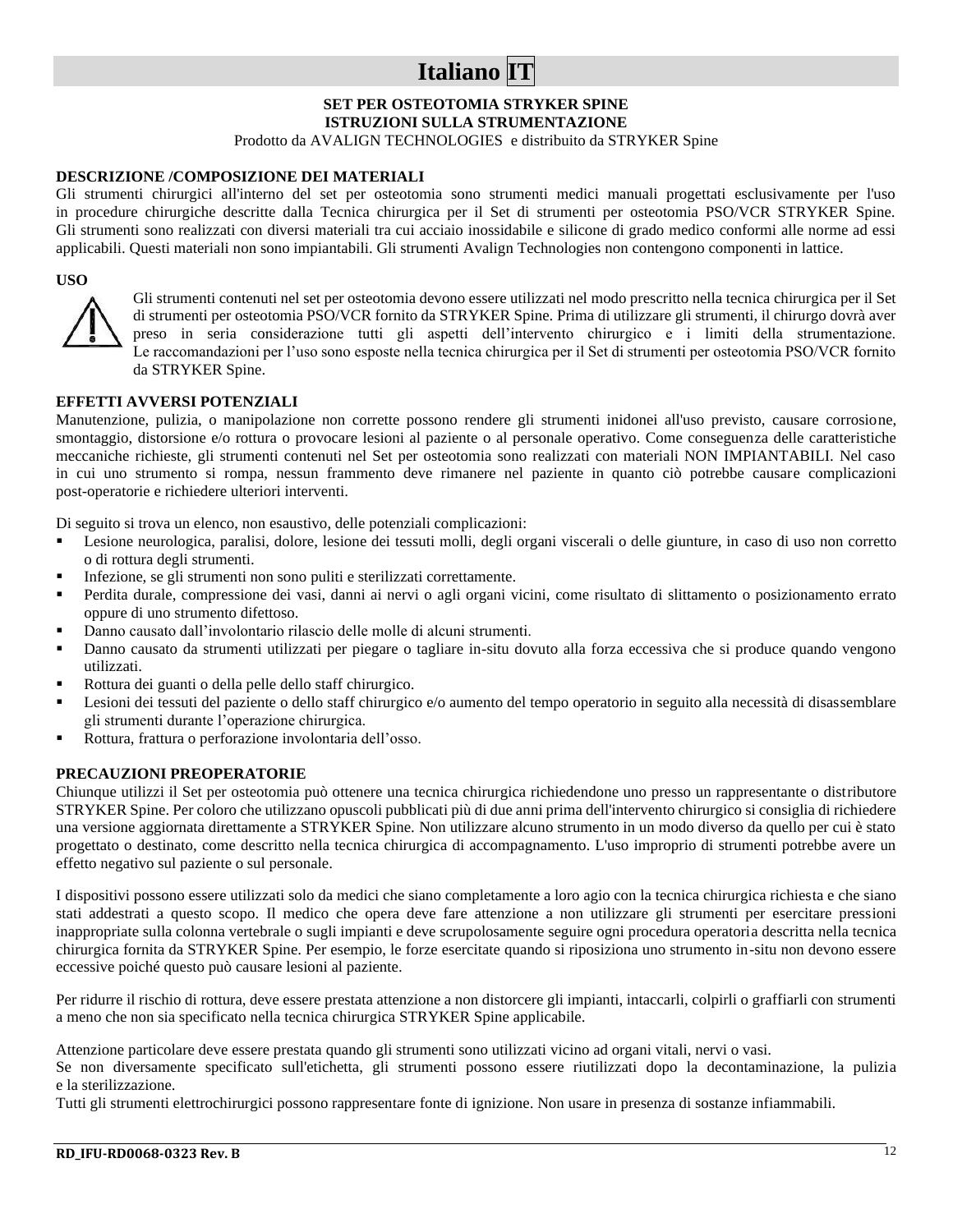Assicurarsi che qualsiasi prodotto destinato ad essere reimpiegato sia ben pulito e sterilizzato per evitare effetti dannosi per il paziente o per il personale.

## **ATTENZIONE**

Rx Only La legge federale degli Stati Uniti limita la vendita di questo dispositivo da parte o su prescrizione di un medico autorizzato.

#### **CONFEZIONE**



La strumentazione contenuta nel Set per osteotomia è fornita NON-STERILE in un contenitore per strumenti o confezionata singolarmente. I contenitori e la confezione degli strumenti devono essere intatti al momento del ricevimento. Il materiale di imballo deve essere completamente rimosso prima di procedere alla pulizia e sterilizzazione.

#### **ISTRUZIONI PRELIMINARI ALL'USO**

La durata degli strumenti dipende dal numero di volte in cui sono usati nonché dalle precauzioni adottate per manipolazione, pulizia e stoccaggio. Un alto livello di cura deve essere utilizzato per garantire che gli strumenti rimangano in buono stato di funzionamento.

Tutti gli strumenti devono essere esaminati alla ricerca di segni di danni da usura da parte dei medici e del personale dei centri operativi prima della chirurgia. L'esame comprende una ispezione visiva e funzionale delle superfici di lavoro, dei punti di articolazione e delle molle. Includere anche la verifica di tutte le connessioni saldate, che tutti i componenti siano presenti e della pulizia degli orifizi e delle cavità, nonché verificare l'assenza di crepe, distorsioni, urti, corrosione o qualsiasi altro cambiamento. Per gli strumenti con articolazioni, potrebbe essere necessaria la lubrificazione. Gli strumenti all'interno del set che svolgono una funzione di misura devono essere controllati per verificarne l'usura e garantire la chiara visibilità di eventuali marcature di superficie.

Né AVALIGN TECHNOLOGIES né STRYKER Spine sono responsabili in caso di utilizzo di strumenti che siano danneggiati, incompleti, che mostrino segni di uso eccessivo o di usura o che sono stati riparati o affilati fuori dal controllo di AVALIGN TECHNOLOGIES o STRYKER Spine. Gli strumenti difettosi devono essere sostituiti prima di ogni intervento chirurgico.

#### **INFORMAZIONI PER PULIZIA E STERILIZZAZIONE DEGLI STRUMENTI CHIRURGICI**



Gli strumenti sono forniti NON STERILI.

Per ragioni di sicurezza, i dispositivi non sterili devono essere pre-puliti, puliti e sterilizzati prima dell'uso. Inoltre, per una buona conservazione, gli strumenti riutilizzabili devono essere pre-puliti, puliti e sterilizzati immediatamente dopo l'operazione chirurgica, seguendo le fasi indicate nelle sezioni seguenti.

#### **PULIZIA**

Fare riferimento alla tabella seguente per le informazioni pre-pulizia e sul ciclo di pulizia per i metodi di pulizia manuale e automatica. Preparare una soluzione detergente enzimatica secondo le istruzioni del produttore. Immergere lo strumento sporco nella soluzione di pulizia. Utilizzare una spazzola a setole morbide per rimuovere tutte le tracce di sangue e detriti, prestando molta attenzione a fili, fessure, cuciture e a tutte le aree difficili da raggiungere. Se lo strumento presenta meccanismi scorrevoli, articolazioni con cerniere o zone flessibili, azionare la zona del meccanismo per liberare il sangue intrappolato e i detriti. Sciacquare lo strumento accuratamente con acqua tiepida. Lavare tutte le cavità, le zone interne, i meccanismi di scorrimento e le articolazioni a cerniera, azionando i meccanismi scorrevoli e le cavità durante il risciacquo. Pulire lo strumento ad ultrasuoni con una soluzione enzimatica, preparata secondo le istruzioni del produttore. Sciacquare accuratamente lo strumento con acqua tiepida. Lavare tutte le cavità, le zone interne, i meccanismi di scorrimento e le articolazioni a cerniera. Attivare i meccanismi scorrevoli e le articolazioni con cerniere durante il risciacquo. Asciugare subito dopo il risciacquo finale. Asciugare le aree interne con aria compressa filtrata, se disponibile. Verificare la presenza di sporco visibile, se presente, ripetere la procedura di pulizia. Per gli strumenti con parti in movimento, potrebbe essere necessaria la lubrificazione con un lubrificante solubile in acqua di grado medico, se del caso.

|                    | <b>INFORMAZIONI SUL CICLO MANUALE</b>          | <b>INFORMAZIONI SUL CICLO AUTOMATICO</b>                     |
|--------------------|------------------------------------------------|--------------------------------------------------------------|
| <b>PRE-PULIZIA</b> | • Strofinare con alcool                        | • Immergere in bagno ad ultrasuoni                           |
|                    | • Immergere nella soluzione di pulizia         | $\bullet$ 15 minuti                                          |
|                    | • 15 minuti, $40^{\circ}$ C (104 $^{\circ}$ F) | • Utilizzare spazzole non metalliche                         |
|                    | · Utilizzare spazzole non metalliche           | • Sciacquare abbondantemente in acqua corrente               |
|                    | • Sciacquare abbondantemente in acqua corrente |                                                              |
| PULIZIA            | • Immergere in bagno ad ultrasuoni             | $\bullet$ Lavare                                             |
|                    | • 15 minuti, $40^{\circ}$ C (104 $^{\circ}$ F) | $\bullet$ 93 $\rm{^{\circ}C}$ (200 $\rm{^{\circ}F}$ ) minimo |
|                    | • Utilizzare spazzole non metalliche           | $\bullet$ 10 minuti                                          |
|                    | • Risciacquare accuratamente con acqua         | • Sciacquare                                                 |
|                    | demineralizzata                                | • Asciugare                                                  |
|                    | $\bullet$ Asciugare                            |                                                              |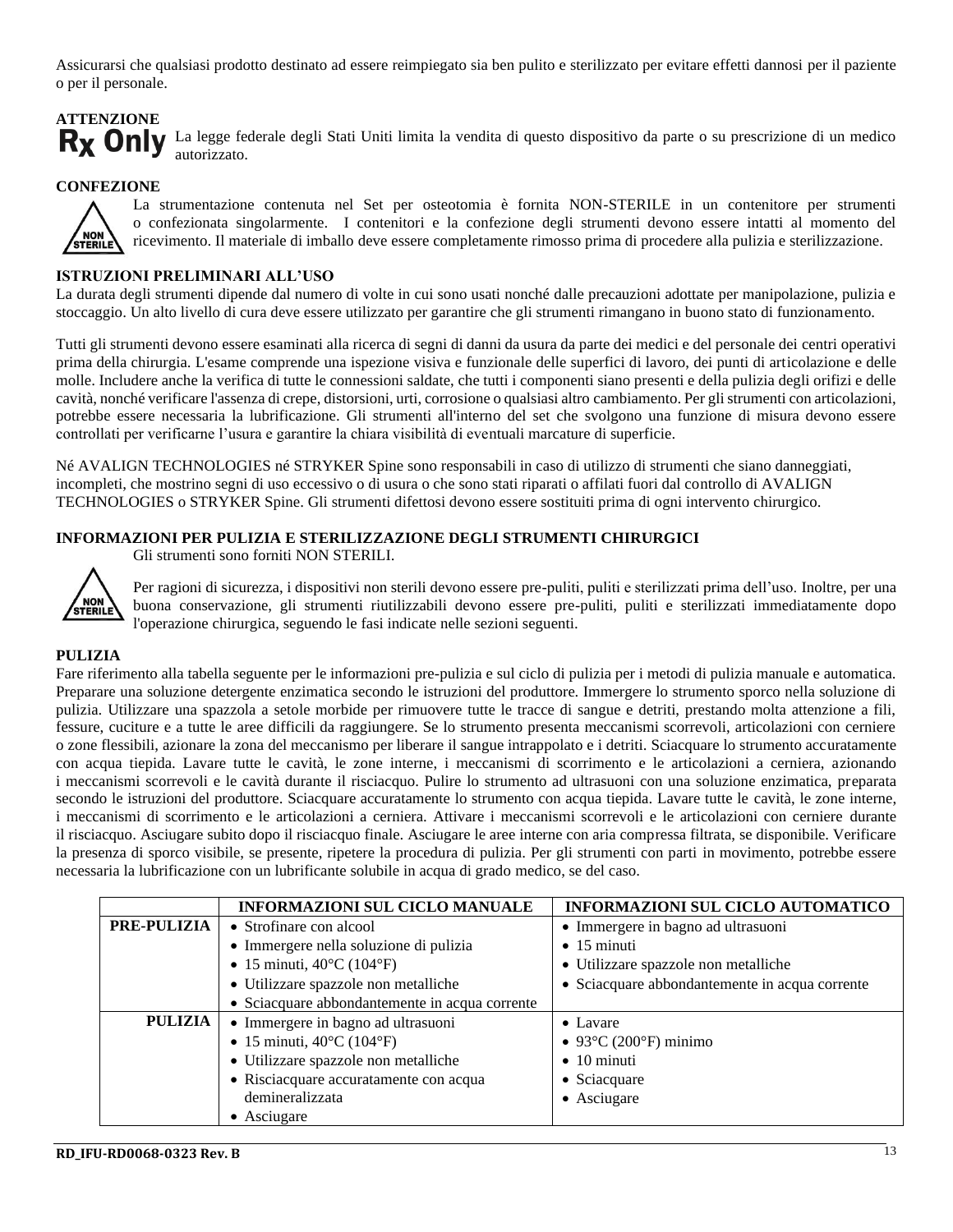Una struttura potrebbe scegliere di utilizzare cicli di pulizia diversi dal ciclo suggerito se la struttura ha convalidato correttamente il ciclo al fine di garantire un'adeguata pulizia per facilitare la sterilizzazione. Controllare tutti gli strumenti prima della sterilizzazione o dell'immagazzinaggio al fine di garantire che gli strumenti sono adatti per l'uso. Gli strumenti che mostrano segni di danneggiamento devono essere messi da parte e inviati per l'assistenza o la riparazione.

#### **STERILIZZAZIONE**

Sterilizzare con sterilizzazione a vapore. Il seguente ciclo di sterilizzazione a vapore si basa sulla convalida di un unico strumento, avvolto, o di un contenitore per strumenti singoli inserito in un contenitore per sterilizzazione appropriato all'interno di un'autoclave manutenuta correttamente. È fondamentale che i parametri di processo siano convalidati per il singolo tipo di attrezzature di sterilizzazione di ogni struttura e configurazione del carico del prodotto.

| <b>TIPO DI</b><br><b>ICLO</b> | TEMPERATURA  | IMPULSI | <b>TEMPO DI</b><br><b>ESPOSIZIONE</b> | <b>TEMPO DI</b><br><b>ASCIUGATURA</b> |
|-------------------------------|--------------|---------|---------------------------------------|---------------------------------------|
| Prevuoto                      | 32°C (270°F) |         | 4 minuti                              | 30 minuti                             |

Una struttura potrebbe scegliere di utilizzare cicli di sterilizzazione a vapore diversi dal ciclo suggerito se la struttura ha convalidato correttamente il ciclo al fine di garantire un'adeguata penetrazione del vapore e contatto con il contenitore dello strumento per la sterilizzazione.

Per ulteriori informazioni relative all'uso di questo strumento, si prega di contattare il rappresentante o il distributore AVALIGN TECHNOLOGIES o STRYKER Spine.

#### **STOCCAGGIO**

Gli strumenti sono confezionati in imballi singoli oppure in contenitori. Dopo essere stati usati, devono essere sistemati in un luogo asciutto, pulito e temperato.

#### **RECLAMI**

Qualsiasi operatore sanitario che avesse dei reclami, oppure motivi di insoddisfazione legati alla qualità, all'identità, alla durata, all'affidabilità, alla sicurezza, all'efficacia e/o alle prestazioni del prodotto, si rivolga a STRYKER Spine oppure ai suoi rappresentanti. Inoltre, se uno strumento ha funzionato male, oppure se si ha il sospetto che abbia funzionato male, STRYKER Spine o i suoi rappresentanti devono esserne immediatamente informati.

Se un prodotto STRYKER Spine avesse funzionato in modo improprio e avesse causato o contribuito a causare seri danni o la morte del paziente, il distributore o STRYKER Spine devono essere informati al più presto possibile per telefono, per fax o per iscritto.

Per qualsiasi reclamo, si prega di segnalare il nome dello strumento e il codice articolo, insieme al numero di lotto, del o dei componenti, il nome e l'indirizzo del contatto ed una descrizione dettagliata dell'accaduto, per aiutare STRYKER Spine a comprendere le cause del reclamo.

Per ulteriori informazioni o reclami, si prega di contattare:

AVALIGN TECHNOLOGIES 8727 Clinton Park Drive Fort Wayne, IN 46825 1-877-289-1096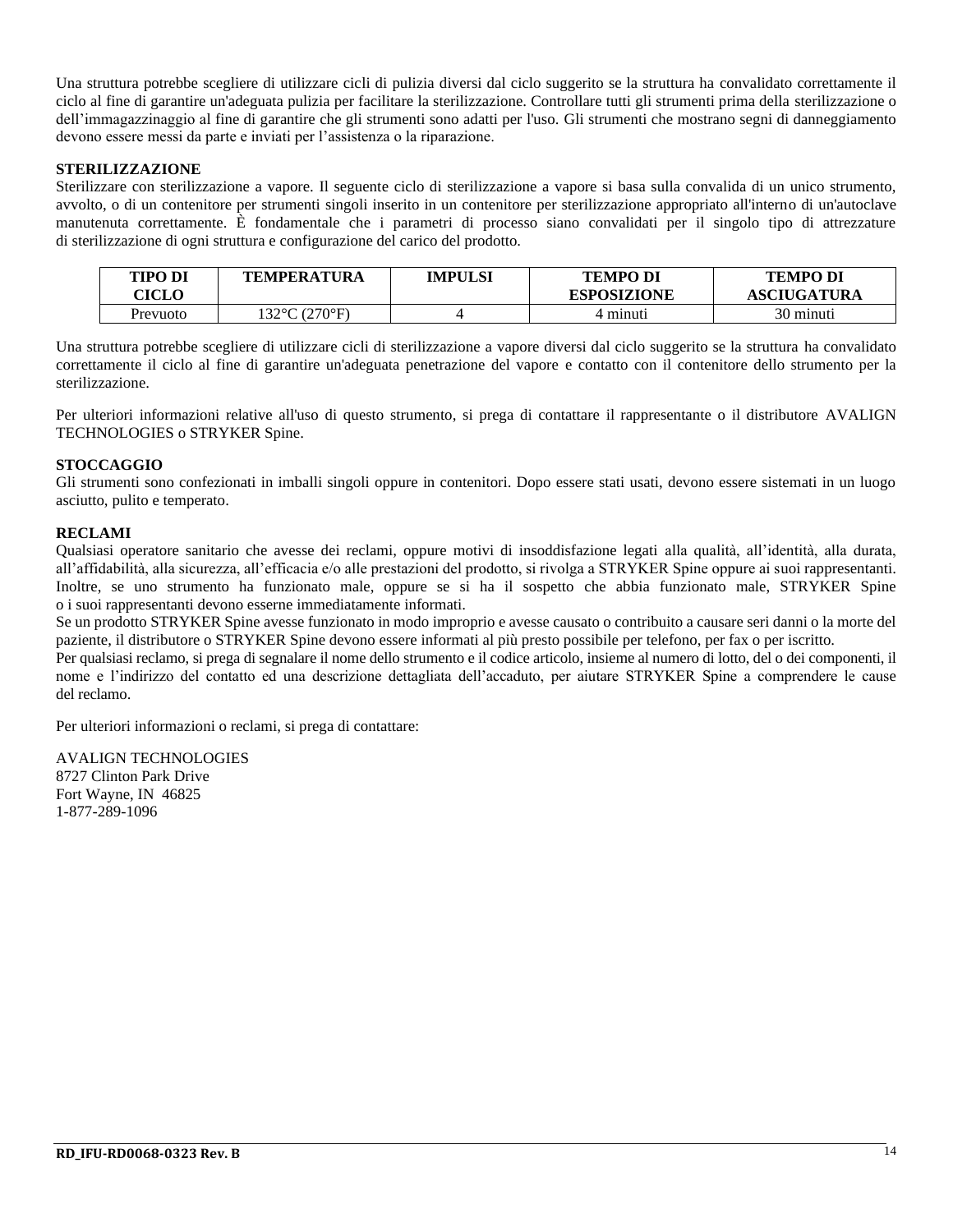#### **GARANZIA**

AVALIGN TECHNOLOGIES non offre e non offrirà alcuna garanzia in caso di riparazioni effettuate al prodotto da parte di un fornitore non approvato da AVALIGN TECHNOLOGIES. AVALIGN TECHNOLOGIES non si assume alcuna responsabilità per qualsiasi difetto di prodotti sui cui siano state eseguite riparazioni non autorizzate.

Per gli strumenti prodotti da un altro produttore consultare le istruzioni per l'uso del rispettivo produttore.



Prodotto da: **EC REP** Rappresentante CE:<br>AVALIGN TECHNOLOGIES Instrumed GmbH (d) 8727 Clinton Park Drive Fort Wayne, IN 46825 78532 Tuttlingen, Germany<br>1-877-289-1096 +49 7462 200490 1-877-289-1096 www.avalign.com

Distribuito da: STRYKER Spine



Instrumed GmbH (dba Avalign German Specialty Instruments)<br>Unter Buchsteig 3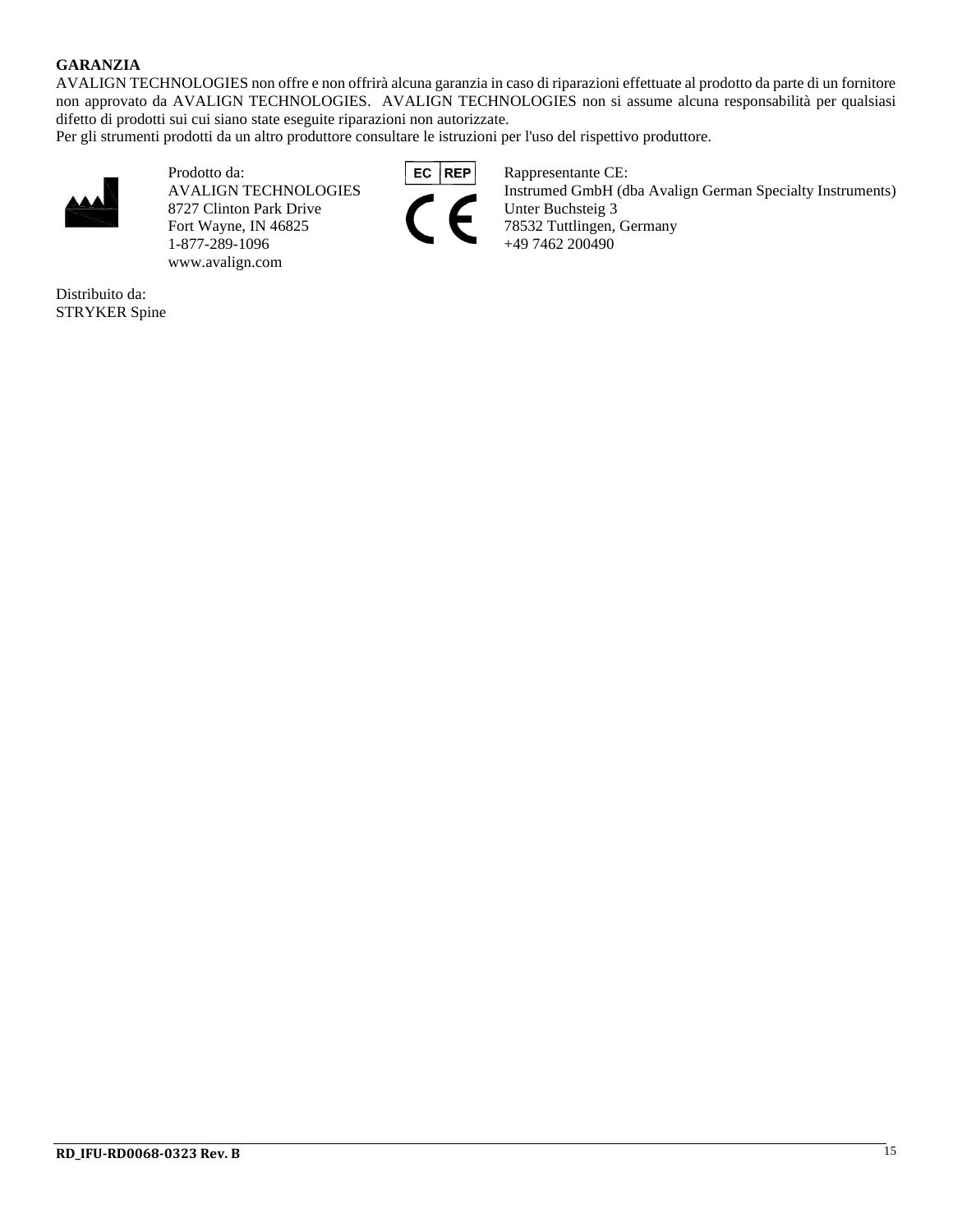## **Português PT**

## **CONJUNTO DE OSTEOTOMIA DA STRYKER SPINE**

**INSTRUÇÕES DOS INSTRUMENTOS**

Fabricado por AVALIGN TECHNOLOGIES e distribuído por STRYKER Spine

#### **DESCRIÇÃO / COMPOSIÇÃO DE MATERIAL**

Os instrumentos cirúrgicos do conjunto de osteotomia são ferramentas médicas manuais concebidas unicamente para utilização em procedimentos cirúrgicos descritos na técnica cirúrgica PSO/VCR do conjunto de instrumentos de osteotomia da STRYKER Spine. Os instrumentos são fabricados em diferentes materiais, incluindo aço inoxidável e silicone de grau médico, em conformidade com as respetivas normas aplicáveis. Estes materiais não são para implantes. Os instrumentos da Avalign Technologies não contêm quaisquer componentes de látex.

#### **UTILIZAÇÃO**



Os instrumentos contidos no conjunto de osteotomia têm de ser usados da forma descrita na técnica cirúrgica PSO/VCR do conjunto de instrumentos de osteotomia fornecida pela STRYKER Spine. Antes de usar os instrumentos, o cirurgião deve dar especial atenção a todos os aspetos da intervenção cirúrgica, assim como aos limites da instrumentação. As recomendações de utilização estão indicadas na técnica cirúrgica PSO/VCR do conjunto de instrumentos para osteotomia da STRYKER Spine.

#### **POTENCIAIS EFEITOS ADVERSOS**

Manutenção incorreta, limpeza ou manutenção poderá tornar os instrumentos inapropriados ao seu uso pretendido, provocar corrosão, desmontagem, distorção e/ou quebra ou provocar ferimentos ao paciente ou equipa de cirurgia. Em resultados das funções mecânicas necessárias, os instrumentos contidos no conjunto de osteotomia são fabricados em materiais NÃO destinados A IMPLANTE. Caso um instrumento se parta, nenhum fragmento pode permanecer no doente uma vez que tal poderia causar complicações pós-operatórias e requerer uma outra intervenção.

Abaixo segue uma lista de potenciais complicações, apesar de não ser exaustiva:

- Lesão neurológica, paralisia, dor, lesão dos tecidos moles, de órgãos viscerais ou de articulações, no caso de uso incorreto ou quebra dos instrumentos.
- Infeção, se os instrumentos não estiverem convenientemente limpos e esterilizados.
- Derrames durais, compressão de artérias, danos nos nervos ou órgãos próximos como resultado de deslize ou mau posicionamento de um instrumento avariado.
- Danos causados por uma libertação involuntária da haste ou molas de certos instrumentos.
- Danos provocados pelos instrumentos usados para dobrar ou cortar, devido a forças excessivas que ocorrem quando estão a ser usados.
- Cortes nas luvas ou na pele da equipa de cirurgia.
- Lesões nos tecidos do doente ou equipa de cirurgia e/ou um aumento do tempo de operação como resultado de ter que desmontar os instrumentos durante a cirurgia.
- Fendas, fraturas ou perfuração involuntária do osso.

#### **PRECAUÇÕES PRÉ-OPERATÓRIAS**

Qualquer pessoa que use o conjunto de osteotomia pode obter uma técnica cirúrgica solicitando-a a um representante ou distribuidor da STRYKER Spine. Os que usarem brochuras publicadas há mais de dois anos antes da intervenção cirúrgica são aconselhados a solicitar uma versão atualizada diretamente à STRYKER Spine. Não utilize nenhum instrumento de outra forma que não aquela para a qual foi concebido ou se destina, conforme descrito na técnica cirúrgica fornecida. A má utilização dos instrumentos pode ter um efeito adverso no doente ou no pessoal.

Os dispositivos só podem ser usados por médicos totalmente familiarizados com a técnica cirúrgica necessária. O médico cirurgião deve ter o cuidado de não usar os instrumentos para efetuar pressão inadequada na coluna ou nos implantes e devem obedecer escrupulosamente a qualquer procedimento de operação descrito na técnica cirúrgica fornecida pela STRYKER Spine. Por exemplo, a força exercida durante a reposição de um instrumento in-situ não deve ser excessiva, porque isto poderá provocar lesões ao doente.

Para reduzir os riscos de quebra, deve tomar-se cuidado para não distorcer os implantes ou atingi-los, bater-lhes ou riscá-los com os instrumentos, salvo especificação em contrário pela técnica cirúrgica STRYKER Spine adequada.

Deve ter-se um cuidado extremo quando os instrumentos forem usados perto de órgãos vitais, nervos ou vasos.

A menos que seja especificado de outro modo na etiqueta, os instrumentos podem ser reutilizados após descontaminação, limpeza e esterilização.

Quaisquer dispositivos eletrocirúrgicos têm o potencial de constituir uma fonte de ignição. Não usar na presença de substâncias inflamáveis.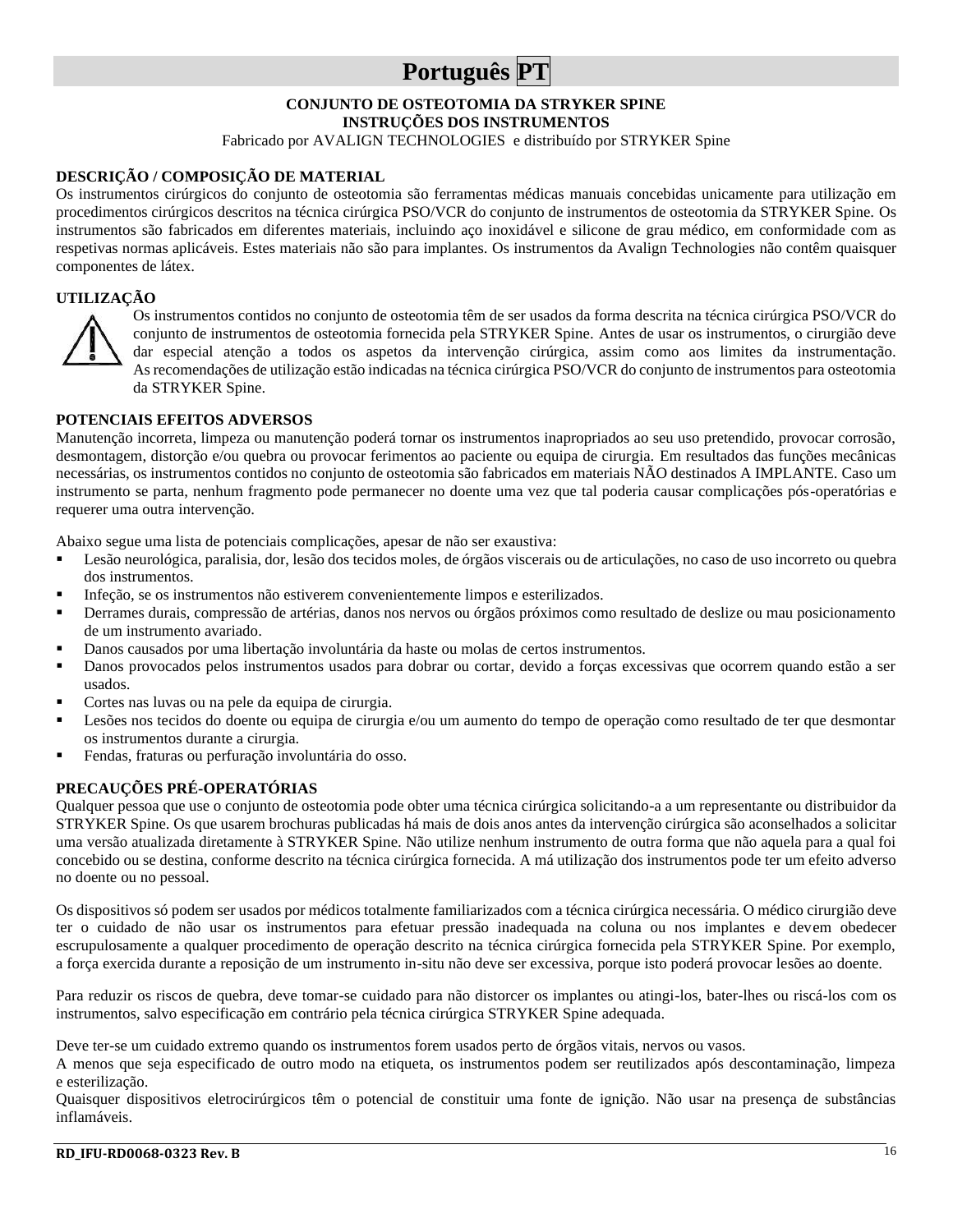Assegure-se que qualquer produto destinado a ser reutilizado é adequadamente limpo e esterilizado para evitar efeitos prejudiciais ao doente ou ao pessoal.

## **AVISO** Rx Only A Lei Federal (EUA) só permite a venda ou o pedido deste dispositivo a um médico qualificado.

#### **EMBALAGEM**



Os instrumentos contidos no conjunto de osteotomia são fornecidos NÃO ESTÉREIS num recipiente de instrumentos ou embalados individualmente. Os recipientes e a embalagem de instrumentos devem estar intactos quando forem recebidos. Os materiais de embalagem devem ser completamente removidos antes da limpeza e da esterilização.

#### **INSTRUÇÕES ANTES DE USAR**

A vida dos instrumentos depende do número de vezes que são usados, assim como das precauções tomadas no manuseamento, limpeza e armazenamento. Um elevado cuidado deve ser dado para assegurar que os instrumentos se mantêm em bom estado de funcionamento.

Os sinais de desgaste ou danos de todos os instrumentos devem ser inspecionados pelos médicos e equipa dos centros operatórios antes da cirurgia. A inspeção deve ser visual e funcional nas superfícies de trabalho, pontos de articulação e molas. Também devem incluir a verificação de todas as partes soldadas, se todos os componentes estão presentes, e a limpeza dos orifícios e cavidades, ou a ausência de fendas, distorção, impacto, corrosão ou outras alterações. A lubrificação pode ser necessária em instrumentos com articulações. Os instrumentos do conjunto que têm uma função de medição têm de ser inspecionados quanto a desgaste e à visibilidade clara de quaisquer marcas na superfície.

Nem a AVALIGN TECHNOLOGIES nem a STRYKER Spine podem ser responsabilizadas no caso de utilização de instrumentos que estejam danificados,

incompletos, mostrem sinais de desgaste e rotura excessivos, ou que tenham sido reparados ou afiados fora do controlo da AVALIGN TECHNOLOGIES ou da STRYKER Spine. Quaisquer instrumentos com falhas devem ser substituídos antes de qualquer intervenção cirúrgica.

#### **INFORMAÇÃO SOBRE A LIMPEZA E ESTERILIZAÇÃO DE INSTRUMENTOS CIRÚRGICOS**

Os instrumentos são fornecidos NÃO ESTÉREIS.



Por razões de segurança, dispositivos não-esterilizados devem ser limpos previamente, limpos e esterilizados antes do uso. Além disso, por razões de uma boa manutenção, instrumentos reutilizáveis devem ser limpos previamente, limpos e esterilizados imediatamente após a cirurgia, seguindo a sequência de passos descrita nas secções seguintes.

#### **LIMPEZA**

Consulte a tabela em baixo para obter informações específicas sobre o ciclo de pré-limpeza e limpeza para métodos manuais e automáticos de limpeza. Prepare uma solução de limpeza enzimática de acordo com as instruções do fabricante. Mergulhe o instrumento sujo na solução de limpeza. Use uma escova de cerdas para remover todos os restos de sangue e resíduos, dando especial atenção a roscas, ranhuras, costuras e áreas de acesso difícil. Se o instrumento dispuser de mecanismos deslizantes, juntas articuladas ou áreas flexíveis, acione a área para a libertar de qualquer sangue ou resíduos aí existentes. Enxague o(s) instrumento(s) cuidadosamente com água quente da torneira. Enxague todos os lúmenes, áreas internas, mecanismos deslizantes e juntas articuladas, acionando os mecanismos deslizantes e ranhuras durante a limpeza. Limpe o instrumento por ultrassons, usando uma solução enzimática, preparada de acordo com as instruções do fabricante. Enxague o instrumento cuidadosamente com água quente da torneira. Enxague todos os lúmenes, áreas internas, mecanismos deslizantes e juntas articuladas. Acione os mecanismos deslizantes e ranhuras durante a limpeza. Seque imediatamente após o enxaguamento final. Seque todas as áreas internas com ar filtrado, comprimido, se disponível. Verifique quanto a sujidade visível, e se existir, repita o procedimento de limpeza. Nos instrumentos com peças móveis, poderá ser necessário realizar uma lubrificação com um lubrificante solúvel em água de grau médico, onde aplicável.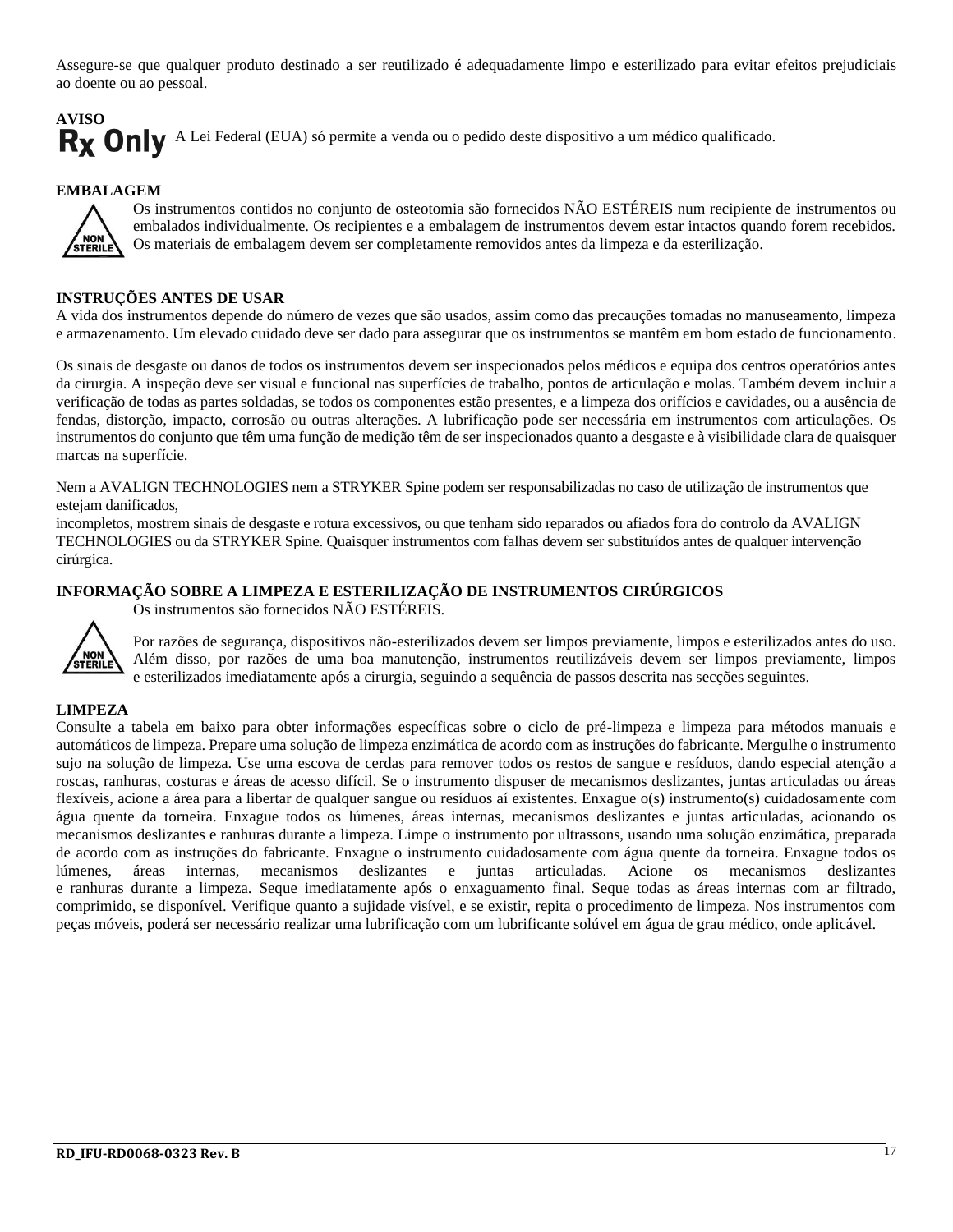|                | INFORMAÇÃO SOBRE O CICLO MANUAL                 | INFORMAÇÃO SOBRE O CICLO AUTOMÁTICO       |
|----------------|-------------------------------------------------|-------------------------------------------|
| <b>LIMPEZA</b> | • Limpar com álcool                             | • Mergulhe num banho ultrassónico         |
| PRÉVIA         | · Emergir em solução de limpeza                 | $\bullet$ 15 minutos                      |
|                | • 15 minutos, $40^{\circ}$ C (104 $^{\circ}$ F) | • Use uma escova não metálica             |
|                | · Use uma escova não metálica                   | • Enxague abundantemente em água corrente |
|                | • Enxague abundantemente em água corrente       |                                           |
| <b>LIMPEZA</b> | • Mergulhe num banho ultrassónico               | $\bullet$ Lave                            |
|                | • 15 minutos, $40^{\circ}$ C (104 $^{\circ}$ F) | $\bullet$ 93°C (200°F) mínimo             |
|                | · Use uma escova não metálica                   | $\bullet$ 10 minutos                      |
|                | • Enxague abundantemente com água               | $\bullet$ Enxague                         |
|                | desmineralizada                                 | $\bullet$ Seque                           |
|                | $\bullet$ Seque                                 |                                           |

Um centro pode optar por ciclos de limpeza diferentes do ciclo sugerido se o centro tiver validade adequadamente o ciclo para garantir uma limpeza apropriada para facilitar a esterilização. Inspecione todos os instrumentos antes da esterilização ou do armazenamento para assegurar que estão prontos a serem utilizados. Quaisquer instrumentos que apresentem sinais de danos devem ser separados e enviados para assistência ou reparação.

#### **ESTERILIZAÇÃO**

Esterilize usando esterilização a vapor. O seguinte ciclo de esterilização a vapor é sugerido com base na validação de uma única caixa de instrumento embalada, numa autoclave devidamente conservada. É fundamental que os parâmetros do processo sejam validados para cada tipo individual de equipamento de esterilização e configuração de carga de produto de cada centro.

| TIPO DE<br>CICLO | <b>TEMPERATURA</b> | <b>IMPULSOS</b> | <b>TEMPO DE</b><br><b>EXPOSICAO</b> | <b>TEMPO DE</b><br><b>SECAGEM</b> |
|------------------|--------------------|-----------------|-------------------------------------|-----------------------------------|
| Pré-vácuo        | 132°C (270°F).     |                 | 4 minutos                           | 30 minutos                        |

Um centro pode optar por ciclos de esterilização a vapor diferentes do ciclo sugerido se o centro tiver validade adequadamente o ciclo para garantir uma penetração apropriada do vapor e o contacto com a caixa do instrumento para esterilização.

Para obter mais informações relacionadas à utilização deste instrumento, contacte o seu representante ou distribuidor da AVALIGN TECHNOLOGIES

ou da STRYKER Spine.

#### **ARMAZENAMENTO**

Os instrumentos são embalados em invólucros individuais ou em contentores. Após a utilização devem ser guardados num local limpo, seco e temperado.

#### **RECLAMAÇÕES**

Qualquer profissional de saúde que tenha reclamações ou motivos para não estar satisfeito com a qualidade do produto, sua identidade, duração, fiabilidade, segurança, efetividade e/ou desempenho, deverá notificar a STRYKER Spine ou o seu representante. Além disto, se um dispositivo tiver avariado, ou existirem suspeitas de avaria, a STRYKER Spine ou o seu representante deve ser notificado imediatamente.

Se um produto da STRYKER Spine tiver funcionado alguma vez incorretamente e tiver causado ou contribuído para a morte ou lesão grave de um doente, o distribuidor ou a STRYKER Spine devem ser informados com a maior brevidade possível por telefone, fax ou por escrito.

Para todas as reclamações, inclua o nome do dispositivo e referência juntamente com o número de lote do(s) componente(s), o seu nome e morada e uma descrição detalhada do acontecimento para ajudar a STRYKER Spine a entender as causas da reclamação.

Para mais informações ao cliente ou reclamações, contacte:

AVALIGN TECHNOLOGIES 8727 Clinton Park Drive Fort Wayne, IN 46825 1-877-289-1096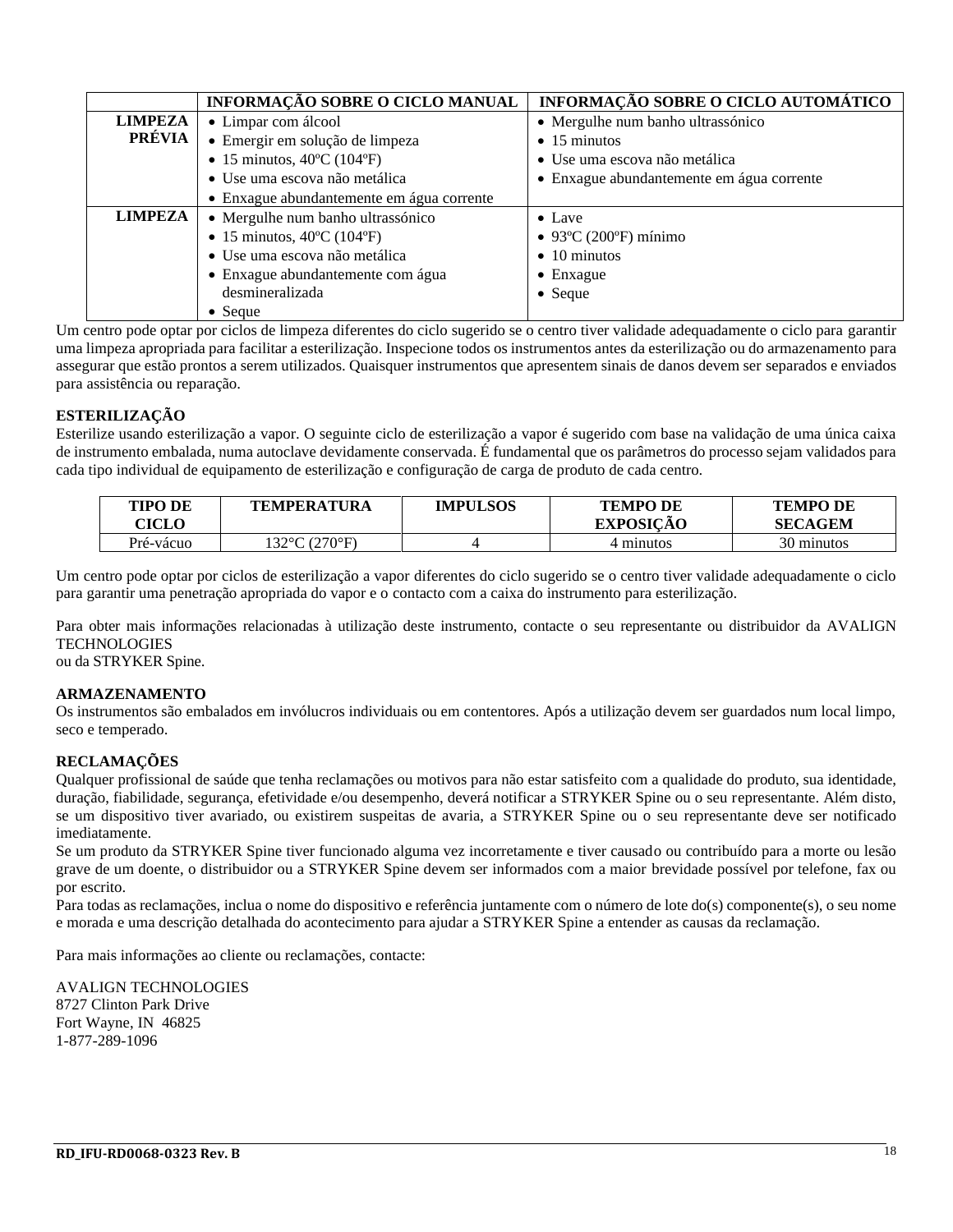#### **GARANTIA**

A AVALIGN TECHNOLOGIES não garante nem garantirá quaisquer reparações realizadas ao produto por uma entidade não aprovada pela AVALIGN TECHNOLOGIES. A AVALIGN TECHNOLOGIES não será responsável por qualquer falha do produto decorrente de reparações não autorizadas.

Nos instrumentos fabricados por um outro fabricante, consulte as instruções de utilização do fabricante.



Fabricado por:<br>AVALIGN TECHNOLOGIES FOR THE Representante CE 8727 Clinton Park Drive Unter Buchsteig 3 1-877-289-1096

www.avalign.com

Distribuído por: STRYKER Spine



Instrumed GmbH (dba Avalign German Specialty Instruments) Fort Wayne, IN 46825 78532 Tuttlingen, Alemanha<br>1-877-289-1096 +49 7462 200490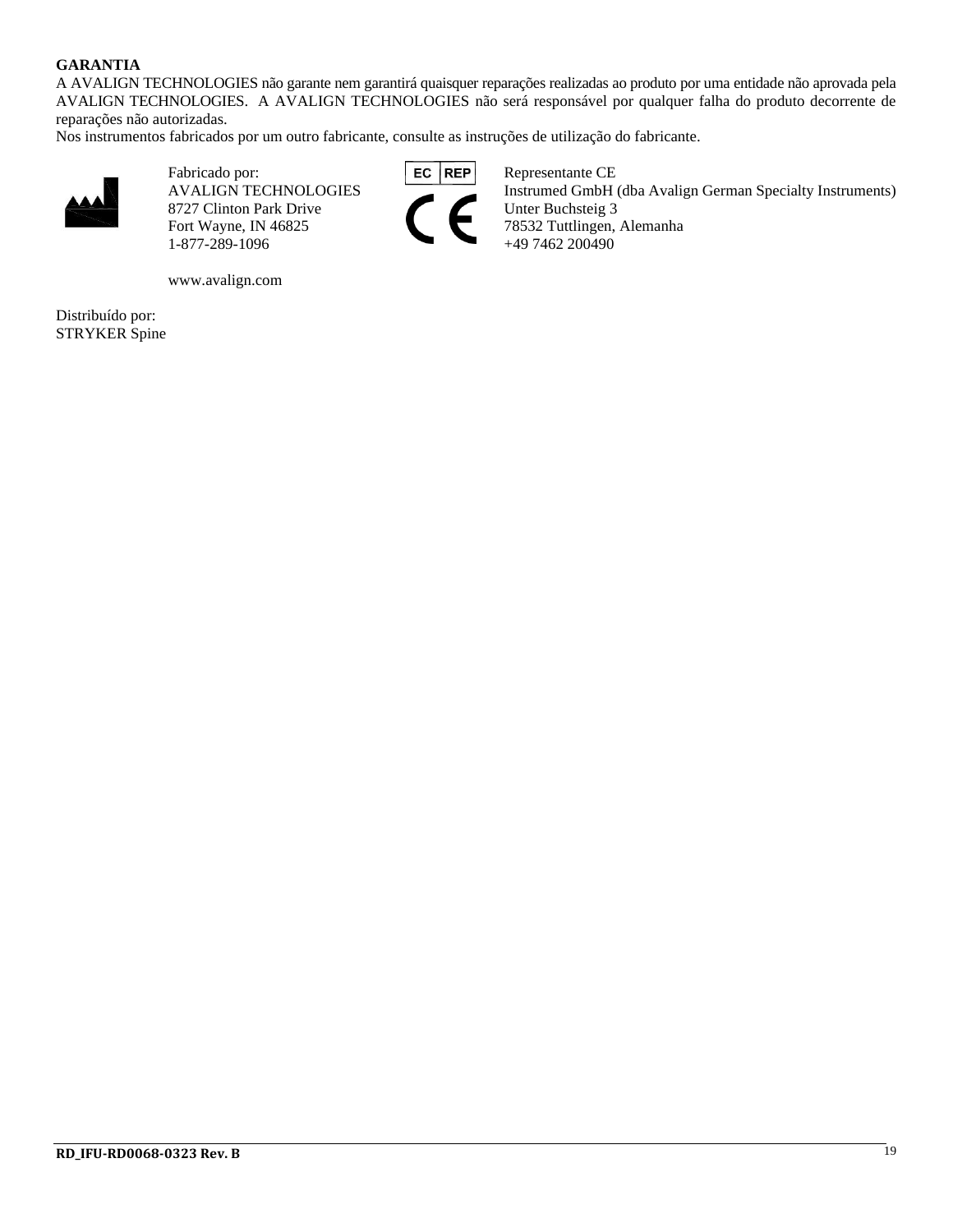## **Türkçe TR**

### **STRYKER SPINE OSTEOTOMİ SETİ**

**ENSTRÜMANTASYON TALİMATI**

AVALIGN TECHNOLOGIES tarafından üretilmiştir ve STRYKER Spine tarafından dağıtılmıştır

#### **TANIM / MATERYAL YAPISI**

Osteotomi Seti içindeki cerrahi aletler sadece STRYKER Spine Osteotomi Alet Seti PSO/VCR Cerrahi Tekniği içinde ana hatları verilmiş cerrahi işlemlerde kullanılmak üzere tasarlanmış manuel tıbbi araçlardır. Aletler kendileri için geçerli standartlarla uyumlu, paslanmaz çelikler ve tıbbi sınıf silikon dahil farklı materyallerden yapılmıştır. Bu materyaller implante edilemez. Avalign Technologies aletleri herhangi bir Lateks bileşen içermez.

#### **KULLANIM**



Osteotomi Seti içinde bulunan aletler STRYKER Spine tarafından sağlanan Osteotomi Alet Seti PSO/VCR Cerrahi Tekniği içinde belirtilen şekilde kullanılmalıdır. Aletleri kullanmadan önce cerrah bu cerrahi girişimin tüm yönlerini ve ayrıca enstrümantasyonun sınırlarını tamamen değerlendirmiş olmalıdır. Kullanma talimatı, STRYKER Spine tarafından sağlanan Osteotomi Alet Seti PSO/VCR Cerrahi Tekniği içinde sağlanmıştır.

#### **OLASI ADVERS ETKİLER**

Hatalı bakım, temizlik veya muamele aletleri kullanım amacı için uygun olmayan bir hale getirebilir; korozyona, parçaların ayrılmasına, şekil bozukluğuna ve/veya kırılmaya neden olabilir veya hastanın ya da ameliyat personelinin zarar görmesine yol açabilir. Gerekli mekanik özelliklerin bir sonucu olarak Osteotomi Seti içinde bulunan aletler İMPLANTE EDİLEMEZ materyallerden yapılmıştır. Bir alet kırılırsa hasta içinde parça kalmamalıdır çünkü postoperatif komplikasyonlara yol açabilir ve ek girişim gerektirebilir.

Aşağıda bunlarla kısıtlı olmamak üzere olası komplikasyonların bir listesi verilmiştir:

- Aletlerin kırılması veya yanlış kullanılması durumunda nörolojik lezyon, paralizi, ağrı, yumuşak dokular, visseral organlar veya eklemlerde lezyon.
- Aletler uygun şekilde temizlenmez ve sterilize edilmezse enfeksiyon.
- Hatalı bir aletin iyi konumlandırılmaması veya kayması nedeniyle dural sızıntılar, damar kompresyonu, sinirler veya yakın organların zarar görmesi.
- Bazı aletlerin yaylarının istenmeden serbest kalması sonucunda oluşan hasar.
- İn situ olarak kesmek ve bükmek için kullanılan aletlerin kullanımları sırasında aşırı güç uygulanması nedeniyle oluşan hasar.
- Cerrahi personelin eldivenlerinin veya cildinin kesilmesi.
- Cerrahi sırasında aletleri parçalara ayırmanın gerekmesi sonucunda hasta veya cerrahi personelde doku lezyonları ve/veya ameliyat süresinin uzaması.
- Kemikte çatlak, kırık veya kazara perforasyon.

#### **PREOPERATİF ÖNLEMLER**

Osteotomi Setini kullanan herkes bir STRYKER Spine temsilcisi veya distribütöründen talep etmek yoluyla Cerrahi Tekniği elde edebilir. Cerrahi girişimden iki yıldan daha uzun bir süre önce yayımlanmış broşürleri kullananların doğrudan STRYKER Spine'dan güncellenmiş bir sürüm istemeleri önerilir. Herhangi bir aleti, beraberindeki Cerrahi Teknik içinde tanımlandığı gibi tasarlanmadığı veya kullanımı amaçlanmadığı bir şekilde kullanmayın. Aletlerin hatalı kullanımının hasta veya personel üzerine olumsuz bir etkisi olabilir.

Cihazlar sadece gerekli cerrahi tekniğe aşina olan ve bu açıdan eğitim görmüş doktorlar tarafından kullanılabilir. Ameliyatı yapan doktor, aletleri omurga veya implantlar üzerinde uygun olmayan stres yaratmayacak şekilde kullanmak için çok dikkat etmeli ve STRYKER Spine tarafından sağlanan cerrahi teknikte tanımlanan herhangi bir ameliyat işlemine tam olarak uymalıdır. Örneğin bir aletin in situ tekrar konumlandırılması sırasında kullanılan güçler aşırı olmamalıdır yoksa hasta zarar görebilir.

Kırılma riskini azaltmak için implantlarda distorsiyon oluşturmamaya ve implantlara ilgili STRYKER Spine Cerrahi Tekniği gerektirmedikçe aletlerle vurmamaya, çentik açmamaya ve çizik bırakmamaya dikkat edilmelidir.

Aletler yaşamsal organlar, sinirler veya damarlar yakınında kullanıldığında çok dikkatli olunmalıdır.

Etikette aksi belirtilmedikçe aletler dekontaminasyon, temizlik ve sterilizasyon sonrasında tekrar kullanılabilir.

Her elektrocerrahi cihazının bir tutuşma kaynağı yaratma potansiyeli vardır. Yanıcı maddeler varlığında kullanmayın.

Hasta veya personelde herhangi bir olumsuz etkiden kaçınmak açısından tekrar kullanılması amaçlanan herhangi bir ürünün uygun şekilde temizlenmesi ve sterilize edilmesini sağlayın.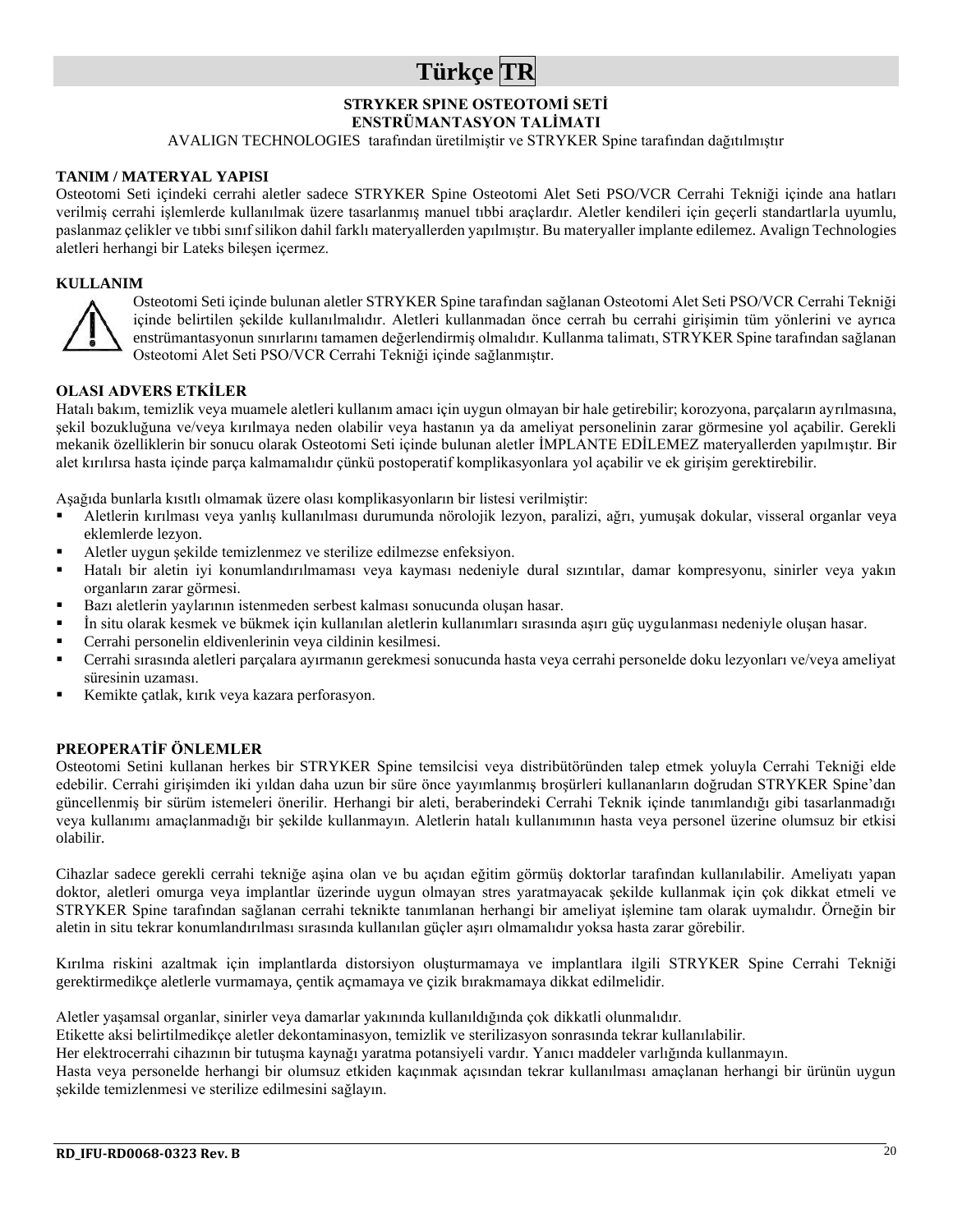## **DİKKAT** Rx Only A.B.D. federal kanunlarına göre bu cihaz sadece bir doktor tarafından ya da doktor siparişiyle satılabilir.

#### **PAKETLEME**



Osteotomi Setinde bulunan aletler bir alet kabında veya ayrı şekilde paketlenmiş olarak STERİL OLMAYAN biçimde sunulmaktadır. Kaplar ve aletlerin ambalajı teslim alındığı sırada eksiksiz olmalıdır. Ambalaj malzemeleri temizlik ve sterilizasyon öncesinde tamamen çıkarılmalıdır.

#### **KULLANMA ÖNCESİ TALİMATI**

Aletlerin ömrü kullanıldığı sayıya ve kullanım, temizlik ve saklama sırasında alınan önlemlere bağlıdır. Aletlerin iyi çalışır durumda kalmalarını sağlamak için yüksek bir bakım düzeyi kullanılması gerekir.

Tüm aletler cerrahi öncesinde ameliyathanelerde doktorlar ve personel tarafından aşınma hasarı bulguları açısından incelenmelidir. Bu inceleme, çalışma yüzeylerinin, artikülasyon noktalarının ve yayların görsel ve işlevsel bir incelemesini içermelidir. Ayrıca tüm kaynak yapılmış bileşenlerin, bütün bileşenlerin mevcut olduğunun ve açıklıklar ve boşlukların temizliğinin ve ayrıca herhangi bir çatlak, şekil bozukluğu, darbe, korozyon veya başka değişiklik bulunmadığının doğrulanmasını gerektirir. Menteşeli aletler için yağlama gerekebilir. Set içinde bir ölçüm işlevi yapan aletler yüzey işaretlerinin açıkça görünür olması ve aşınma açısından incelenmelidir.

AVALIGN TECHNOLOGIES veya STRYKER Spine hasarlı, tam olmayan, aşırı aşınma veya yırtılma belirtisi gösteren ya da AVALIGN TECHNOLOGIES'in veya STRYKER Spine'ın kontrolü dışında tamir edilmiş veya bilenmiş aletlerin kullanımı durumunda sorumlu olmayacaktır. Hatalı aletler herhangi bir cerrahi müdahale yapılmadan önce değiştirilmelidir.

#### **CERRAHİ ALETLERİN TEMİZLENMESİ VE STERİLİZASYONU İÇİN BİLGİ**

Aletler STERİL OLMAYAN bir şekilde sağlanır.



Steril olmayan cihazlar kullanılmadan önce güvenlik nedeniyle ön temizlik, temizlik ve sterilizasyondan geçirilmelidir. Ayrıca bakımın iyi olması açısından tekrar kullanılabilir aletler cerrahinin hemen ardından aşağıdaki kısımlarda tanımlanan adımlar dizisi kullanılarak ön temizlik, temizlik ve sterilizasyondan geçirilmelidir.

#### **TEMİZLİK**

Manuel ve otomatik temizlik yöntemleri için spesifik ön temizlik ve temizlik döngüsü bilgileri açısından aşağıdaki tabloya başvurun. Üreticinin talimatına göre enzimatik bir temizlik solüsyonu hazırlayın. Kirlenmiş aleti temizlik solüsyonuna batırın. Tüm kan ve kalıntı izlerini gidermek için yumuşak kıllı bir fırça kullanın ve yivler, yarıklar, birleşme yerleri ve ulaşılması zor herhangi bir bölgeye özellikle dikkat edin. Aletin kayan mekanizmaları, mafsallı eklemleri veya esnek alanları varsa herhangi bir yakalanmış kan ve kalıntıyı serbestleştirmek üzere alanı hareket ettirin. Aleti/aletleri ılık musluk suyuyla iyice durulayın. Durulama sırasında kayan mekanizmalar ve açıklıkları hareket ettirerek tüm lümenler, iç alanlar, kayan mekanizmalar ve mafsallı eklemleri durulayın. Aleti üreticinin talimatına uygun bir şekilde hazırlanmış bir enzimatik solüsyon kullanarak ultrasonik olarak temizleyin. Aleti ılık suyla iyice durulayın. Tüm lümenler, iç alanlar, kayan mekanizmalar ve mafsallı eklemleri durulayın. Kayan mekanizmalar ve mafsallı eklemleri durulama sırasında hareket ettirin. Son durulamadan hemen sonra kurutun. Herhangi bir iç alanı varsa filtrelenmiş, sıkıştırılmış havayla kurutun. Görünür kir açısından kontrol edin ve herhangi bir kir varsa temizlik işlemini tekrarlayın. Hareketli kısımları olan aletler için geçerli olduğunda tıbbi sınıf suda çözünür bir yağlayıcı ile yağlama gerekli olabilir.

|                 | <b>MANUEL DÖNGÜ BİLGİSİ</b>                    | OTOMATİK DÖNGÜ BİLGİSİ           |  |
|-----------------|------------------------------------------------|----------------------------------|--|
| ÖN TEMİZLİK     | • Alkolle silme                                | • Ultrasonik banyoya batırın     |  |
|                 | · Temizlik solüsyonuna batırın                 | $\bullet$ 15 dakika              |  |
|                 | • 15 dakika, $40^{\circ}$ C (104 $^{\circ}$ F) | • Metalik olmayan fırça kullanın |  |
|                 | · Metalik olmayan fırça kullanın               | • Akan suda iyice durulayın      |  |
|                 | • Akan suda iyice durulayın                    |                                  |  |
| <b>TEMİZLİK</b> | · Ultrasonik banyoya batırın                   | $\bullet$ Y <sub>1</sub> kama    |  |
|                 | • 15 dakika, $40^{\circ}$ C (104 $^{\circ}$ F) | $\bullet$ 93°C (200°F) minimum   |  |
|                 | · Metalik olmayan fırça kullanın               | $\bullet$ 10 dakika              |  |
|                 | • Demineralize suda iyice durulayın            | • Durulama                       |  |
|                 | $\bullet$ Kurutma                              | $\bullet$ Kurutma                |  |

Bir tesis, eğer yeterli temizlik sağladıklarını uygun şekilde doğrulamışsa, sterilizasyonu kolaylaştırmak için önerilen döngüden farklı temizlik döngüleri kullanmayı seçebilir. Sterilizasyon veya saklama öncesinde aletlerin kullanıma uygun olduğundan emin olmak için tüm aletleri inceleyin. Hasar bulgusu gösteren herhangi bir alet kenara ayrılmalı ve servis veya tamir için gönderilmelidir.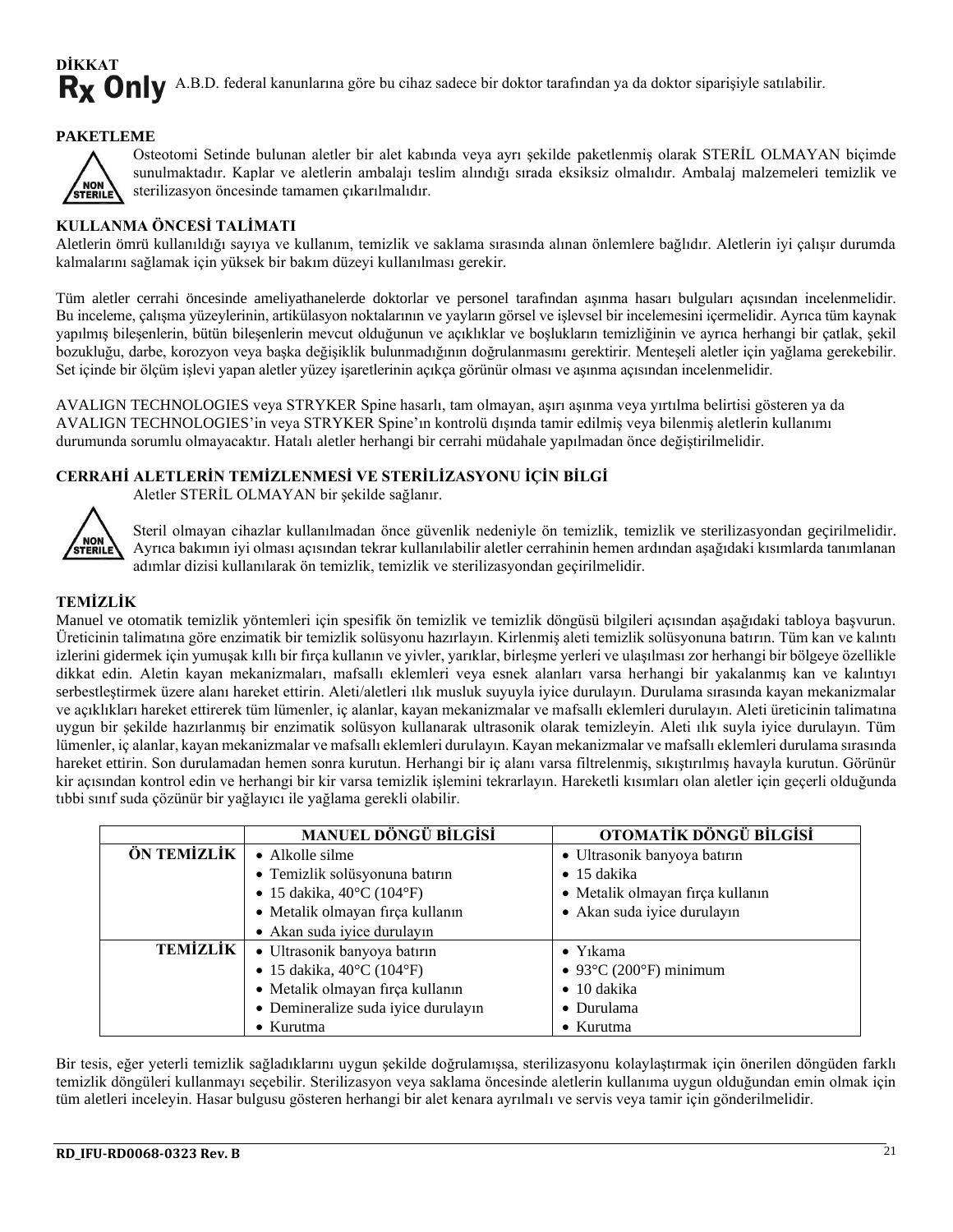#### **STERİLİZASYON**

Buhar sterilizasyonuyla sterilize edin. Uygun bir şekilde bakımı yapılmış bir otoklav içinde tek, sarılı bir alet kutusunun içinde aşağıdaki buhar sterilizasyonu döngüsü önerilir. İşlem parametrelerinin her tesisin ayrı sterilizasyon ekipmanı tipi ve ürün yükü konfigürasyonuna göre doğrulanması çok önemlidir.

| DÔNGỮ TIPI | <b>SICAKLIK</b> | <b>\TIMLAR</b> | <b>MARUZ KALMA</b><br><b>SÜRESİ</b> | <b>KURUMA</b><br>SÜRESI |
|------------|-----------------|----------------|-------------------------------------|-------------------------|
| On Vakum   | 132°C (270°F).  |                | 4 dakika                            | 30 dakika               |

Bir tesis, eğer sterilizasyon için yeterli buhar penetrasyonu ve alet kutusuyla teması sağlamak üzere döngüyü uygun şekilde doğrulamışsa, önerilen döngü dışında farklı buhar sterilizasyonu döngüleri kullanmayı seçebilir.

Bu aletin kullanımıyla ilgili ek bilgi için lütfen AVALIGN TECHNOLOGIES veya STRYKER Spine temsilciniz veya distribütörünüzle irtibat kurun.

#### **SAKLAMA**

Bu aletler ayrı ambalajlar veya kaplarda ambalajlanmıştır. Kullanıldıktan sonra temiz, kuru ve orta sıcaklıkta bir yerde saklanmaları gerekir.

#### **ŞİKAYETLER**

Ürünün kalitesi, tanımlanması, sağlamlığı, güvenilirliği, güvenli kullanımı, etkinliği ve/veya performansıyla ilgili herhangi bir şikayeti veya tatmin olmadığı bir nokta bulunan herhangi bir sağlık uzmanı STRYKER Spine veya temsilcisine haber vermelidir. Ayrıca bir cihaz hatalı çalıştıysa veya hatalı çalıştığından şüpheleniliyorsa STRYKER Spine veya temsilcisine mümkün olduğunca kısa süre içinde haber verilmelidir.

Bir STRYKER Spine ürünü hatalı çalışmışsa ve bir hastanın ölümüne veya ciddi şekilde yaralanmasına neden olmuş veya katkıda bulunmuş olabileceği düşünülüyorsa dağıtıcı veya STRYKER Spine'a telefon, faks veya mektup yoluyla mümkün olduğunca kısa süre içinde haber verilmelidir.

Tüm şikayetler için, STRYKER Spine'ın şikayetin nedenlerini anlamasına yardımcı olacak şekilde, isim ve referans ve bileşenin/ bileşenlerin seri numarasını, adınızı ve adresinizi ve olayın ayrıntılı bir tanımını lütfen sağlayın.

Daha fazla bilgi almak veya şikayetçi olmak için lütfen aşağıdaki bilgileri kullanın:

AVALIGN TECHNOLOGIES 8727 Clinton Park Drive

Fort Wayne, IN 46825 1-877-289-1096

#### **GARANTİ**

AVALIGN TECHNOLOGIES, ürün üzerinde AVALIGN TECHNOLOGIES tarafından onaylanmayan bir kaynaktan yapılan hiçbir onarım için garanti vermez ve vermeyecektir. AVALIGN TECHNOLOGIES, yetkisiz onarımların yapıldığı ürün arızalarından sorumlu olmayacaktır. Başka bir üretici tarafından üretilen aletler için, üreticinin kullanım talimatlarına başvurun.



Üretici: AB Temsilcisi: 8727 Clinton Park Drive Unter Buchsteig 3 Fort Wayne, IN 46825 78532 Tuttlingen, Almanya 1-877-289-1096 +49 7462 200490 www.avalign.com



AVALIGN TECHNOLOGIES Instrumed GmbH (dba Avalign German Specialty Instruments)

Distribütör: STRYKER Spine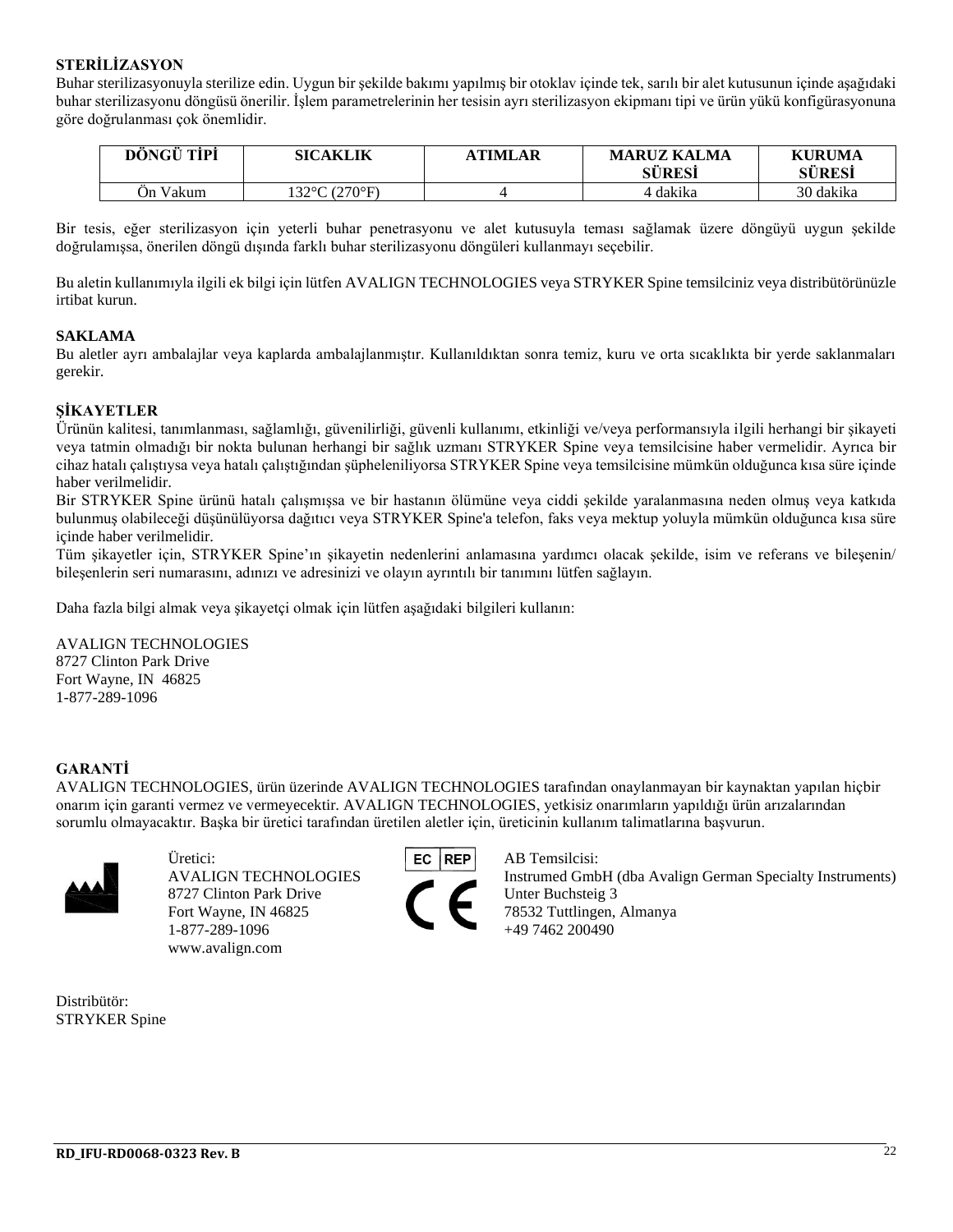## **Deutsch DE**

#### **STRYKER SPINE OSTEOTOMIE-SET ANLEITUNGEN ZUM GEBRAUCH DES INSTRUMENTARIUMS** Hergestellt von AVALIGN TECHNOLOGIES , Vertrieb durch STRYKER Spine

#### **BESCHREIBUNG/MATERIALZUSAMMENSETZUNG**

Bei den chirurgischen Instrumenten im Osteotomie-Set handelt es sich um manuelle medizinische Instrumente, die ausschließlich zur Verwendung bei den chirurgischen Verfahren bestimmt sind, die in den Broschüren über chirurgische PSO/VCR-Techniken für STRYKER Spine Osteotomie-Instrumentensets beschrieben sind. Die Instrumente bestehen aus unterschiedlichen Werkstoffen, beispielsweise aus rostfreiem Edelstahl und medizinischem Silikon, die den maßgeblichen Normen entsprechen. Diese Materialien sind nicht implantierbar. Avalign Technologies-Instrumente enthalten keine Latex-Komponenten.

#### **VERWENDUNG**



Die im Osteotomie-Set enthaltenen Instrumente müssen gemäß den Beschreibungen in den von STRYKER Spine bereitgestellten Broschüren über chirurgische PSO/VCR-Techniken für das Osteotomie-Instrumentenset verwendet werden. Vor der Verwendung der Instrumente muss der Chirurg alle Aspekte des chirurgischen Eingriffs sowie die Grenzen der Instrumente sorgfältig erwogen haben. In den Broschüren über chirurgische PSO/VCR-Techniken, die von STRYKER Spine erhältlich sind, werden Empfehlungen zur Verwendung der Instrumente des Osteotomie-Sets gegeben.

#### **MÖGLICHE NEBENWIRKUNGEN**

Unsachgemäße Wartung, Reinigung oder Handhabung kann dazu führen, dass das Instrument für seine vorgesehene Verwendung ungeeignet wird, korrodiert, auseinanderfällt, sich verformt und/oder zerbricht oder dass sich der Patient oder die Mitglieder des Operationsteams verletzen. Infolge der erforderlichen mechanischen Eigenschaften bestehen die Instrumente im Osteotomie-Set aus NICHT IMPLANTIERBAREN Materialien. Falls ein Instrument zerbricht, darf kein Fragment im Patienten verbleiben, da dies zu postoperativen Komplikationen führen kann, wodurch möglicherweise ein weiterer Eingriff erforderlich ist.

In der folgenden (nicht erschöpfenden) Auflistung werden mögliche Komplikationen beschrieben:

- Neurologische Verletzungen, Paralyse, Schmerzen sowie Verletzungen des Weichgewebes, der viszeralen Organe oder der Gelenke, wenn die Instrumente unsachgemäß verwendet werden oder zerbrechen.
- Infektionen, wenn die Instrumente nicht richtig gereinigt und sterilisiert werden.
- Duralecks, Kompression von Gefäßen oder Beschädigung von Nerven oder nahe gelegenen Organen infolge von Abrutschen oder schlechter Positionierung eines fehlerhaften Instruments.
- Schäden durch das unabsichtliche Lösen der Federn eines bestimmten Instruments.
- Schäden durch die in-situ zum Biegen oder Schneiden verwendeten Instrumente aufgrund von übermäßigen Kräften bei deren Anwendung.
- Schnitte in den Handschuhen oder in der Haut von Mitgliedern des Operationsteams.
- Gewebeverletzungen beim Patienten oder bei Mitgliedern des Operationsteams und/oder eine längere Operationszeit infolge der Notwendigkeit, die Instrumente während einer Operation zu zerlegen.
- Unvollständiger Bruch, Fraktur oder Perforation von Knochen.

#### **PRÄOPERATIVE VORSICHTSMASSNAHMEN**

Die Broschüren über chirurgische Techniken können von jedem Benutzer des Osteotomie-Sets bei einem Vertragshändler oder direkt bei STRYKER Spine angefordert werden. Broschüren, die mehr als zwei Jahre vor dem chirurgischen Eingriff veröffentlicht wurden, sollten durch eine direkt von STRYKER Spine angeforderte, aktualisierte Version ersetzt werden. Die Instrumente dürfen nur auf eine Weise und für den Bestimmungszweck verwendet werden, die in der jeweiligen Broschüre über die chirurgische Technik beschrieben sind. Der unsachgemäße Gebrauch von Instrumenten könnte den Patienten oder Mitglieder des Teams verletzen.

Diese Medizinprodukte dürfen nur von Ärzten eingesetzt werden, die vollständig mit der erforderlichen chirurgischen Technik vertraut sind und zu diesem Zweck eine Schulung erhalten haben. Der operierende Arzt muss darauf achten, dass beim Einsatz der Instrumente die Wirbelsäule bzw. die Implantate nicht übermäßig stark belastet werden, und sich gewissenhaft an das betreffende Operationsverfahren halten, das in der von STRYKER Spine bereitgestellten Broschüre über die entsprechende chirurgische Technik beschrieben wird. So dürfen beispielsweise die beim Neupositionieren eines Instruments in situ ausgeübten Kräfte nicht übermäßig groß sein, da dies wahrscheinlich zu Verletzungen des Patienten führt.

Um das Risiko eines Bruchs zu verringern, muss darauf geachtet werden, dass die Implantate nicht verdreht oder durch die Instrumente eingekerbt, getroffen oder eingeschnitten werden, sofern das entsprechende Operationsprotokoll von STRYKER Spine keine anderweitigen Angaben umfasst.

Äußerste Sorgfalt muss angewendet werden, wenn die Instrumente in der Nähe von lebenswichtigen Organen, Nerven oder Gefäßen verwendet werden.

Sofern nicht auf dem Etikett anderweitig angegeben, können die Instrumente nach der Dekontaminierung, Reinigung und Sterilisation wieder verwendet werden.

Alle elektrochirurgischen Geräte können eine Brandquelle darstellen. Nicht in der Nähe von entflammbaren Substanzen verwenden.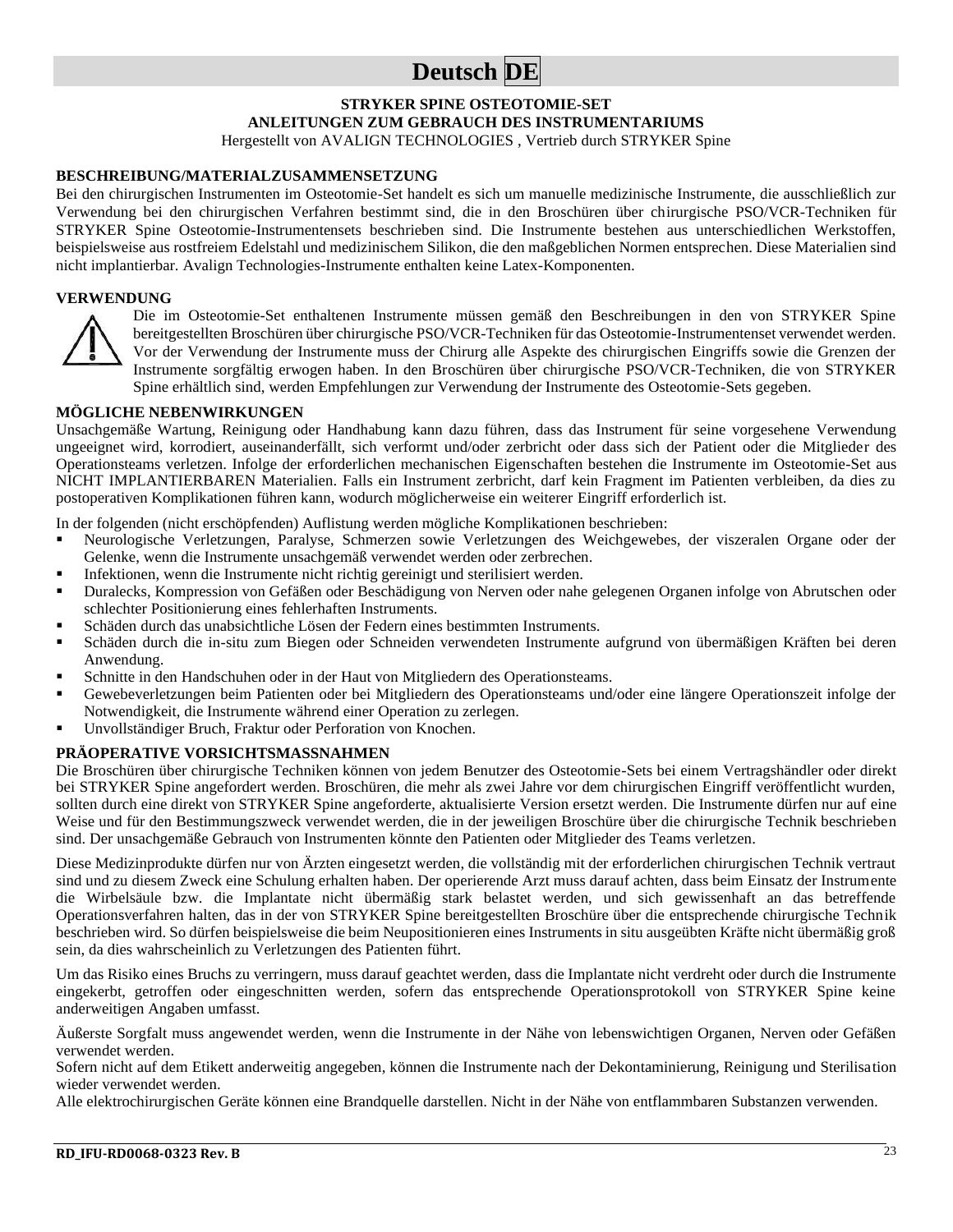Es ist darauf zu achten, dass jedes zur Wiederverwendung bestimmte Produkt fachgerecht gereinigt und sterilisiert wird, um etwaige negative Auswirkungen auf den Patienten oder Mitglieder des Teams zu vermeiden.

# **ACHTUNG**

Rx Only Nach US-amerikanischem Bundesgesetz darf dieses Gerät nur von einem zugelassenen Arzt oder auf ärztliche Anordnung verkauft werden.

#### **VERPACKUNG**



Die im Osteotomie-Set enthaltenen Instrumente werden in einem Instrumentenbehälter oder einzeln verpackt UNSTERIL geliefert. Die Behälter und die Verpackung der Instrumente müssen bei Erhalt intakt sein. Die Verpackungsmaterialien sind vor der Reinigung und der Sterilisation vollständig zu entfernen.

#### **HINWEISE VOR DEM GEBRAUCH**

Die Lebensdauer der Instrumente hängt von der Verwendungshäufigkeit sowie von den bei Handhabung, Reinigung und Aufbewahrung getroffenen Vorkehrungen ab. Die Instrumente müssen sehr sorgfältig behandelt werden, um sicherzustellen, dass sie in gutem Zustand bleiben.

Alle Instrumente sind vor der Operation von den Ärzten und Mitgliedern des Operationsteams im OP auf Anzeichen für verschleißbedingte Beschädigungen zu überprüfen. Dies sollte eine visuelle und funktionelle Inspektion der Arbeitsoberflächen, Scharniere und Federn und eine Überprüfung aller Schweißnähte beinhalten. Darüber hinaus ist zu kontrollieren, ob alle Komponenten vorhanden und Öffnungen und Kavitäten sauber sind, und dass keine Risse, verbogene Stellen, stoßbedingte Beschädigungen, Korrosion oder sonstige Veränderungen vorhanden sind. Instrumenten mit Scharnieren müssen gegebenenfalls geschmiert werden. Instrumente im Set, die eine Messfunktion haben, sind auf Verschleiß und deutliche Sichtbarkeit aller Oberflächenmarkierungen zu überprüfen.

Weder AVALIGN TECHNOLOGIES noch STRYKER Spine übernehmen Verantwortung für die Verwendung von Instrumenten, die beschädigt oder unvollständig sind, Anzeichen von übermäßigem Verschleiß aufweisen oder einer Reparatur oder Schärfung unterzogen wurden,

die außerhalb der Kontrolle von AVALIGN TECHNOLOGIES oder STRYKER lag oder einer Reparatur oder Schärfung unterzogen wurden,

die außerhalb der Kontrolle von AVALIGN TECHNOLOGIES oder STRYKER Spine lag. Defekte Instrumente müssen vor einem chirurgischen Eingriff ersetzt werden.

#### **HINWEISE ZUM REINIGEN UND STERILISIEREN CHIRURGISCHER INSTRUMENTE**



Die Instrumente werden UNSTERIL geliefert.

Aus Sicherheitsgründen müssen unsterile Medizinprodukte vor ihrer Verwendung vorgereinigt, gereinigt und sterilisiert werden. Außerdem müssen wiederverwendbare Instrumente zum Zwecke einer guten Instandhaltung unmittelbar nach einem chirurgischen Eingriff gemäß der in den folgenden Abschnitten beschriebenen Schrittfolge vorgereinigt, gereinigt und sterilisiert werden.

#### **REINIGUNG**

Die Tabelle enthält konkrete Hinweise zu den Vorreinigungs- und Reinigungszyklen bei der manuellen und automatischen Reinigung. Eine enzymatische Reinigungslösung nach Herstellerangaben herstellen. Das verschmutzte Instrument in der Reinigungslösung einweichen. Alle Spuren von Blut und Verschmutzungen mit einer weichen Bürste entfernen, vor allem aus Gewinden, Spalten, Nahtstellen und allen sonstigen schwer erreichbaren Stellen. Wenn das Instrument eine Schiebemechanik, Scharniergelenke oder flexible Bereiche aufweist, diese betätigen bzw. bewegen, um etwaiges Blut und Verschmutzungen daraus zu entfernen. Das Instrument bzw. die Instrumente gründlich mit warmem Leitungswasser spülen. Alle Lumen, Innenbereiche, Schiebemechanismen und Scharniergelenke spülen und während des Spülens Schiebemechanismen und Spalten hin und her bewegen. Das Instrument bzw. die Instrumente in einem Ultraschallbad mit einer nach Herstellerangaben hergestellten enzymatischen Reinigungslösung reinigen. Das Instrument bzw. die Instrumente gründlich mit warmem Wasser spülen. Alle Lumen, Innenbereiche, Schiebemechanismen und Scharniergelenke spülen. Während des Spülens Schiebemechanismen und Scharniergelenke hin und her bewegen. Nach dem letzten Spülen sofort trocknen. Alle internen Bereiche gegebenenfalls mit gefilterter Druckluft trocknen. Auf sichtbare Verschmutzungen überprüfen und falls vorhanden, den Reinigungsvorgang wiederholen. Instrumente mit beweglichen Teilen müssen gegebenenfalls mit einem wasserlöslichen Schmiermittel medizinischer Qualität geschmiert werden.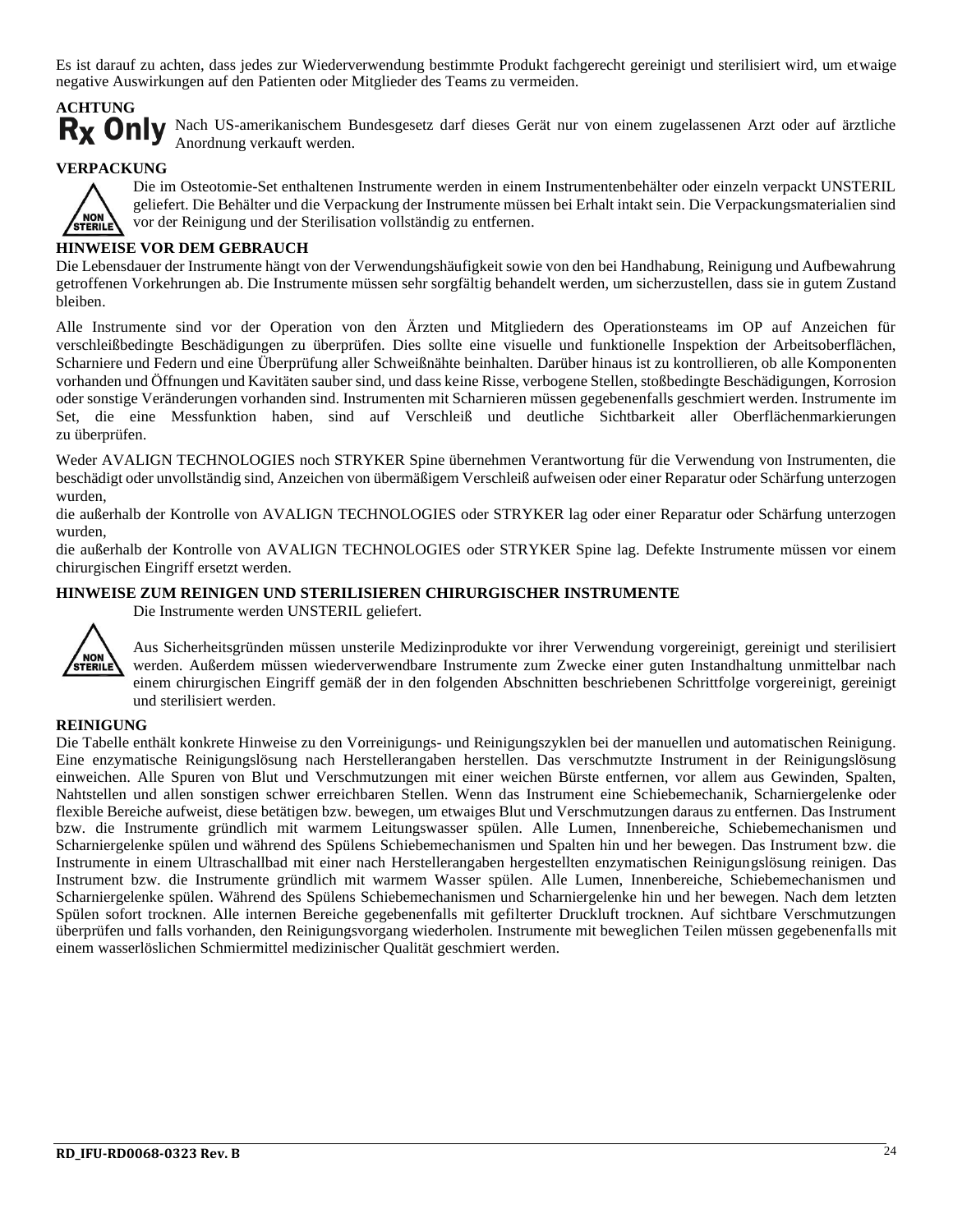|                     | <b>HINWEISE ZU MANUELLEN ZYKLEN</b><br><b>HINWEISE ZU AUTOMATISCHEN ZYKLEN</b> |                                            |  |
|---------------------|--------------------------------------------------------------------------------|--------------------------------------------|--|
| <b>VORREINIGUNG</b> | • Mit Alkohol abwischen                                                        | • In Ultraschallbad einweichen             |  |
|                     | • In Reinigungslösung einweichen                                               | $\bullet$ 15 Minuten                       |  |
|                     | • 15 Minuten, 40 °C (104 °F)                                                   | • Nichtmetallische Bürste verwenden        |  |
|                     | • Nichtmetallische Bürste verwenden                                            | • Gründlich unter fließendem Wasser spülen |  |
|                     | • Gründlich unter fließendem Wasser spülen                                     |                                            |  |
| <b>REINIGUNG</b>    | • In Ultraschallbad einweichen                                                 | • Waschen                                  |  |
|                     | • 15 Minuten, 40 °C (104 °F)                                                   | • Mindesttemperatur: 93 °C (200 °F)        |  |
|                     | • Nichtmetallische Bürste verwenden                                            | $\bullet$ 10 Minuten                       |  |
|                     | • Gründlich in demineralisiertem Wasser spülen                                 | • Spülen                                   |  |
|                     | $\bullet$ Trocknen                                                             | • Trocknen                                 |  |

Eine Einrichtung kann andere als die empfohlenen Reinigungszyklen verwenden, wenn diese zuvor in der Einrichtung sachgemäß überprüft worden sind, um eine ausreichende Reinigung vor der Sterilisation zu gewährleisten. Alle Instrumente sind vor der Sterilisation oder Aufbewahrung auf ihre Funktionstüchtigkeit zu überprüfen. Instrumente, die Anzeichen einer Beschädigung aufweisen, sind aus dem Verkehr zu ziehen und warten bzw. reparieren zu lassen.

#### **STERILISATION**

Mit Dampfsterilisation sterilisieren. Ausgehend von der Validierung eines Behältnisses mit einem verpackten Einzelinstrument in einem fachgerecht gewarteten Autoklaven wird der folgende Dampfsterilisationszyklus empfohlen. Es ist unabdingbar, dass für jeden einzelnen Typ von Sterilisiergerät in der Einrichtung und für jede Produktladekonfiguration die jeweiligen Prozessparameter überprüft werden.

| ZYKLUSART | TEMPERATUR       | <b>PULSE</b> | <b>EXPOSITIONSZEIT</b> | <b>ACKNUNGSZEIT</b><br><b>TROC</b> |
|-----------|------------------|--------------|------------------------|------------------------------------|
| /orvakuum | .220C<br>(270°F) |              | Minuter                | 30 Minuten                         |

Eine Einrichtung kann andere als die empfohlenen Dampfsterilisationszyklen verwenden, wenn diese zuvor in der Einrichtung sachgemäß überprüft worden sind, um entsprechend ausreichende Penetrierung und Kontakt des Dampfs mit dem Instrument im Sterilisationsbehältnis zu gewährleisten.

Weitere Informationen zum Gebrauch dieses Instruments erhalten Sie von dem für Sie zuständigen AVALIGN TECHNOLOGIES- oder STRYKER Spine-Vertreter oder -Händler.

#### **AUFBEWAHRUNG**

Die Instrumente sind in Einzelpackungen oder in Behältern verpackt. Nach der Verwendung müssen sie an einem sauberen, trockenen und mäßig temperierten Ort aufbewahrt werden.

#### **BEANSTANDUNGEN**

Ein Angehöriger eines medizinischen Berufs, der ein Produkt beanstandet oder Grund zur Unzufriedenheit bezüglich der Qualität, Identität, Dauerhaftigkeit, Zuverlässigkeit, Sicherheit, Wirksamkeit und/oder Leistung des betreffenden Produkts hat, sollte dies STRYKER Spine oder dessen Vertreter mitteilen. Darüber hinaus müssen STRYKER Spine oder sein Vertreter umgehend benachrichtigt werden, wenn ein Medizinprodukt nicht einwandfrei funktioniert hat oder wenn ein entsprechender Verdacht besteht. Wenn ein STRYKER Spine-Produkt nicht einwandfrei funktioniert hat und die schwere Verletzung oder den Tod eines Patienten

verursacht haben oder dazu beigetragen haben könnte, muss der Vertreiber oder STRYKER Spine so schnell wie möglich telefonisch, per Fax oder schriftlich informiert werden.

Bitte fügen Sie allen Beanstandungen die Produktbezeichnung, die Katalognummer, die Chargennummer der betreffenden Komponente(n), den Kontaktnamen und die Kontaktadresse sowie eine detaillierte Beschreibung des Sachverhalts bei, um STRYKER Spine Aufschluss über die Gründe für die Beschwerde zu geben.

Wenn Sie weitere Informationen erhalten oder Beanstandungen mitteilen möchten, wenden Sie sich an die folgende Adresse:

AVALIGN TECHNOLOGIES 8727 Clinton Park Drive Fort Wayne, IN 46825 1-877-289-1096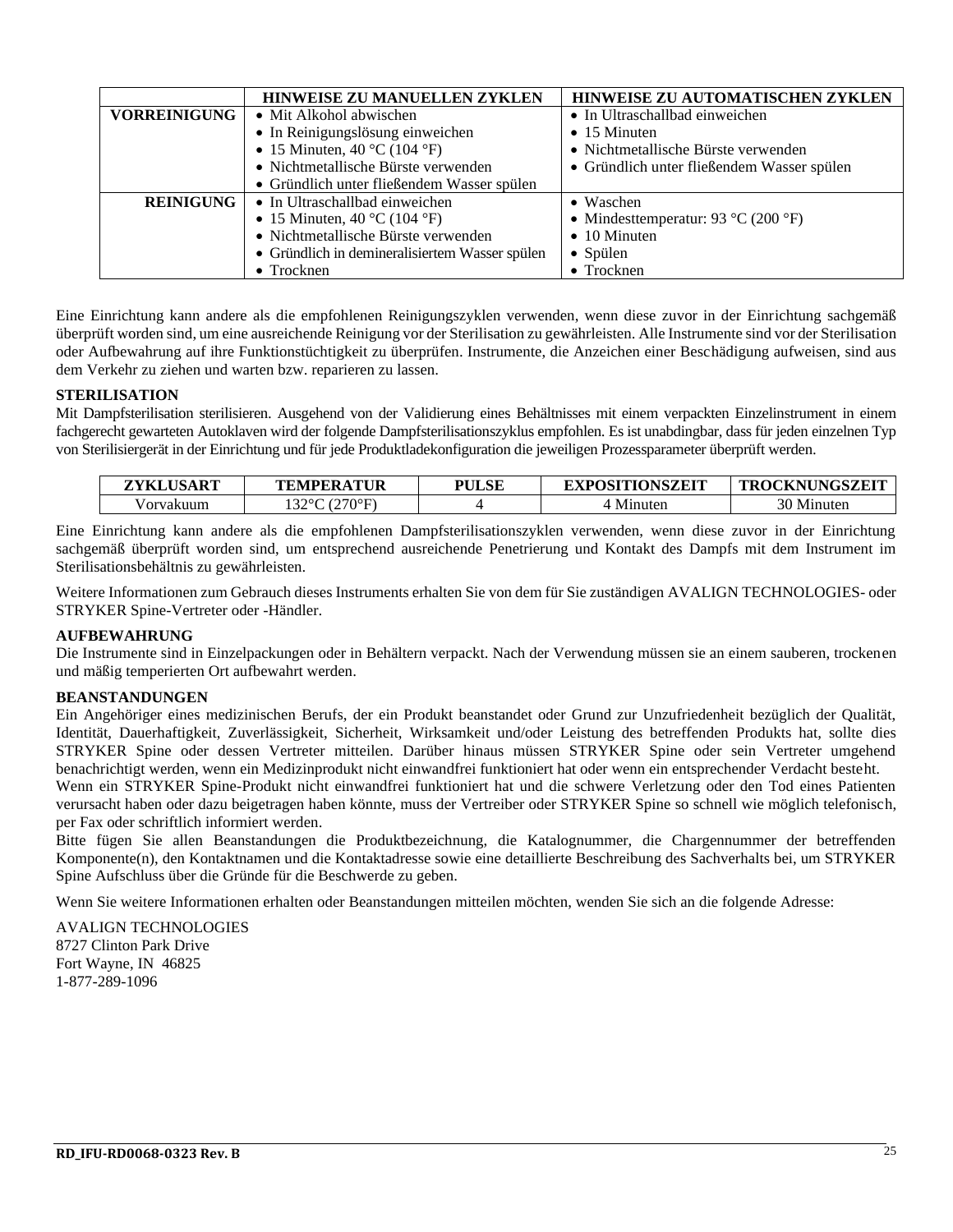#### **GEWÄHRLEISTUNG**

AVALIGN TECHNOLOGIES leistet keine Garantie für jegliche Reparaturen des Produkts durch nicht von AVALIGN TECHNOLOGIES zugelassene Stellen. AVALIGN TECHNOLOGIES haftet nicht für Produktausfälle nach nicht autorisierten Reparaturen. Bei Instrumenten anderer Hersteller sehen Sie bitte in der Gebrauchsanweisung des Herstellers nach.



Hersteller: EG REP EG-Vertretung: 8727 Clinton Park Drive<br>Fort Wayne, IN 46825 1-877-289-1096 www.avalign.com



AVALIGN TECHNOLOGIES Instrumed GmbH (dba Avalign German Specialty Instruments)<br>8727 Clinton Park Drive Unter Buchsteig 3 78532 Tuttlingen, Deutschland<br>+49 7462 200490

Vertrieb: STRYKER Spine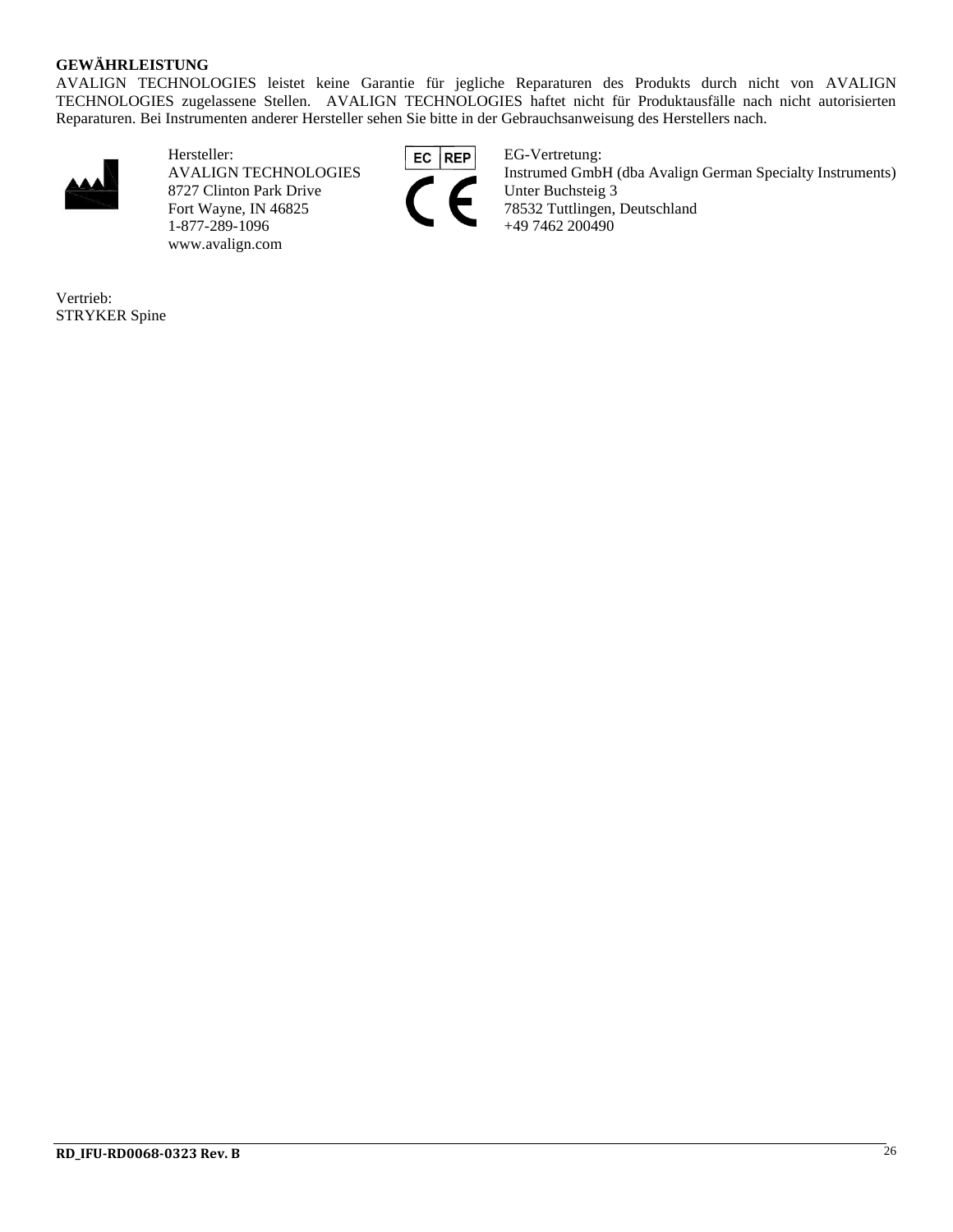## **Nederlands NL**

## **STRYKER SPINE OSTEOTOMIETSET**

**INSTRUCTIES VOOR INSTRUMENTATIE**

Vervaardigd door AVALIGN TECHNOLOGIES & Verdeeld door STRYKER Spine

#### **BESCHRIJVING / SAMENSTELLING VAN HET MATERIAAL**

De chirurgische instrumenten in de osteotomieset zijn manuele medische hulpmiddelen die zijn ontworpen uitsluitend voor gebruik in chirurgische procedures die staan vermeld in de Chirurgische techniek van de STRYKER Spine osteotomie-instrumentenset PSO/VCR. De instrumenten zijn vervaardigd uit verschillende materialen waaronder roestvrij staal en medische siliconen die beantwoorden aan de daarop geldende standaarden. Deze materialen zijn niet geschikt voor implantatie. Avalign Technologies instrumenten bevatten geen onderdelen uit latex.

#### **GEBRUIK**



De instrumenten in de osteotomieset moeten worden gebruikt op de wijze zoals voorgeschreven in de door STRYKER Spine verstrekte Chirurgische techniek voor de osteotomie-instrumentenset PSO/VCR . Voorafgaand aan het gebruik van de instrumenten dient de chirurg zorgvuldig de volle aandacht te hebben besteed aan alle aspecten van de chirurgische ingreep, alsmede aan de beperkingen van de instrumentatie. De aanbevelingen voor gebruik staan beschreven in de door STRYKER Spine verstrekte Chirurgische techniek voor de osteotomie-instrumentenset PSO/VCR.

#### **MOGELIJKE BIJWERKINGEN**

Door de instrumenten verkeerd te onderhouden, te reinigingen of te behandelen, kunnen deze ongeschikt raken voor het gebruik waarvoor zij bedoeld zijn en corrosie, ontmanteling, vervorming en/of breuk veroorzaken, of de patiënt of het operatiepersoneel verwonden. Tengevolge van de vereiste mechanische eigenschappen zijn de instrumenten in de osteotomieset uit NIET TE IMPLANTEREN materialen vervaardigd. In geval een instrument kapot gaat, mogen er geen fragmenten in de patiënt achterblijven want dit kan postoperatieve complicaties veroorzaken waardoor mogelijk verdere ingreep noodzakelijk wordt.

Hieronder volgt een niet uitputtende lijst van mogelijke complicaties:

- Neurologische laesie, verlamming, pijn, laesie van de tere weefsels, de viscerale organen of de gewrichten, in het geval van verkeerd gebruik of breuk van de instrumenten.
- Infectie, als de instrumenten niet behoorlijk zijn gereinigd en gesteriliseerd.
- Durale lekken, compressie van vaten, beschadiging van zenuwen of nabij gelegen organen als gevolg van wegglijden of slechte plaatsing van een defect instrument.
- Beschadiging als gevolg van het ongewild loslaten van de veren van bepaalde instrumenten.
- Beschadiging door de voor buigen of snijden gebruikte instrumenten in situ, te wijten aan bovenmatig optredende krachten tijdens het gebruik ervan.
- Opensnijden van de handschoenen of de huid van het chirurgisch personeel.
- Weefsellaesies bij de patiënt of het operatiepersoneel en/of een verlenging van de operatieduur als gevolg van het tijdens de operatie moeten wegbergen van de instrumenten.
- Barsten, fractuur of ongewenste doorboring van het bot.

#### **VOORZORGSMAATREGELEN VÓÓR DE OPERATIE**

Iedereen die de osteotomieset gebruikt, kan een Chirurgische techniek aanvragen bij een vertegenwoordiger of verdeler van STRYKER Spine. Degenen die brochures gebruiken die meer dan twee jaar vóór de chirurgische ingreep zijn uitgegeven, worden geadviseerd een nieuwe versie aan te vragen direct bij STRYKER Spine. Gebruik een instrument niet op een manier waarvoor het niet werd ontworpen of is bestemd zoals beschreven in de bijhorende Chirurgische techniek. Het verkeerd gebruiken van instrumenten kan een negatieve impact hebben op de patiënt of het personeel.

De hulpmiddelen mogen alleen worden gebruikt door artsen die volledig vertrouwd zijn met de vereiste chirurgische techniek. De opererend arts moet erop toezien dat de instrumenten niet worden gebruikt om teveel druk op de wervelkolom of implantaten uit te oefenen en moet zich nauwgezet houden aan alle in de door STRYKER Spine verstrekte chirurgische techniek beschreven uitvoeringsprocedures. Wanneer bijvoorbeeld een instrument in situ moet worden verplaatst, mogen de uitgeoefende krachten niet bovenmatig zijn aangezien de kans dan groot is dat de patiënt hierdoor letsel oploopt.

Om de kans op breuk te verkleinen, moet erop worden gelet de implantaten niet te verdraaien of er met de instrumenten in te snijden, op te slaan of in te kerven tenzij in de van toepassing zijn de chirurgische techniek van STRYKER Spine anders is aangegeven.

Uiterste voorzichtigheid is geboden bij gebruik van de instrumenten in de buurt van vitale organen, zenuwen of vaten.

Tenzij op het etiket anders is aangegeven kunnen de instrumenten na decontaminatie, reiniging en sterilisatie opnieuw worden gebruikt. Elk elektrochirurgisch apparaat kan een ontstekingsbron vormen. Niet gebruiken in de nabijheid van brandbare stoffen.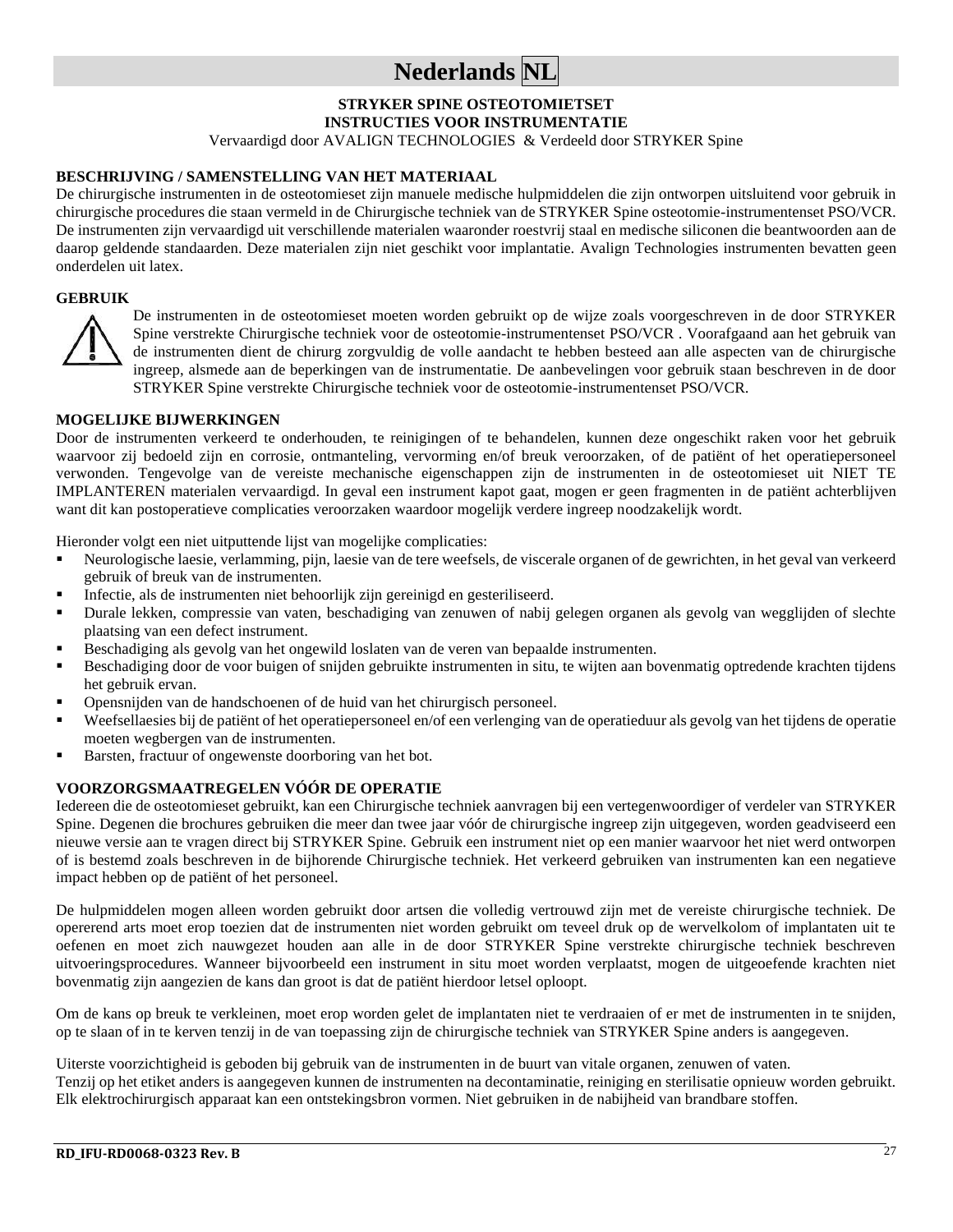Zorg ervoor dat alle producten die bestemd zijn voor hergebruik, grondig worden gereinigd en gesteriliseerd om schadelijke effecten voor de patiënt of het personeel te vermijden.

#### **WAARSCHUWING**

Rx Only Conform de federale wetgeving (VS) mag dit implantaat uitsluitend door of in opdracht van een bevoegde arts worden gekocht.

#### **VERPAKKING**



Instrumenten in de osteotomieset worden NIET-STERIEL geleverd in een instrumentencontainer of afzonderlijk verpakt. De containers en de verpakking van de instrumenten moeten intact zijn bij ontvangst. De verpakkingsmaterialen moeten volledig worden verwijderd voorafgaand aan reiniging en sterilisatie.

#### **INSTRUCTIE VÓÓR HET GEBRUIK**

De levensduur van de instrumenten is afhankelijk van het aantal keren dat ze worden gebruikt alsmede van de voorzorgsmaatregelen die worden getroffen bij het hanteren, reinigen en opslaan ervan. Uiterste voorzichtigheid is geboden om te garanderen dat de goede werking van de instrumenten blijft behouden.

Alle instrumenten moeten worden onderzocht op tekenen van beschadiging door slijtage door artsen en personeel in de operatiezalen voorafgaand aan de chirurgie. Het onderzoek dient een visuele en functionele inspectie te omvatten van de werkvlakken, draaipunten en veren. Ook moeten alle gelaste verbindingen worden gecontroleerd, of alle onderdelen aanwezig zijn, en de zuiverheid van de openingen en holtes, alsmede de afwezigheid van barsten, verbuiging, impact, corrosie of andere verandering moet worden nagegaan. Voor instrumenten met bewegende onderdelen kan smering nodig zijn. Instrumenten in de set die een meetfunctie hebben, moeten worden geïnspecteerd op slijtage en de duidelijke zichtbaarheid van eventuele oppervlaktemarkeringen.

Noch AVALIGN TECHNOLOGIES noch STRYKER Spine is aansprakelijk voor het gebruik van instrumenten die beschadigd of incompleet zijn, tekenen van overmatige slijtage vertonen, of die niet onder toezicht van AVALIGN TECHNOLOGIES of STRYKER Spine zijn zijn gerepareerd

of geslepen. Elk defect instrument moet voor welke chirurgische ingreep dan ook worden vervangen.

#### **INFORMATIE OVER HET REINIGEN EN STERILISEREN VAN CHIRURGISCHE INSTRUMENTEN**

Instrumenten worden NIET-STERIEL geleverd.



Om veiligheidsredenen moeten niet-steriele hulpmiddelen vóór het gebruik worden voorgereinigd, gereinigd en gesteriliseerd. Bovendien moeten opnieuw te gebruiken instrumenten voor goed onderhoud direct na de operatie door de in de onderstaande onderdelen beschreven stappen te volgen worden voorgereinigd, gereinigd en gesteriliseerd.

#### **REINIGING**

Raadpleeg onderstaande tabel voor specifieke informatie over de reinigings- en voorreinigingscyclus voor manuele en automatische reinigingsmethoden. Maak een enzymatische reinigingsoplossing klaar volgens de instructies van de fabrikant. Dompel de bevuilde instrumenten onder in de reinigingsoplossing. Gebruik een borstel met zachte haren om alle sporen van bloed en detritus te verwijderen. Let specifiek op schroefdraden, spleten, naden en alle moeilijk te bereiken zones. Als het instrument over schuifmechanismen, scharnierverbindingen of flexibele delen beschikt, stel het onderdeel dan in werking om eventueel achtergebleven bloed en detritus te verwijderen. Spoel het (de) instrument(en) grondig met warm leidingwater. Spoel alle lumen, interne onderdelen, schuifmechanismen en scharnierverbindingen, spleten, en stel schuifmechanismen in werking tijdens het spoelen. Reinig instrumenten ultrasoon met een enzymatische oplossing die werd klaargemaakt overeenkomstig de instructies van de fabrikant. Spoel het instrument grondig met warm water. Spoel alle lumen, interne onderdelen, schuifmechanismen en scharnierverbindingen. Stel schuifmechanismen en scharnieronderdelen in werking tijdens het spoelen. Droog onmiddellijk af na de laatste spoelbeurt. Droog eventueel interne onderdelen met gefilterde, samengeperste lucht, indien beschikbaar. Controleer op zichtbaar vuil. Herhaal bij aanwezig vuil de reinigingsprocedure. Voor instrumenten met bewegende onderdelen kan een medisch, in water oplosbaar smeermiddel vereist zijn.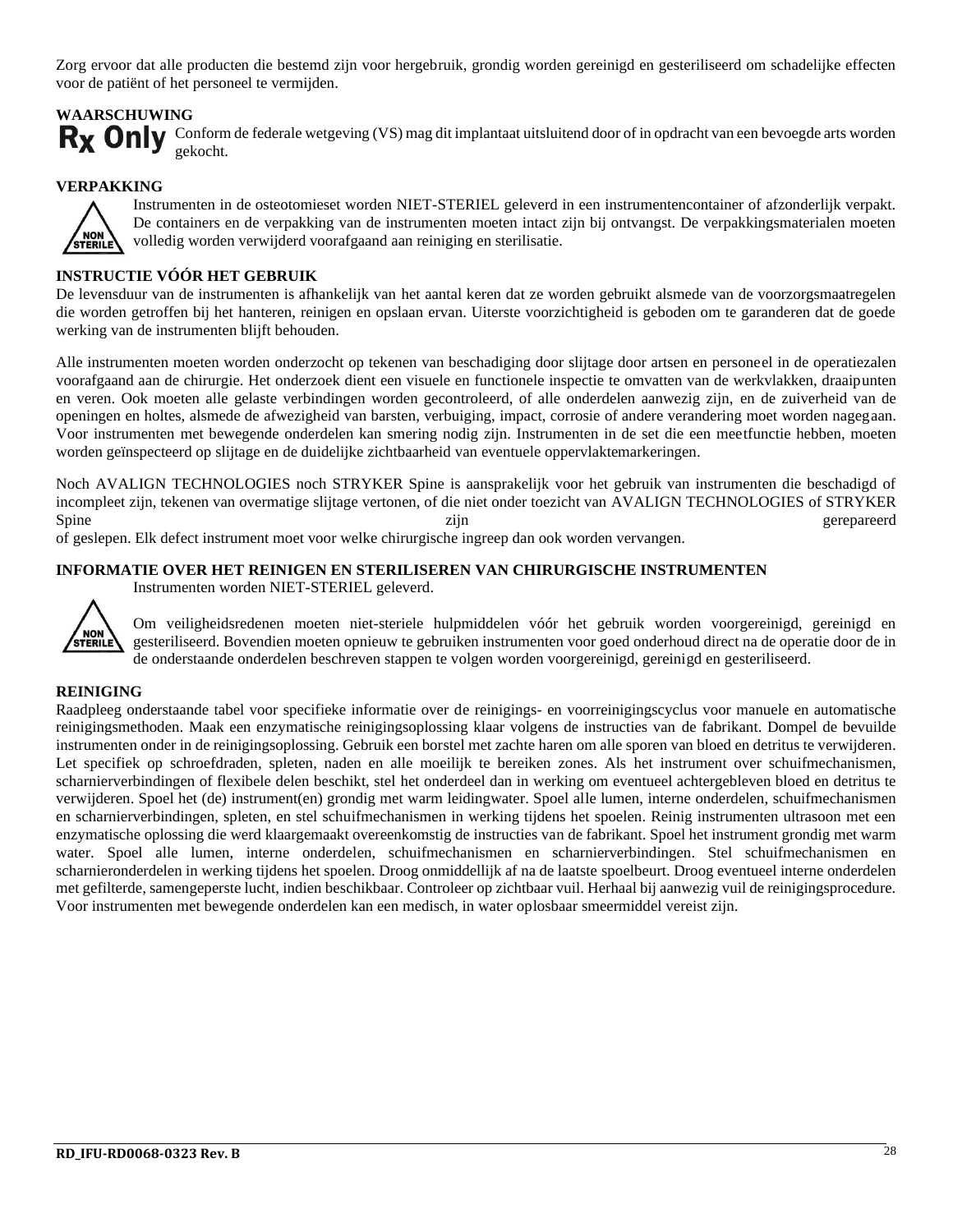|                      | <b>INFORMATIE OVER MANUELE CYCLUS</b>           | <b>INFORMATIE OVER AUTOMATISCHE CYCLUS</b>   |  |
|----------------------|-------------------------------------------------|----------------------------------------------|--|
| <b>VOORREINIGING</b> | • Neem af met alcohol                           | • Laat weken in ultrasoon bad                |  |
|                      | • Laat weken in reinigingsmiddel                | $\bullet$ 15 minuten                         |  |
|                      | • 15 minuten, $40^{\circ}$ C (104 $^{\circ}$ F) | • Gebruik niet-metalen borstel               |  |
|                      | • Gebruik niet-metalen borstel                  | • Spoel grondig af in lopend water           |  |
|                      | • Spoel grondig af in lopend water              |                                              |  |
| <b>REINIGING</b>     | • Laat weken in ultrasoon bad                   | $\bullet$ Was                                |  |
|                      | • 15 minuten, $40^{\circ}$ C (104 $^{\circ}$ F) | • minimaal $93^{\circ}$ C (200 $^{\circ}$ F) |  |
|                      | • Gebruik niet-metalen borstel                  | $\bullet$ 10 minuten                         |  |
|                      | • Spoel grondig met gedemineraliseerd water     | $\bullet$ Spoel                              |  |
|                      | $\bullet$ Droog                                 | $\bullet$ Droog                              |  |

De faciliteit kan ervoor kiezen om andere reinigingscycli te gebruiken dan de voorgestelde cyclus als de faciliteit de cyclus correct geeft gevalideerd om een adequate reiniging te garanderen die de sterilisatie vergemakkelijkt. Inspecteer alle instrumenten voordat ze worden gesteriliseerd of opgeslagen om zeker te stellen dat de instrumenten geschikt zijn voor gebruik. Instrumenten die tekenen van beschadiging vertonen, moeten buiten werking worden gesteld en geretourneerd worden voor onderhoud of reparatie.

#### **STERILISATIE**

Steriliseren met stoomsterilisatie. De volgende stoomsterilisatiecyclus wordt voorgesteld op basis van de validatie van een enkele, omhulde instrumentkoffer, met een correct gehandhaafde autoclaaf. Het is van essentieel belang dat procesparameters worden gevalideerd voor elke individueel type sterilisatieapparatuur van de faciliteit en de productbelastingsconfiguratie.

| <b>CYCLUSTYPE</b> | <b>TEMPERATUUR</b> | <b>PULSEN</b> | <b>BLOOTSTELLINGSTIJD</b> | <b>DROOGTLID</b> |
|-------------------|--------------------|---------------|---------------------------|------------------|
| Prevacuum         | (270°F)<br>1220C   |               |                           | minuter          |

De faciliteit kan ervoor kiezen om andere stoomsterilisatiecycli te gebruiken dat de voorgestelde cyclus als de faciliteit de cyclus correct geeft gevalideerd om een adequate stoompenetratie en contact met de instrumentenkoffer voor sterilisatie te garanderen.

Neem voor verdere informatie met betrekking tot het gebruik van dit instrument, contact op met uw vertegenwoordiger of verdeler van AVALIGN TECHNOLOGIES of STRYKER Spine.

#### **OPSLAG**

De instrumenten zijn in afzonderlijke verpakkingen of in containers verpakt. Nadat ze zijn gebruikt dienen ze op een schone, droge plaats op kamertemperatuur te worden bewaard.

#### **KLACHTEN**

Elke gezondheidsdeskundige die een klacht heeft of reden tot ontevredenheid ten aanzien van de kwaliteit, identiteit, duurzaamheid, betrouwbaarheid, veiligheid, doeltreffendheid en/of prestatie van het product, wordt verzocht STRYKER Spine of haar vertegenwoordiger hiervan op de hoogte te brengen. Bovendien dient STRYKER Spine of haar vertegenwoordiger direct te worden gewaarschuwd als een instrument ondeugdelijk heeft gefunctioneerd, of hiervan verdacht wordt.

Als een product van STRYKER Spine van het begin af aan gebrekkig heeft gewerkt en hierdoor ernstig letsel of overlijden van een patiënt zou kunnen worden veroorzaakt, of hiertoe zou kunnen bijdragen, moet de distributeur of STRYKER Spine hiervan zo spoedig mogelijk per telefoon, fax of brief op de hoogte worden gesteld.

Voeg voor alle klachten de volgende gegevens toe om STRYKER Spine de oorzaken van de klacht beter te helpen achterhalen: naam en catalogusnummer van het instrument, samen met het onderdeel-batchnummer, naam en adres voor contact, en een gedetailleerde beschrijving van het voorval.

Neem voor verdere informatie of voor klachten contact op met:

AVALIGN TECHNOLOGIES 8727 Clinton Park Drive Fort Wayne, IN 46825 1-877-289-1096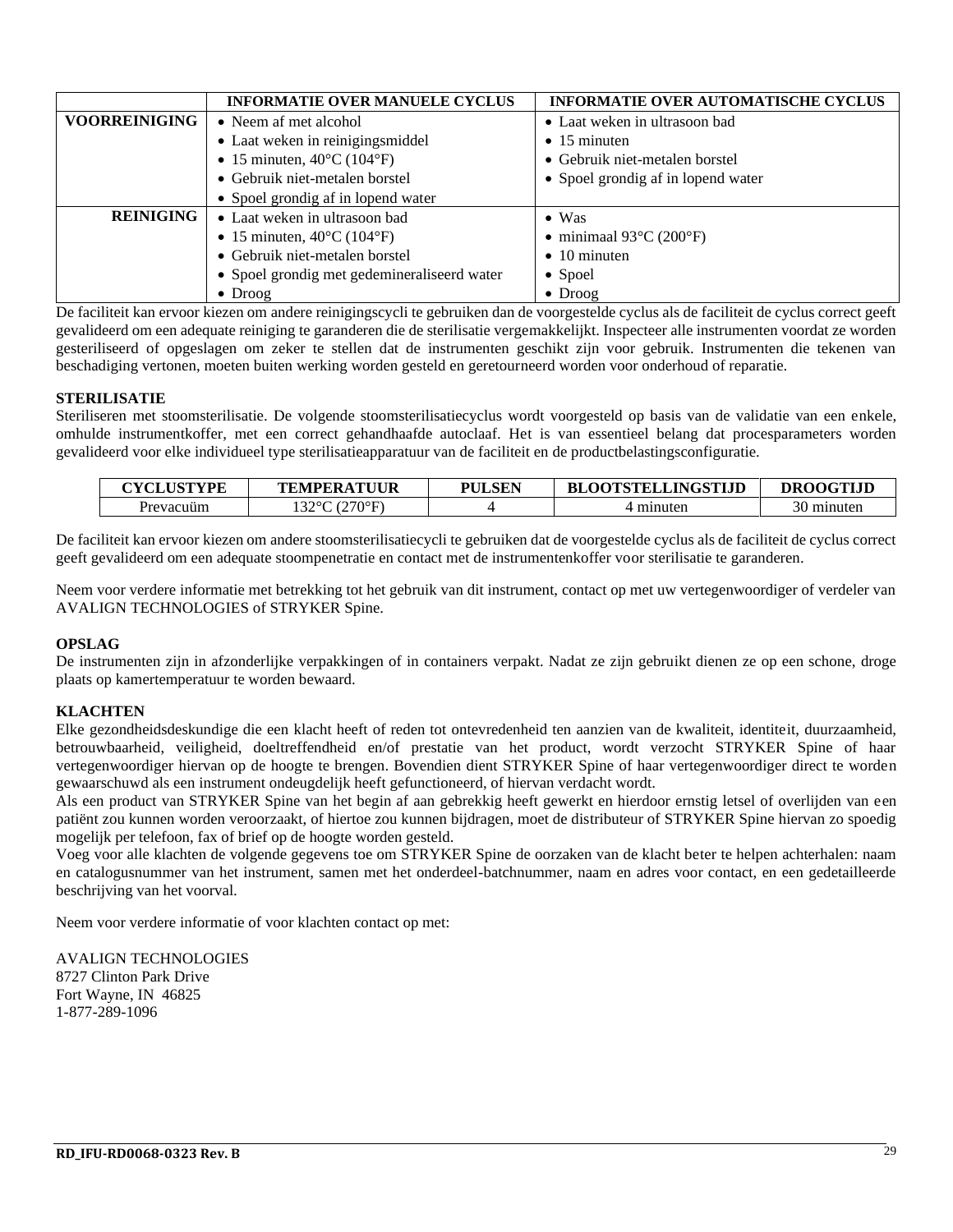#### **GARANTIE**

AVALIGN TECHNOLOGIES biedt geen garantie en zal dit ook niet doen voor reparaties aan het product door een niet door AVALIGN TECHNOLOGIES goedgekeurde partij. AVALIGN TECHNOLOGIES zal niet verantwoordelijk zijn voor productfouten met nietgoedgekeurde reparaties. Voor instrumenten die vervaardigd zijn door een andere fabrikant, raadpleeg de gebruiksinstructies van die fabrikant.



8727 Clinton Park Drive Fort Wayne, IN 46825 78532 Tuttlingen, Duitsland<br>1-877-289-1096 +49 7462 200490 1-877-289-1096 www.avalign.com



Vervaardigd door:<br>AVALIGN TECHNOLOGIES<br>AVALIGN TECHNOLOGIES<br>AVALIGN TECHNOLOGIES<br>AVALIGN TECHNOLOGIES Instrumed GmbH (dba Avalign German Specialty Instruments)<br>Unter Buchsteig 3

Verdeeld door: STRYKER Spine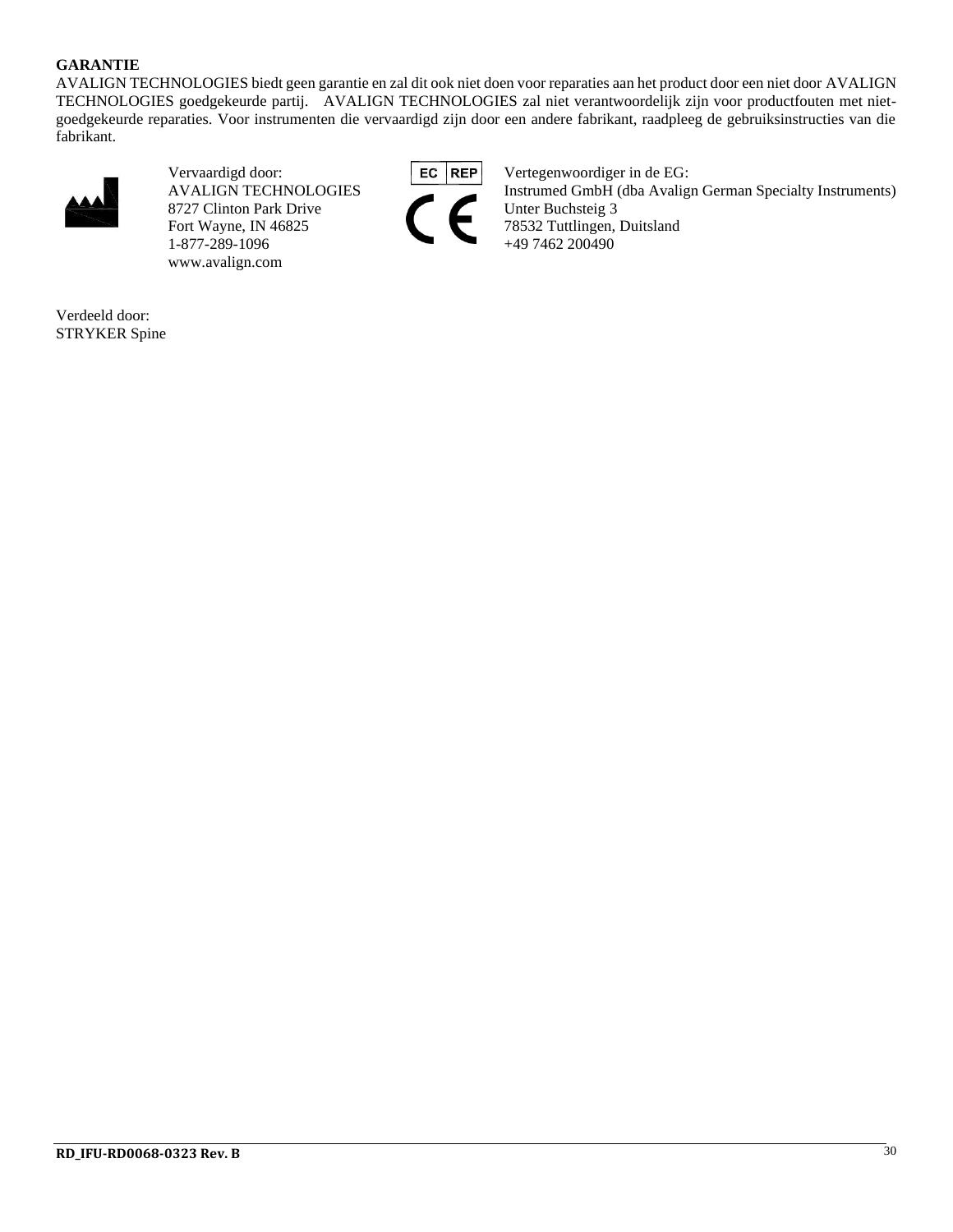## **Ελληνικά EL**

#### **ΣΕΤ ΟΣΤΕΟΤΟΜΙΑΣ STRYKER SPINE**

**ΟΔΗΓΙΕΣ ΓΙΑ ΤΑ ΕΡΓΑΛΕΙΑ**

Κατασκευάζεται από τη AVALIGN TECHNOLOGIES & Διανέμεται από τη STRYKER Spine

#### **ΠΕΡΙΓΡΑΦΗ / ΣΥΝΘΕΣΗ ΥΛΙΚΟΥ**

Τα χειρουργικά εργαλεία που περιέχονται στο Σετ Οστεοτομίας είναι χειροκίνητα ιατρικά εργαλεία, τα οποία έχουν σχεδιαστεί αποκλειστικά για χρήση σε χειρουργικές διαδικασίες που παρατίθενται στη Χειρουργική Τεχνική του Σετ Εργαλείων Οστεοτομίας PSO/VCR της STRYKER Spine. Τα εργαλεία κατασκευάζονται από διαφορετικά υλικά, όπως ανοξείδωτους χάλυβες και σιλικόνη ιατρικού βαθμού, που συμμορφώνονται με τα πρότυπα που ισχύουν για αυτά. Αυτά τα υλικά δεν είναι εμφυτεύσιμα. Τα εργαλεία της Avalign Technologies δεν περιέχουν εξαρτήματα από λάτεξ.

#### **ΧΡΗΣΗ**



Τα εργαλεία που περιέχονται στο Σετ Οστεοτομίας πρέπει να χρησιμοποιηθούν με τον τρόπο που προδιαγράφεται στην Χειρουργική Τεχνική του Σετ Εργαλείων Οστεοτομίας PSO/VCR που παρέχεται από τη STRYKER Spine. Πριν τη χρήση των εργαλείων, ο χειρουργός θα πρέπει να λάβει υπόψιν όλες τις πλευρές της χειρουργικής επέμβασης καθώς και τα όρια της χρήσης των εργαλείων. Συστάσεις για τη χρήση παρέχονται στη Χειρουργική Τεχνική του Σετ Εργαλείων Οστεοτομίας PSO/VCR που παρέχεται από τη STRYKER Spine.

#### **ΔΥΝΗΤΙΚΕΣ ΑΝΕΠΙΘΥΜΗΤΕΣ ΕΝΕΡΓΕΙΕΣ**

Λανθασμένη συντήρηση καθώς και λανθασμένος καθαρισμός ή χειρισμός μπορεί να καταστήσουν τα εργαλεία ακατάλληλα για τη χρήση για την οποία προορίζονται, να προκαλέσουν διάβρωση, αποσυναρμολόγηση, παραμόρφωση ή/και θραύση ή να προκαλέσουν τραυματισμό στον ασθενή ή στο προσωπικό του χειρουργείου. Λόγω των απαιτούμενων μηχανικών χαρακτηριστικών, τα εργαλεία που περιέχονται στο Σετ Οστεοτομίας κατασκευάζονται από ΜΗ ΕΜΦΥΤΕΥΣΙΜΑ υλικά. Σε περίπτωση θραύσης κάποιου εργαλείου, δεν πρέπει να παραμείνει κανένα θραύσμα μέσα στον ασθενή καθώς κάτι τέτοιο θα μπορούσε να προκαλέσει μετεγχειρητικές επιπλοκές και να απαιτήσει περαιτέρω παρέμβαση.

Παρακάτω ακολουθεί κατάλογος, μολονότι μη εξαντλητικός, δυνητικών επιπλοκών:

- Νευρολογική αλλοίωση, παράλυση, πόνος, αλλοίωση μαλακών ιστών, σπλαγχνικών οργάνων ή συνδέσμων, σε περίπτωση λανθασμένης χρήσης ή θραύσης των εργαλείων.
- Λοίμωξη, αν τα εργαλεία δεν καθαριστούν και αποστειρωθούν με σωστό τρόπο.
- Διαρροές σκληρής μήνιγγας, συμπίεση αγγείων, βλάβη σε νεύρα ή κοντινά όργανα σαν αποτέλεσμα ολίσθησης ή κακής τοποθέτησης ενός ελαττωματικού εργαλείου.
- Βλάβη προκαλούμενη από την ακούσια απελευθέρωση των ελατηρίων ορισμένων εργαλείων.
- Βλάβη προκαλούμενη από εργαλεία που χρησιμοποιούνται για επί τόπου κάμψη ή κοπή λόγω υπερβολικά μεγάλων δυνάμεων που αναπτύσσονται κατά τη χρήση τους.
- Κοψίματα στα γάντια ή στο δέρμα του προσωπικού του χειρουργείου.
- Αλλοιώσεις ιστών στον ασθενή ή στο προσωπικό του χειρουργείου και/ή παράταση του χρόνου εγχείρησης σαν αποτέλεσμα της ανάγκης για αποσυναρμολόγηση των εργαλείων κατά την εγχείρηση.
- Ρωγμή, κάταγμα ή ακούσια διάτρηση του οστού.

#### **ΠΡΟΕΓΧΕΙΡΗΤΙΚΕΣ ΠΡΟΦΥΛΑΞΕΙΣ**

Οποιοσδήποτε χρησιμοποιεί το Σετ Οστεοτομίας μπορεί να ζητήσει μία Χειρουργική Τεχνική από τον αντιπρόσωπο ή το διανομέα της STRYKER Spine. Συνιστάται σε όσους χρησιμοποιούν φυλλάδια παλαιότερα των δύο ετών κατά τη στιγμή της χειρουργικής επέμβασης να ζητήσουν μια ενημερωμένη έκδοση απευθείας από τη STRYKER Spine. Μην χρησιμοποιήσετε κανένα εργαλείο με τρόπο για τον οποίο δεν σχεδιάστηκε ή δεν προορίζεται όπως περιγράφεται στη συνοδευτική Χειρουργική Τεχνική. Η εσφαλμένη χρήση των εργαλείων θα μπορούσε να έχει ανεπιθύμητες επιδράσεις στον ασθενή ή το προσωπικό.

Οι συσκευές μπορούν να χρησιμοποιηθούν μόνο από ιατρούς που είναι πλήρως εξοικειωμένοι με την απαιτούμενη χειρουργική τεχνική. Ο χειρουργός ιατρός πρέπει να προσέχει να μην ασκεί με τα εργαλεία ακατάλληλη πίεση στη σπονδυλική στήλη ή στα εμφυτεύματα και πρέπει να τηρεί πιστά τη χειρουργική διαδικασία που περιγράφεται στη χειρουργική τεχνική η οποία παρέχεται από τη STRYKER Spine. Για παράδειγμα, οι δυνάμεις που ασκούνται κατά την επί τόπου αλλαγή θέσης ενός εργαλείου δεν θα πρέπει να είναι υπερβολικές καθώς κάτι τέτοιο θα μπορούσε να προκαλέσει τραυματισμό του ασθενούς.

Για μείωση του κινδύνου θραύσης, χρειάζεται προσοχή να μην στρεβλωθούν τα εμφυτεύματα ή να μην κοπούν, χτυπηθούν ή χαραχθούν με τα εργαλεία εκτός και αν υποδεικνύεται διαφορετικά από την εφαρμοζόμενη Χειρουργική Τεχνική της STRYKER Spine.

Ιδιαίτερη προσοχή πρέπει να δοθεί όταν τα εργαλεία χρησιμοποιούνται κοντά σε ζωτικά όργανα του σώματος, νεύρα ή αγγεία.

Εκτός και αν υποδεικνύεται διαφορετικά στην ετικέτα, τα εργαλεία μπορούν να επαναχρησιμοποιηθούν μετά από απολύμανση, καθαρισμό και αποστείρωση.

Όλες οι ηλεκτροχειρουργικές συσκευές έχουν τη δυνατότητα να παρέχουν μια πηγή ανάφλεξης. Να μη χρησιμοποιείται παρουσία εύφλεκτων ουσιών.

Διασφαλίστε ότι οποιοδήποτε προϊόν προορίζεται για επαναληπτική χρήση, καθαρίζεται και αποστειρώνεται σωστά για να αποφευχθούν τυχόν επιβλαβείς επιδράσεις στον ασθενή ή το προσωπικό.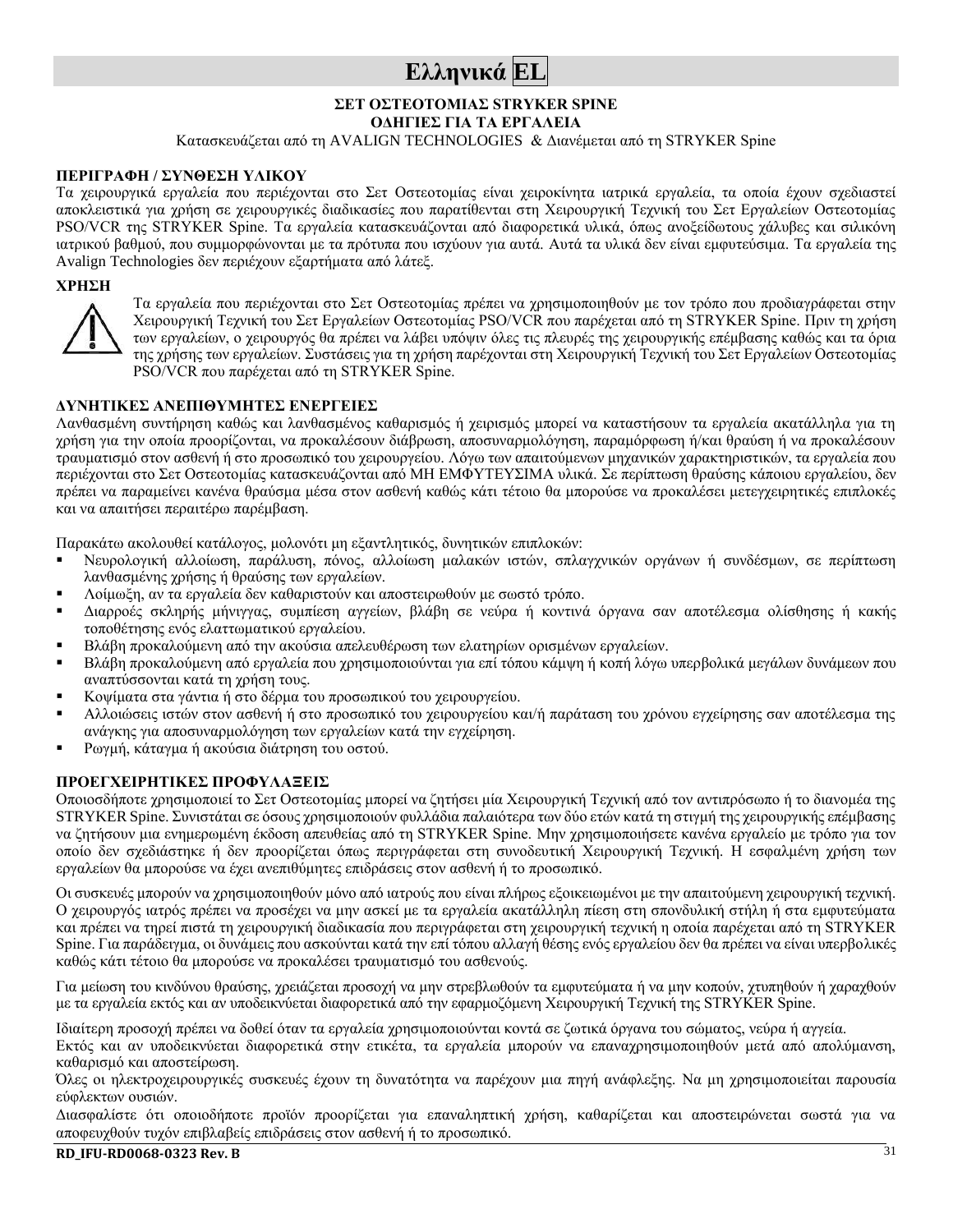## **ΠΡΟΣΟΧΗ R<sub>x</sub>** Only

Ο ομοσπονδιακός νόμος (Η.Π.Α.) επιτρέπει την πώληση αυτής της συσκευής μόνο σε ή κατόπιν εντολής εξουσιοδοτημένου ιατρού.

#### **ΣΥΣΚΕΥΑΣΙΑ**



Τα εργαλεία που περιέχονται στο Σετ Οστεοτομίας παρέχονται ΜΗ ΑΠΟΣΤΕΙΡΩΜΕΝΑ μέσα σε ένα δοχείο εργαλείων ή σε μεμονωμένες συσκευασίες. Τα δοχεία και η συσκευασία των εργαλείων θα πρέπει να είναι ανέπαφα κατά την παραλαβή τους. Τα υλικά συσκευασίας πρέπει να αφαιρούνται πλήρως πριν από τον καθαρισμό και την αποστείρωση.

#### **ΟΔΗΓΙΑ ΠΡΙΝ ΑΠΟ ΤΗ ΧΡΗΣΗ**

Η διάρκεια ζωής των εργαλείων εξαρτάται από το πλήθος των χρήσεών τους καθώς και από τις προφυλάξεις που λαμβάνονται κατά το χειρισμό, τον καθαρισμό και την αποθήκευσή τους. Θα πρέπει να επιδείξετε ιδιαίτερη φροντίδα για να διασφαλίσετε ότι τα εργαλεία παραμένουν σε καλή λειτουργική κατάσταση.

Όλα τα εργαλεία θα πρέπει να εξετάζονται για ενδείξεις φθοράς από τους ιατρούς και το προσωπικό των χειρουργικών κέντρων πριν από την εγχείρηση. Η εξέταση πρέπει να περιλαμβάνει μια οπτική και λειτουργική επιθεώρηση των επιφανειών εργασίας, των σημείων άρθρωσης και των ελατηρίων. Θα πρέπει επίσης να γίνει έλεγχος σε όλες τις συγκολλημένες συνδέσεις καθώς και έλεγχος για την παρουσία όλων των εξαρτημάτων, την καθαρότητα των στομίων και κοιλοτήτων και τέλος έλεγχος για τυχόν παρουσία ρωγμών, παραμόρφωσης, κρούσης, διάβρωσης ή άλλης μεταβολής. Για εργαλεία που διαθέτουν αρθρώσεις, πιθανόν να απαιτείται λίπανση. Τα εργαλεία του σετ που διενεργούν μετρήσεις θα πρέπει να επιθεωρούνται για πιθανή φθορά και να ελέγχονται για την καλή ορατότητα τυχόν επιφανειακών σημάνσεων.

Η AVALIGN TECHNOLOGIES και η STRYKER Spine δεν θα φέρουν καμία ευθύνη στην περίπτωση χρήσης κατεστραμμένων και ελλιπών εργαλείων, που φέρουν ίχνη υπερβολικής φθοράς ή εργαλείων που έχουν επισκευασθεί ή ακονισθεί χωρίς τον έλεγχο της AVALIGN TECHNOLOGIES ή της STRYKER Spine. Τυχόν ελαττωματικά εργαλεία θα πρέπει να αντικαθίστανται πριν από οποιαδήποτε χειρουργική επέμβαση.

#### **ΠΛΗΡΟΦΟΡΙΕΣ ΓΙΑ ΤΟΝ ΚΑΘΑΡΙΣΜΟ ΚΑΙ ΤΗΝ ΑΠΟΣΤΕΙΡΩΣΗ ΧΕΙΡΟΥΡΓΙΚΩΝ ΕΡΓΑΛΕΙΩΝ**

Τα εργαλεία παρέχονται ΜΗ ΑΠΟΣΤΕΙΡΩΜΕΝΑ.



Για λόγους ασφαλείας, οι μη αποστειρωμένες συσκευές πρέπει να προ-καθαρίζονται, να καθαρίζονται και να αποστειρώνονται πριν από τη χρήση τους. Περαιτέρω, για την καλή τους συντήρηση, τα επαναχρησιμοποιήσιμα εργαλεία πρέπει να προ-καθαρίζονται, να καθαρίζονται και να αποστειρώνονται αμέσως μετά την εγχείρηση, ακολουθώντας τη σειρά των βημάτων που παρατίθενται στις επόμενες ενότητες.

#### **ΚΑΘΑΡΙΣΜΟΣ**

Ανατρέξτε στον παρακάτω πίνακα για συγκεκριμένες πληροφορίες σχετικά με τον κύκλο προ-καθαρισμού και καθαρισμού για χειροκίνητες και αυτόματες μεθόδους καθαρισμού. Προετοιμάστε ένα ενζυματικό καθαριστικό διάλυμα σύμφωνα με τις οδηγίες του κατασκευαστή. Εμβαπτίστε το ακάθαρτο εργαλείο στο καθαριστικό διάλυμα. Χρησιμοποιήστε μια μαλακή βούρτσα για να αφαιρέσετε όλα τα ίχνη αίματος και ακαθαρσιών, δίνοντας ιδιαίτερη προσοχή σε σπειρώματα, εσοχές, ραφές και τυχόν δυσπρόσιτες περιοχές. Αν το εργαλείο διαθέτει μηχανισμούς ολίσθησης, αρθρωτές ενώσεις ή εύκαμπτες περιοχές, ενεργοποιήστε την περιοχή για να απελευθερώσετε τυχόν παγιδευμένο αίμα και ακαθαρσίες. Ξεπλύνετε σχολαστικά το εργαλείο(α) με ζεστό νερό βρύσης. Ξεπλύνετε όλους τους αυλούς, τις εσωτερικές περιοχές, μηχανισμούς ολίσθησης και αρθρωτές ενώσεις, ενεργοποιώντας τους μηχανισμούς ολίσθησης και τις εσοχές ενώ τα ξεπλένετε. Καθαρίστε με υπέρηχους το εργαλείο χρησιμοποιώντας ένα ενζυματικό διάλυμα, παρασκευασμένο σύμφωνα με τις οδηγίες του κατασκευαστή. Ξεπλύνετε σχολαστικά το εργαλείο με ζεστό νερό. Ξεπλύνετε όλους τους αυλούς, τις εσωτερικές περιοχές, τους μηχανισμούς ολίσθησης και τις αρθρωτές ενώσεις. Ενεργοποιήστε τους μηχανισμούς ολίσθησης και τις αρθρωτές ενώσεις ενώ τα ξεπλένετε. Στεγνώστε αμέσως μετά την τελική έκπλυση. Στεγνώστε τυχόν εσωτερικές περιοχές με φιλτραρισμένο, συμπιεσμένο αέρα, αν είναι διαθέσιμος. Ελέγξτε για ορατούς ρύπους. Αν υπάρχουν ρύποι, επαναλάβατε τη διαδικασία καθαρισμού. Για εργαλεία με κινούμενα τμήματα, πιθανόν να απαιτείται λίπανση με υδατοδιαλυτό λιπαντικό ιατρικού βαθμού, όπου ισχύει.

|                | ΠΛΗΡΟΦΟΡΙΕΣ ΧΕΙΡΟΚΙΝΗΤΟΥ ΚΥΚΛΟΥ             | ΠΛΗΡΟΦΟΡΙΕΣ ΑΥΤΟΜΑΤΟΥ ΚΥΚΛΟΥ             |  |
|----------------|---------------------------------------------|------------------------------------------|--|
| ΠΡΟ-ΚΑΘΑΡΙΣΜΟΣ | • Καθαρίστε με οινόπνευμα                   | • Εμβαπτίστε σε λουτρό Υπερήχων          |  |
|                | • Εμβαπτίστε σε καθαριστικό διάλυμα         | $\bullet$ 15 λεπτά                       |  |
|                | • 15 λεπτά, 40°C (104°F)                    | • Χρησιμοποιήστε μη μεταλλική ψήκτρα     |  |
|                | • Χρησιμοποιήστε μη μεταλλική ψήκτρα        | • Ξεπλύνετε πολύ καλά σε τρεχούμενο νερό |  |
|                | Ξεπλύνετε πολύ καλά σε τρεχούμενο νερό      |                                          |  |
| ΚΑΘΑΡΙΣΜΟΣ     | • Εμβαπτίστε σε λουτρό Υπερήχων             | • Πλύνετε                                |  |
|                | • 15 λεπτά, 40°C (104°F)                    | • 93°C (200°F) ελάχιστο                  |  |
|                | • Χρησιμοποιήστε μη μεταλλική ψήκτρα        | $\bullet$ 10 λεπτά                       |  |
|                | • Ξεπλύνετε σχολαστικά με απιοντισμένο νερό | Ξεπλύνετε<br>$\bullet$                   |  |
|                | • Στεγνώστε                                 | • Στεγνώστε                              |  |